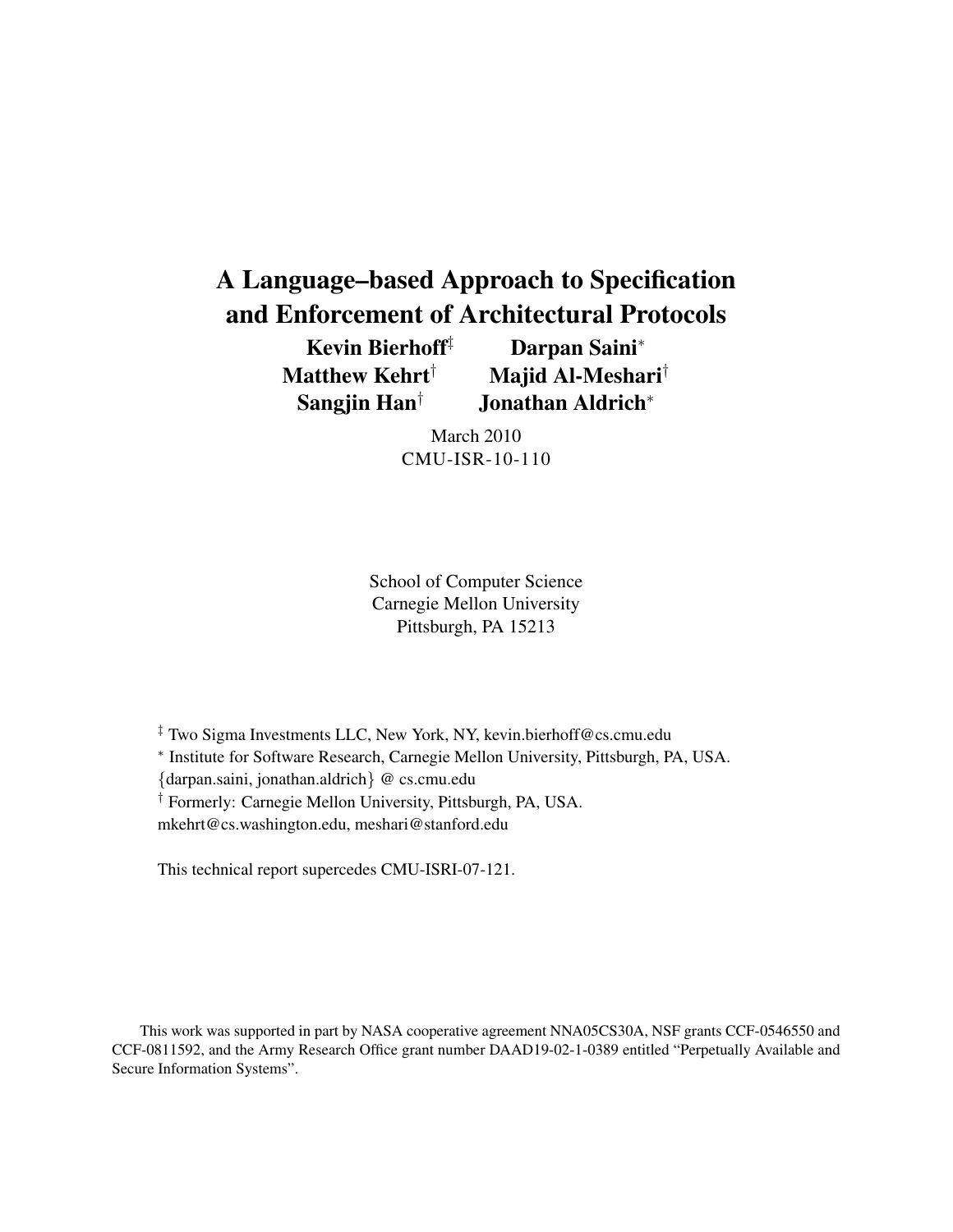Keywords: Protocol, typestate, software architecture, ArchJava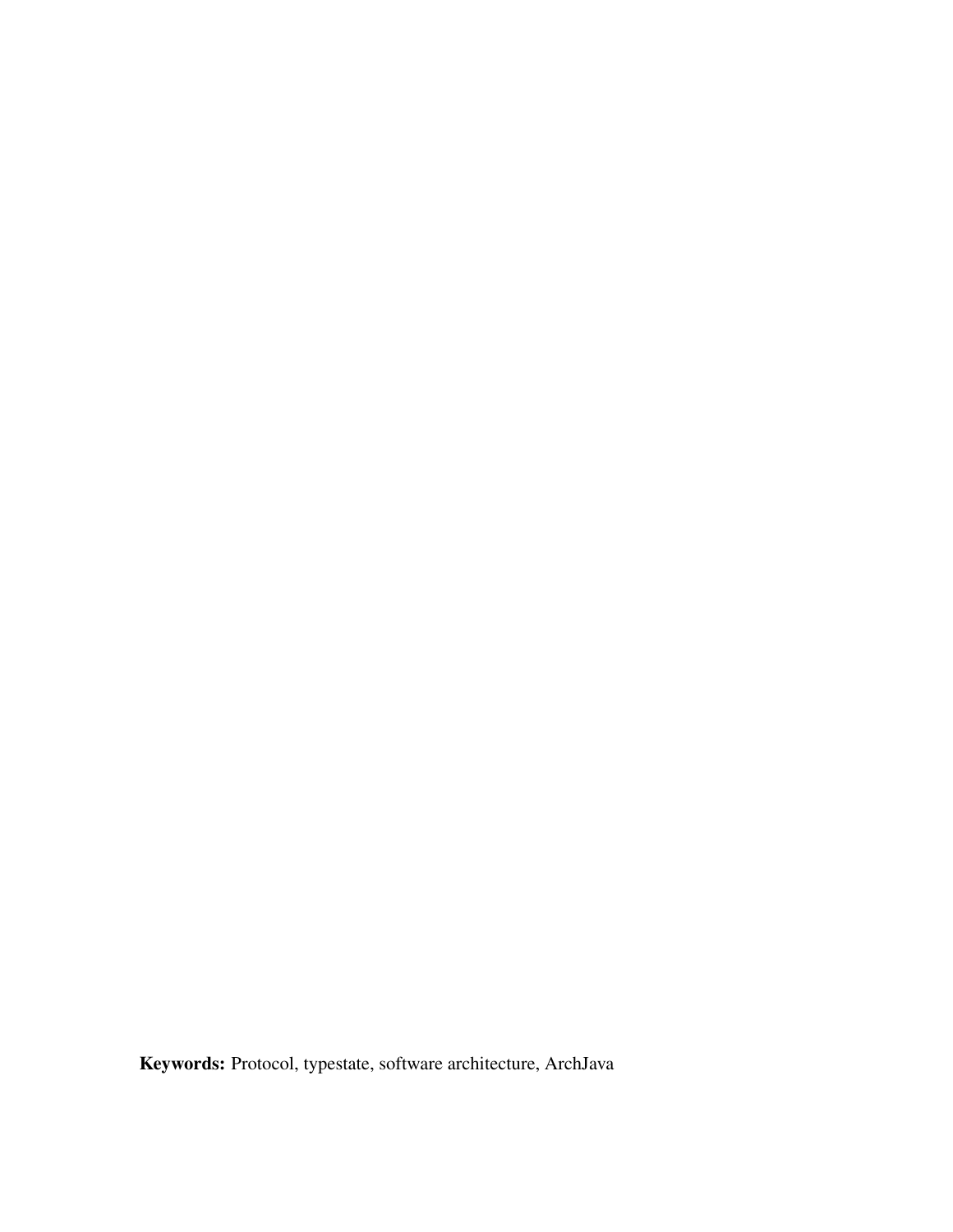#### Abstract

Software architecture research has proposed using protocols for specifying the interactions between components through ports. Enforcing these protocols in an implementation is difficult. This paper proposes an approach to statically reason about protocol conformance of an implementation. It leverages the architectural guarantees of the ArchJava programming language. The approach allows modular reasoning about implementations with callbacks, recursive calls, and multiple instances of component types. It uses a dataflow analysis to check method implementations and a summary-based interprocedural analysis to reason modularly about component composition. The approach is limited to static architectures but can handle multiple instances for component types and arbitrary nesting of components. We tested the implementation on a case study, and the results suggest that the approach can be scaled to large software applications.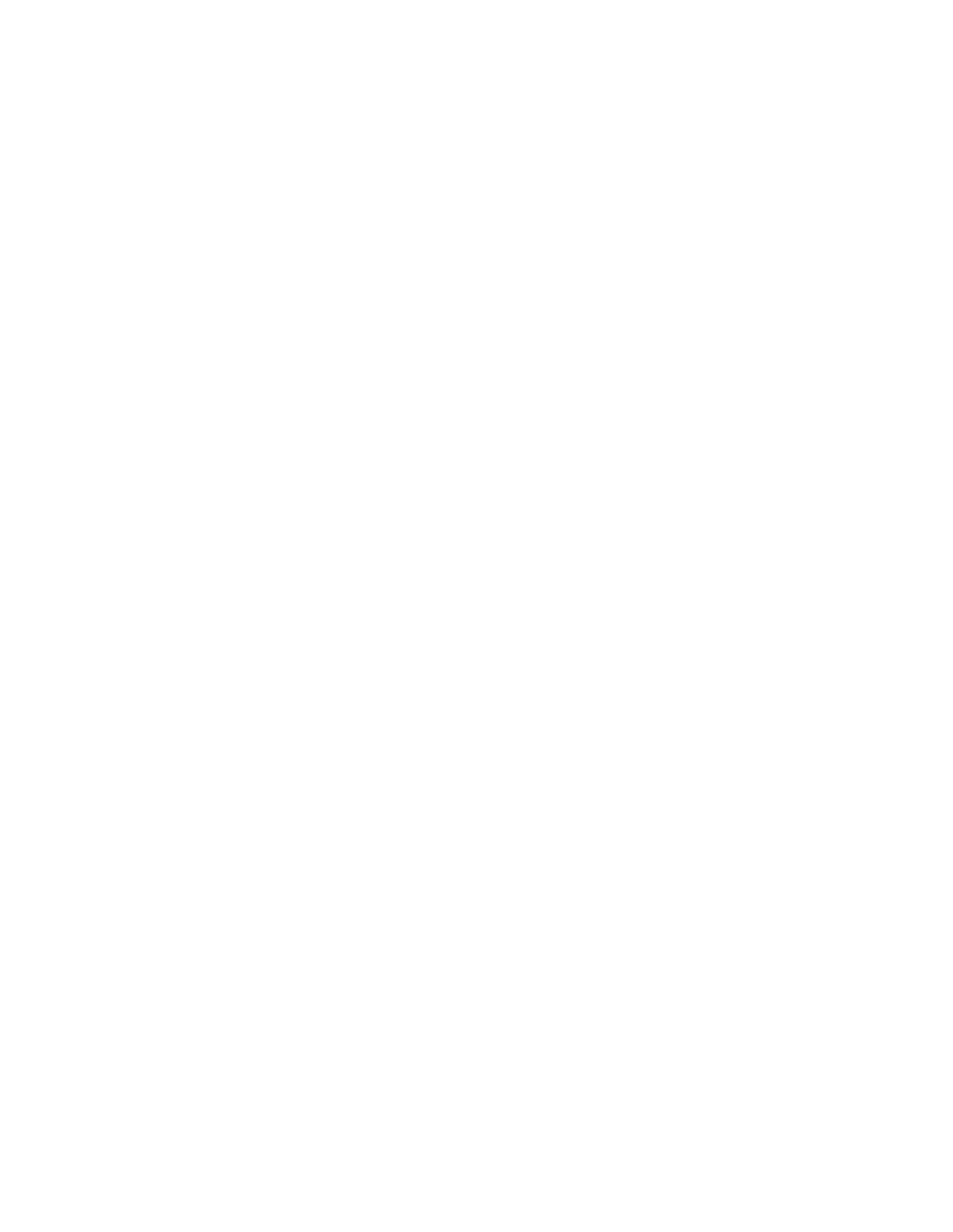## 1 Introduction

Sound static reasoning about program behavior is notoriously hard. A variety of approaches have been investigated, each with its own tradeoffs. Static analyses and model checkers typically operate on a global scale (e.g. [\[15,](#page-33-0) [19\]](#page-33-1)), suffering from state explosion problems that limit their scaleability to large programs. Furthermore, global analysis inhibits software evolution because replacing a component with a newer version may cause the analysis to fail.

Modular approaches avoid both scalability and evolution problems, but have not yet reached practicality for many classes of software. One approach, based on types, operates at a low level of abstraction and often restricts the programming model (e.g. by prohibiting aliasing) [\[13\]](#page-33-2). Modular model checking approaches have been explored, but have practical limitations such as the inability to handle recursive calls between modules (e.g. [\[9\]](#page-33-3)). All of these modular techniques rely on significant programmer intervention.

A potential way forward builds on software architecture [\[29\]](#page-34-0), which describes the high-level design of a system as a set of run-time components, their ports (interfaces), and connections between ports. A number of formalisms have been used to describe behavior in architecture description languages (ADLs), including partially ordered event sets in Rapide [\[25\]](#page-34-1), and process calculi in Wright [\[3\]](#page-32-0) and Darwin [\[26\]](#page-34-2). Rapide included a dynamic analysis that verifies behavior at run time, and model checking in Wright can verify the compatibility of components in a design, but no system exists to verify the behavior of implementations of these architectures statically (at compile time).

In order to verify architectural behavior in an implementation, it is necessary to relate the two. Rapide identified the key conformance property, *communication integrity*: a component can (directly) communicate with another component if *and only if* they are explicitly connected through ports. Rapide pioneered the approach of integrating an architectural specification with code, enabling dynamic verification of communication integrity. Later, the ArchJava language built on the same approach and showed how to verify communication integrity statically [\[2\]](#page-32-1).

This paper evaluates the hypothesis: *Leveraging an architectural description and the communication integrity property makes it possible to modularly and statically verify architectural behavioral properties in practical implementations.*

We validate the hypothesis above in an extension to the ArchJava language, although we believe our approach is applicable to any system that enforces communication integrity. This paper makes the following contributions:

- A rich specification mechanism in which state transitions occur on method calls and returns (section 2). Unlike prior work, this approach allows developers to properly specify recursive code and callbacks between components. Our specifications support many idioms that are important in practice, such as nondeterministic state transitions, and method constraints that refer to the state of other ports.
- An extension of the ArchJava language to describe architectural behavior using a variant of typestate [\[30\]](#page-34-3) (section 3). Each port defines a fixed set of states and constraints method calls to occur in appropriate states.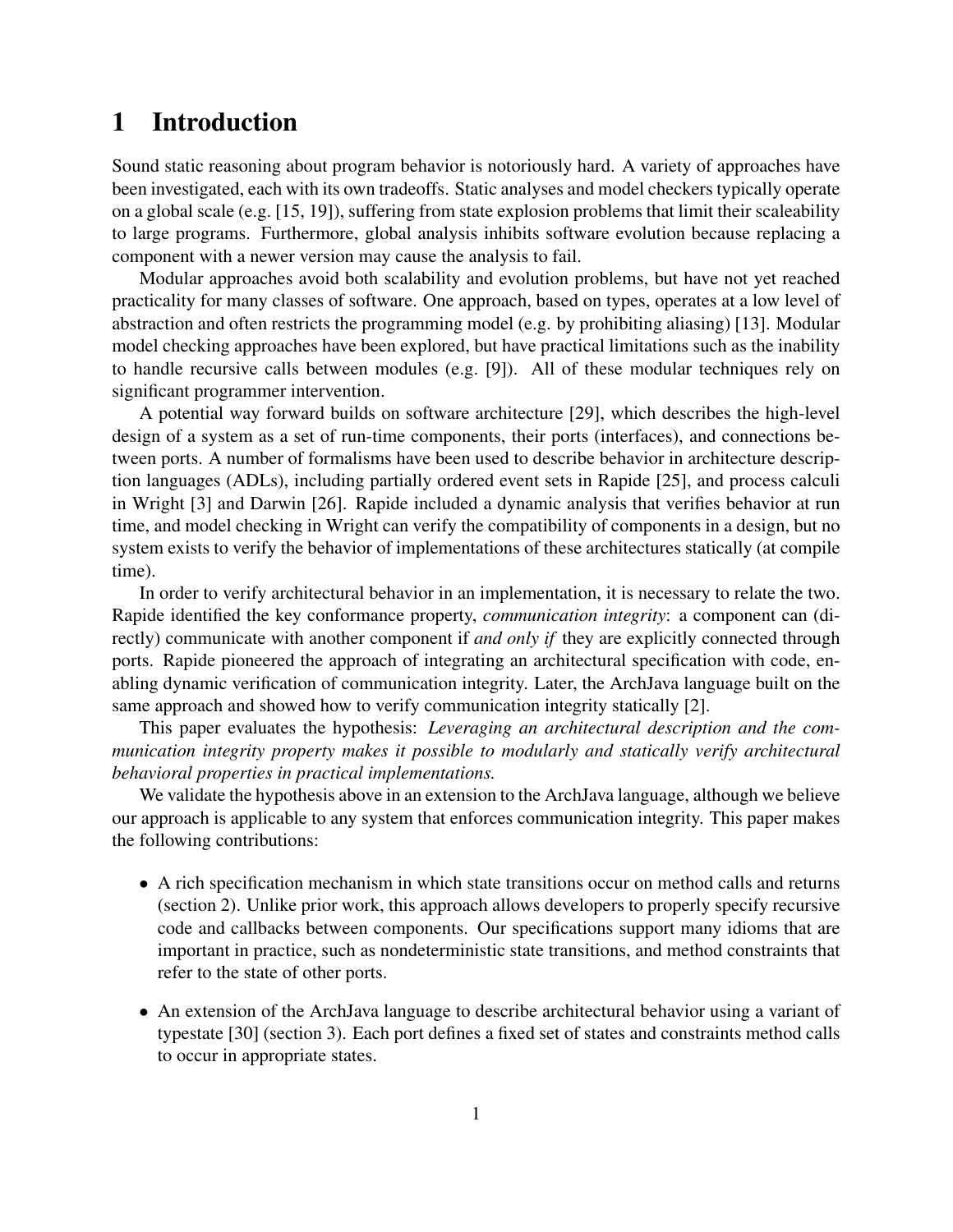- A two-part approach for statically verifying behavior: a static analysis verifies that each component's implementation conforms to its behavioral interface (section 4), and then a compatibility check verifies that a composition of multiple components will not violate any of the components' constraints (section 5). Our approach has three key properties:
	- Modularity: each component is analyzed independently, using only the interfaces of other components. Modifications to a component that do not change its interface cannot cause system verification to fail.
	- Compositionality: our analysis verifies that a component uses its subcomponents correctly, assuming that it is used correctly by the environment. This style of analysis allows us to verify hierarchical architectures of arbitrary depth.
	- Scaleability: the combination of modularity and compositionality means that the overall approach can verify the behavior of architectures of arbitrary size at linear cost. We can do this assuming only that the code be split into components of size no greater than static analysis can handle, and that architectural hierarchy is used to limit the number and complexity of components at any level of abstraction. Our case study suggests that these limits are reasonable.

Like prior work, our system is limited to static architectures, but unlike prior work our approach supports multiple instances of the same component type in the same architecture.

• An evaluation of the approach which specifies and verifies the architectural behavior of Hillclimber, a moderate sized ArchJava application (section 6). Our evaluation demonstrates that the technique is feasible and can find inconsistencies between the specification and code.

The remainder of this paper is organized as follows. We introduce our approach to the specification of port protocols in section 2. Section 3 lays out a core language that includes these protocols. Static protocol checking of method implementations is formalized in section 4. Section 5 investigates modular component composition checking. Extensions to support protocols in a realistic language are discussed in section 6. Section 7 summarizes related work and section 8 concludes.

## 2 Port Protocol Specification

This section gives a high-level introduction to the specification of port protocols. We first motivate our approach with an example ArchJava program. We then discuss expressiveness goals and show how we achieve these in our approach.

### 2.1 Motivation and Example

Listing [1](#page-37-0) shows a legal ArchJava component class that implements the front-end of a simple Web server. It has three ports, Http, Control, and Handle. The Http port encapsulates the client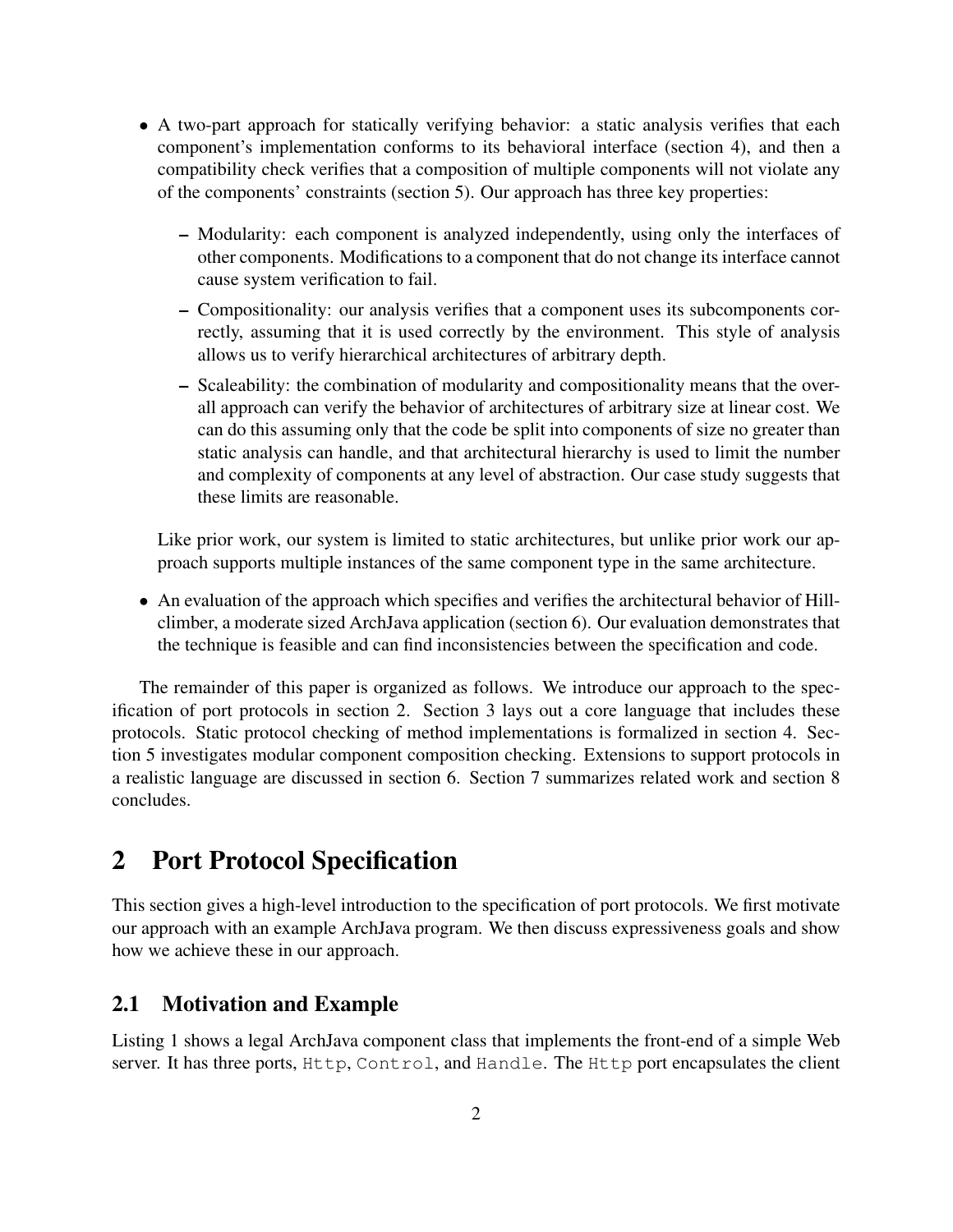interface of the Web server while the other two ports can be hooked up to other components that help servicing incoming requests. The method  $Http$ , get implements the actual service. It takes an HTTP request, prepares the Control port, forwards the request to the Handle port and finally tears down Control after the request is serviced.

Compared to a standard Web server implementation in C or Java, our implementation in Arch-Java has the advantage that it makes its *ports* explicit. This Web server component has three points of interaction with other components, and it lists (exhaustively) all methods that it can call (requires) and that can be called (provides). Software architecture models were designed to capture this kind of information [\[29\]](#page-34-0). ArchJava includes these concepts in a programming language [\[2\]](#page-32-1).

A number of protocols are implicit in our Web server implementation. Firstly, the Web server is not reentrant. It assumes that only one request is serviced at a time. Secondly, the Control port has its own small protocol that requires prepare and teardown to be called in alternating order. Thirdly, it is required that Handle.request is only called after Control was prepared (and before tear down). All these make *assumptions* about components connected to the one shown in listing [1.](#page-37-0) For instance, the component assumes that clients wait with a new request until the last one was answered. Moreover, the implementation *guarantees* that it will indeed follow these protocols and for example only ask the Handle port to service the request after some preparation.

Notice that these protocols cannot be extracted from the source code. They are followed by the Web server implementation, but this could be mere coincidence. Maybe it is really no problem to forget to call teardown, or no preparation is necessary for servicing a request. In general, protocols have to be documented informally [\[8\]](#page-33-4) and it is by no means guaranteed that these protocols are observed or even correct [\[24\]](#page-34-4). Moreover, the users of a component usually will not explicitly document the assumptions they make about that component. This makes it hard or impossible to decide whether the system will still work if the component is replaced by a different one.

#### 2.2 Typestate Protocols

Our goal is to document and enforce these protocol assumptions and guarantees in a way that does not overburden developers. In contrast to existing work on reasoning about architectural protocols [\[3,](#page-32-0) [26\]](#page-34-2) we tie protocols to the implementation in a programming language. Our approach can therefore *statically guarantee* the protocol conformance of that implementation. This section describes our specification approach and its expressiveness. The following sections deal with enforcing these protocols in an implementation.

We build on earlier work on protocol definition for programming languages [\[12,](#page-33-5) [13,](#page-33-2) [8\]](#page-33-4). We leverage the concept of typestate [\[30\]](#page-34-3) to specify a state machine that defines a protocol for each port (listing [1\)](#page-37-0). By contrast, research on architectural protocols [\[3,](#page-32-0) [26\]](#page-34-2) usually defined protocols in a form of process calculus such as CSP [\[21\]](#page-34-5). These are then translated into finite state models to apply model checking techniques. We avoid this extra translation step by using typestates.

Typestates give the developer the opportunity to explicitly name states. In our experience states often have a semantic meaning such as, "the Web server is ready to service a request", that can be conveyed with the state name [\[8\]](#page-33-4). Moreover, typestates are an abstraction that lets the developer think about pre- and post-conditions for each operation separately. With a process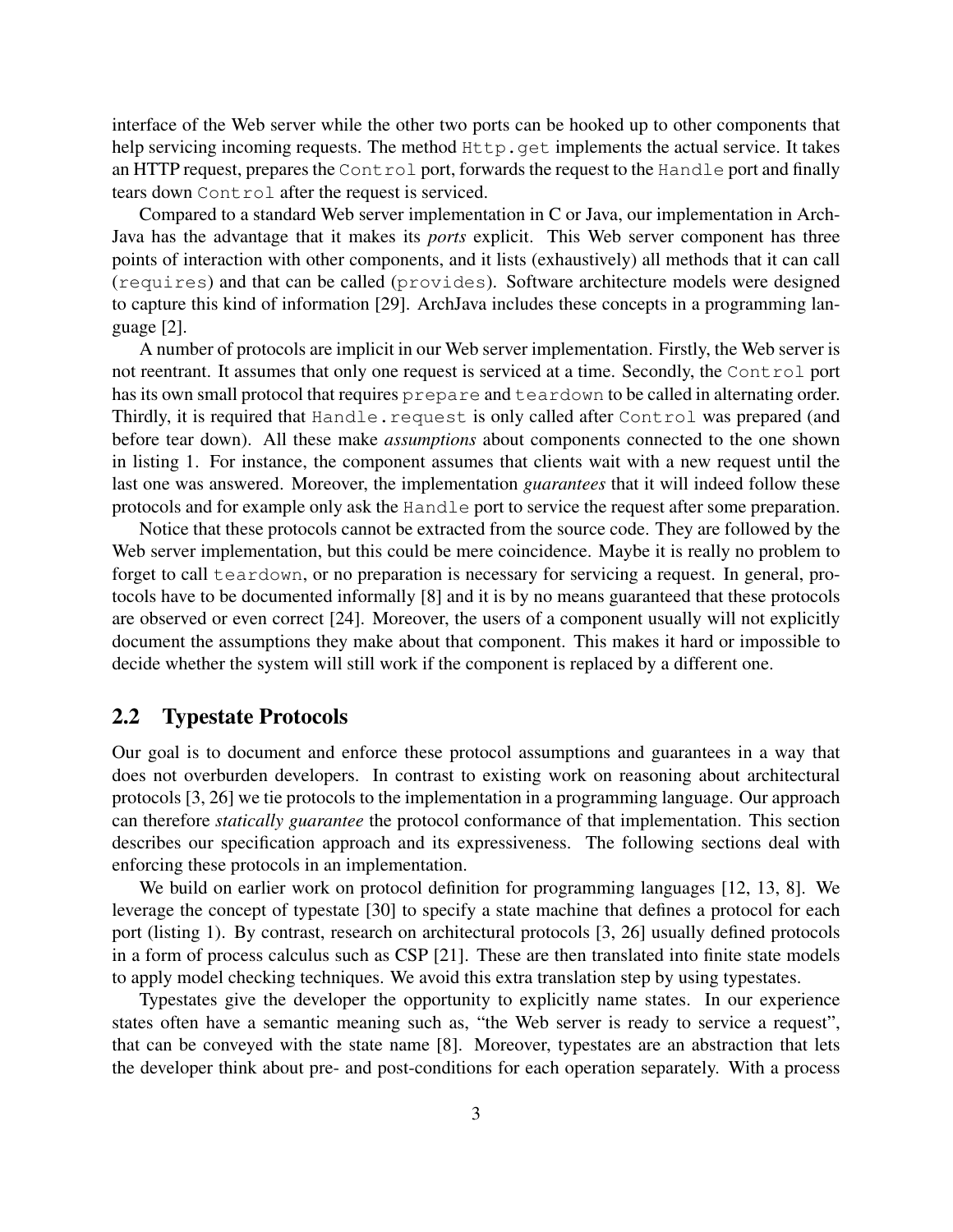*Method spec* S ::= T *single case* | T, S *multiple cases Method case*  $T := B \Rightarrow U$  *state transition Method boundary* B ::= t *no side condition* | t ∧ c *with side condition Postcondition* U ::= B *single case* | B ∨ U *disjunction Transition*  $t ::= s_1 \rightarrow s_2$  *boundry transition Conditions* c ::= z.s *state on port* | z.s ∧ c *condition conjunct states* s *ports* z

Figure 1: Core method specifications

<span id="page-7-0"></span>model, operations are interdependent in that protocols are defined as possible event sequences. In our approach, possible event sequences are implied by states shared between post-conditions and pre-conditions of operations.

Listing [1](#page-37-0) includes a typestate-based specification of the protocols that we described in the preceding section. Notice that protocols are enclosed with  $/*: ... * /$  and are therefore technically comments that can be ignored by the compiler. As can be seen from the example, we use two kinds of protocol annotations.  $/*:$  states  $*/$  annotations define a list of states for a port.  $/*:spec$  \*/ annotations can be added to a provided or required method to define its protocol with *state transitions*. A state transition defines the behavior of a method with a pre-condition and a post-condition expressed as states [\[8\]](#page-33-4). The following paragraphs describe our specification approach in detail. The exact language for method specifications is shown in Figure  $1<sup>1</sup>$ 

States for each port. We associate with each port a set of mutually exclusive states. They are defined as a simple list. For example, the three Web server ports define two states each.

States as abstract tokens. We track the current state of each port as an abstract token (as in Vault [\[12\]](#page-33-5)). The state does not have a representation in form of a predicate over component fields (as in Fugue [\[13\]](#page-33-2)). In fact, our states do not have a runtime representation at all.

<sup>&</sup>lt;sup>1</sup>We write  $\&$  for  $\wedge$  and | for  $\vee$  in example code.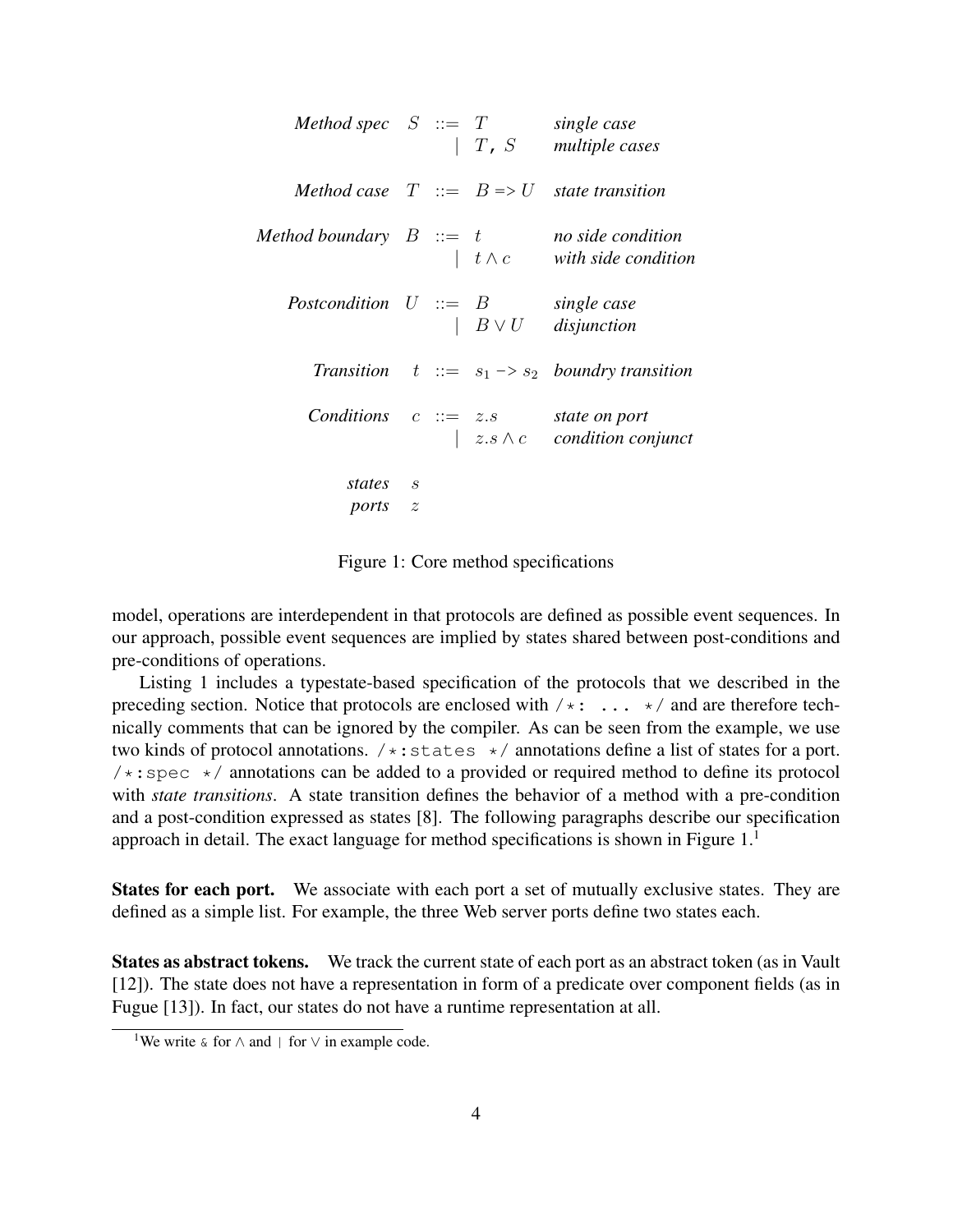State transition during method execution. During method execution the port can potentially change state. We denote the expected state transition during method execution with a *big arrow*  $( \Rightarrow )$ . We do not specify how this transition is accomplished. The port can go through an arbitrary number of states during the method execution. For example, the Control port defines that prepare will ultimately transition from raw to initialized (the full meaning of this specification will become clear soon).

Boundary transitions. Most previous typestate specification mechanisms describe only how a method changes the state of a component with respect to clients [\[12\]](#page-33-5). However, if the implementation of a method called back to a client method, then the client could make another call into the component, raising the question: what state is the component in as its method executes?

In our model, state transitions occur atomically at method call and return points. These *boundary transitions* are declared with a *small arrow* ( -> ) on each side of the big arrow ( => ). For example, Http.get declares boundary transitions from idle to busy and back, expressing that get is not re-entrant. Not only does this allow us to soundly handle callbacks, it allows us to reason about them more abstractly than solutions such as packing and unpacking objects [\[13\]](#page-33-2).

Method cases and non-determinism. Methods commonly behave differently in different contexts [\[8\]](#page-33-4). We allow specifying multiple *method cases* that describe the method's behavior under different pre-conditions. Formally a specification is then an intersection [\[14\]](#page-33-6) of cases. To accommodate non–determinism during method execution, the post-condition of a method case is a union (disjunction) [\[14\]](#page-33-6) of final states. Our Web server example does not exhibit non–determinism, but other examples of architectural protocols do so [\[4\]](#page-32-2).

Port dependencies. Methods of one port will frequently depend on particular states of other ports so that they can call methods on those. This is not always supported by architectural protocols. For instance, a Wright connector specifies its roles completely separately [\[3\]](#page-32-0). Our protocols include the definition of dependencies. The specification for the current port is combined (intersected [\[14\]](#page-33-6)) with state assumptions (in pre-conditions) and guarantees (in post-conditions) on other ports. This has happened in every single method specification for our Web server. For example, the specification for Handle.request makes explicit the expectation that the Control port is prepared first. Notice that only the port the method belongs to can perform boundary transitions.

Syntactic sugar. To alleviate the developer from some of the protocol specification burden we introduce several shorthand notations. Sometimes we do not care about the state (or states) that are visited during method execution, as in the Control port. As far as we are concerned, we cannot do anything with that port while one of its methods is running (and its methods cannot call back).

We therefore support syntactic sugar to omit small arrows. If there is no explicit small arrow in the pre-condition then a boundary transition to a fresh *internal state* will be inserted. In this case the post-condition should not contain a small arrow, either, so that a switch back from the internal state can be added. For example, the raw  $\Rightarrow$  initialized specification in Control.prepare is translated into raw  $\rightarrow$  t  $\rightarrow$  t  $\rightarrow$  initialized, where t is a fresh state. Notice how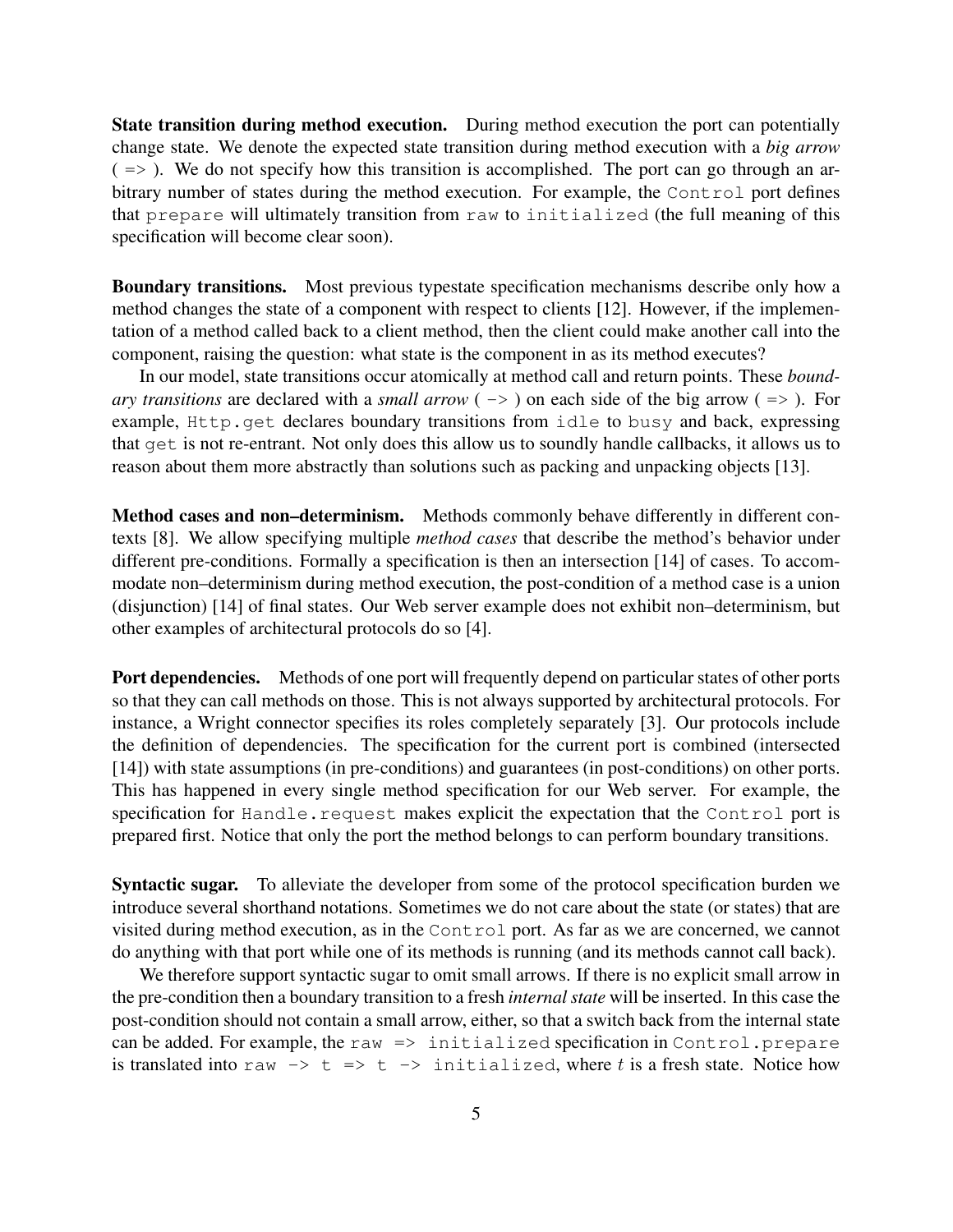the specifications in the Control port formalize that the two methods prepare and teardown have to be called in alternating order.

If only the small arrow in the post-condition is omitted then the state after executing the method is assumed to be the same as before. A state switch from the right-hand side of the precondition to the state given in the post-condition is added in this case. Thus the specification for Handle.request expresses that a call to that method switches the state to working and the method return switches it back to waiting.

Method cases without any arrows are assumed to preserve the given state with a transition to an internal state during method execution. Ports that are not mentioned in a method case are assumed to preserve state. The latter is exemplified by the Control and Handle ports that do not mention the Http port. The exact rules for desugaring surface protocol specifications into the syntax of figure [1](#page-7-0) are given in appendix [A.](#page-34-6)

### 2.3 Implementation

We implemented a prototype that can read and check specifications for consistency with the implementation. Our implementation can handle the Web server example discussed above. It is an add–on to the regular ArchJava compiler. This extension is *optional*: protocols have no run time impact, the protocol checks can be switched off (or ignored), and protocols do not interfere with ArchJava's structural type system [\[2\]](#page-32-1). However, a successful protocol check gives a positive assurance of consistency between implementation and behavioral specification. The following sections build up the technical facilities for statically checking specifications and in particular the example given in listing [1.](#page-37-0)

## 3 A Core Language

In order to facilitate our reasoning about the correctness of ArchJava programs with respect to protocols we formalize a core fragment of static ArchJava with protocols. The following subsections discuss syntax, dynamic semantics, and typechecking of this core language. The design follows ArchFJ [\[2\]](#page-32-1), a core language for ArchJava.

### 3.1 Syntax

The syntax is summarized in figure [2.](#page-10-0) We distinguish component classes from normal classes with the keyword component. C ranges over normal classes, D over component classes, and E over both kinds of classes. Normal classes are defined just as in ArchJava (and Featherweight Java [\[22\]](#page-34-7)). Component classes are defined with a list of fields (which can be subcomponents or normal objects), a constructor, a list of ports, and a list of (static) connections. Connections hook up matching ports of two components. The ports that are connected have to be part of the current component (this) or a direct subcomponent referenced by a field. Notice that we use overbars to denote lists; for instance,  $\overline{E} f = E_1 f_1; E_2 f_2; \dots; E_n f_n$  defines the list of fields in a component.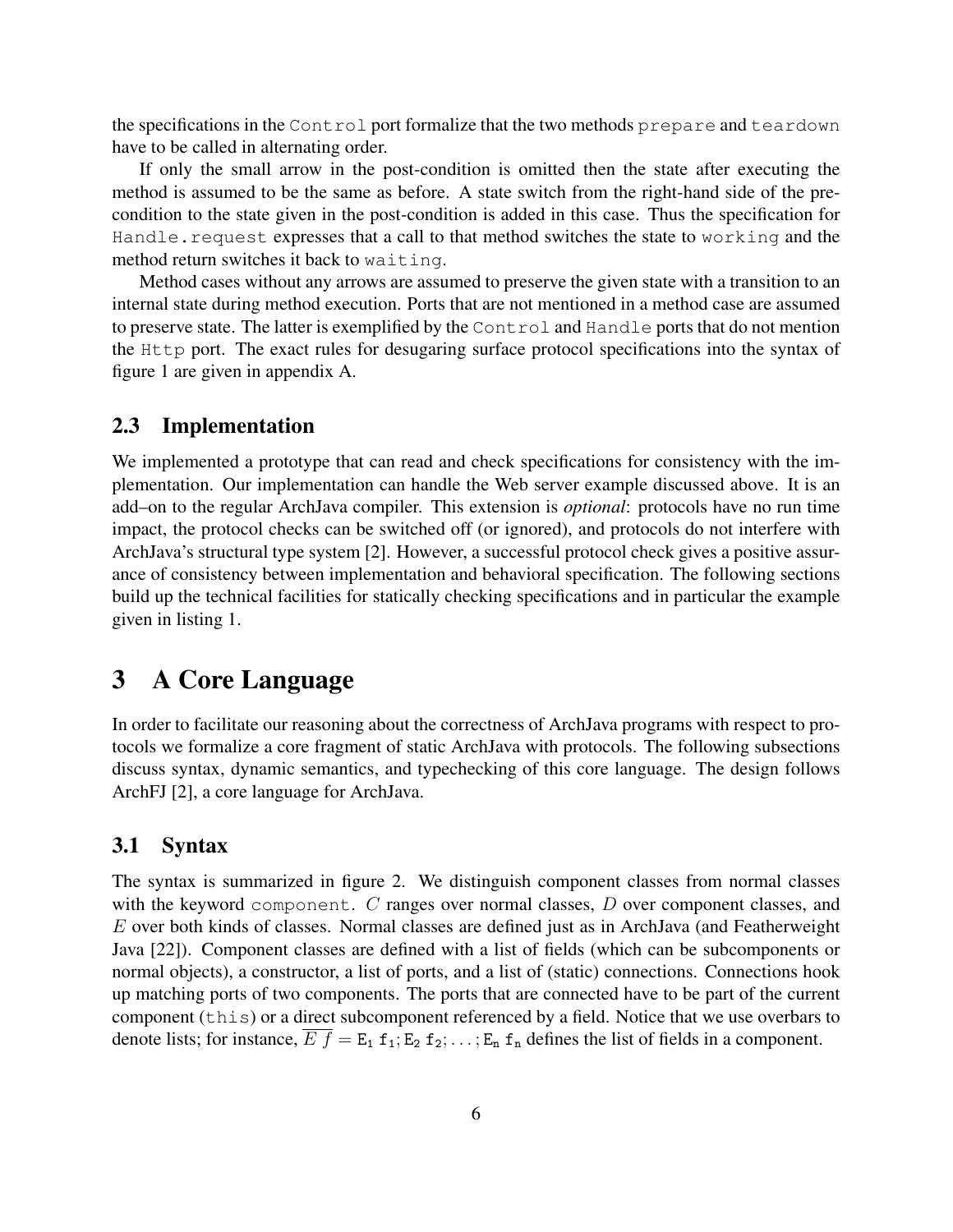$CP$  ::= component class D<sub>1</sub> extends D<sub>2</sub> {  $\overline{E f}$ ; K  $\overline{P} \overline{X}$  }  $CL$  ::= class  $C_1$  extends  $C_2 \{ \overline{C} \overline{f}$ ;  $K \overline{M} \}$ *constructor*  $K := E(Ef) \{ super(\overline{f}); \overline{this.f = f}; \}$ *method*  $M := C m(\overline{Cx})$  { return e; }  $P$  ::= port z {  $\left[$  states  $\overline{s}$ ;  $\overline{Q}$   $\left| \overline{R} \right\rangle$  $Q$  ::= requires S C m( $\overline{C x}$ );  $R$  := provides SM  $X$  := connect( $w_1.z_1, w_2.z_2$ ); *expressions*  $e ::= x$  $new E(\overline{e})$ | e.f  $z.m(\overline{e})$  $e_1.f = e_2$  $e.m(\overline{e})$  $paths \quad w ::= this$ | this. $f$  $types$   $E ::= C$  $\mid D$ *variables* x *fields* f *classes* C *components* D

<span id="page-10-0"></span>Figure 2: Core language syntax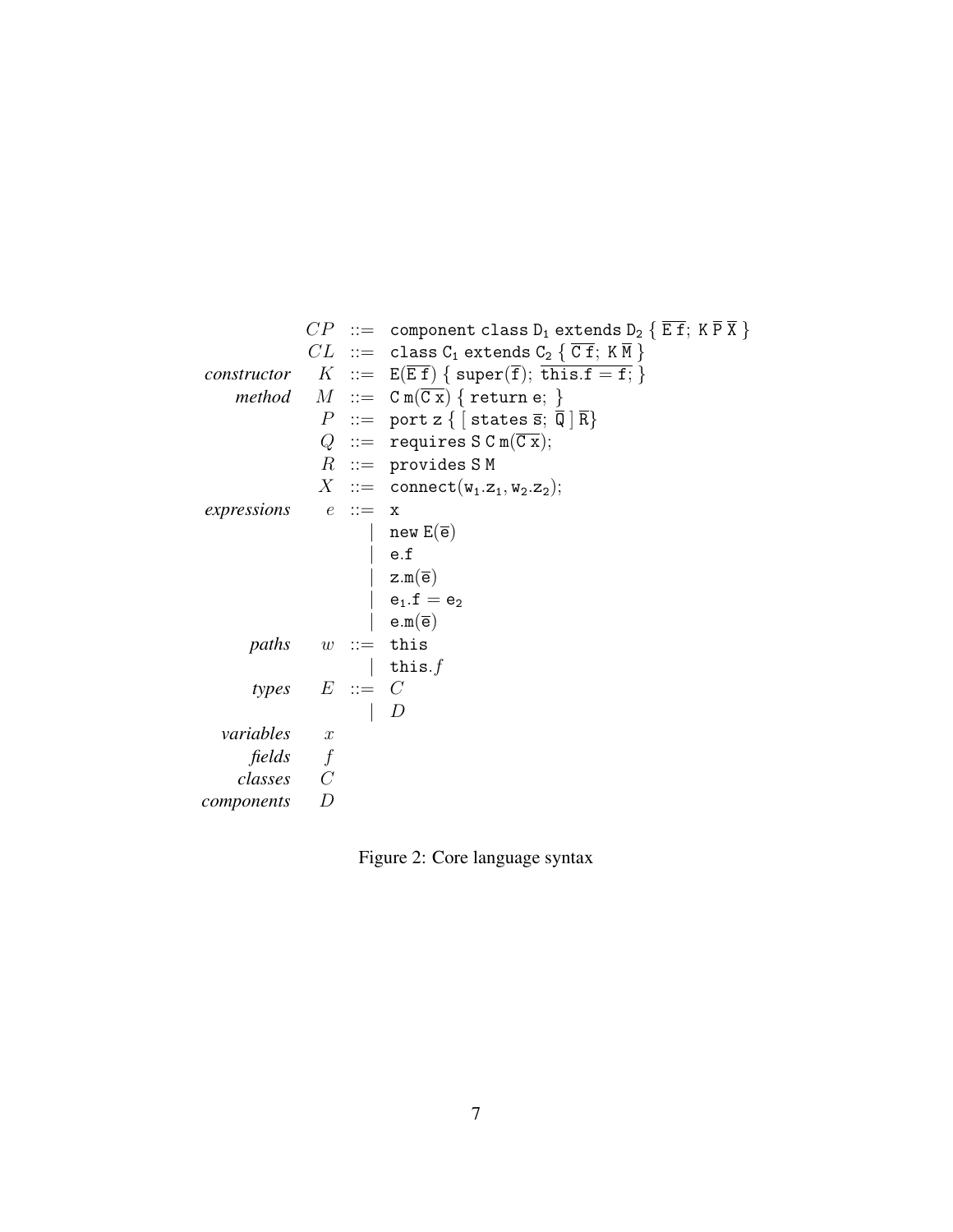Ports are ranged over with  $z$  and define a list of states, a list of required methods and a list of provided methods. Both required and provided methods are annotated with a specification S (figure [1\)](#page-7-0) of how they change the port's state. Notice that all component methods reside in a port. Method bodies consist of a single return statement with a recursive expression e. Legal expressions are variable access (this is a special variable for the receiver), new expressions to create new objects or components, field access, assignment, and method invocation. Method invocation is allowed on the component's own ports  $(z.m)$  and on objects  $(e.m)^2$ . Explicit casting of objects is omitted to simplify the system; it could be added without complications.

#### 3.2 Dynamic Semantics

The dynamic semantics is largely standard and similar to ArchFJ [\[2\]](#page-32-1). We use a store that maps locations to objects. Objects are tagged with their runtime type and contain a list of locations for their fields.

*Stores* 
$$
\mu ::= \bullet | \mu, l \mapsto E(\overline{l})
$$

We write  $\mu[l \mapsto E(\overline{l})]$  for a store that is identical to  $\mu$  except for location l which now points to the given object.

A small–step evaluation semantics is given in figure [3.](#page-12-0) It uses the judgment  $\theta \vdash \langle \mu, e \rangle \mapsto$  $\langle \mu', e' \rangle$ . This means that in the context of receiver object  $\theta$  (identified by its location) and a store  $\mu$ , an expression e evaluates to e' and changes the store to  $\mu'$  in one step. Auxiliary judgments for evaluation are presented in figures [4](#page-13-0) and [6.](#page-16-0)

We track the receiver during evaluation in order to determine the callee of a port method call in rule E-PORTCALL with the judgment connected (figure [4\)](#page-13-0). In order to track all receivers in a call stack we introduce the following additional syntactic form that only occurs during evaluation and represents a kind of stack frame. Locations are also expressions and represent the only values in our system.

*Expressions*  $e ::= ... | l \triangleright e | l$ 

The rules E-OBJCALL and E-PORTCALL generate a frame for every method call. Rule E-CFRAME then evaluates expression  $e$  in the context of the new receiver  $l$  defined in the frame. Finally, rule E-FRAME removes the frame once its expression evaluated to a value. This corresponds to a return from a method call.

Congruence rules are summarized with E-CONGRUENCE. We define evaluation contexts in the obvious way.

*Eval. contexts* 
$$
\Xi[\bullet]
$$
 ::=  $\bullet \mid \text{new } E(\overline{l}, \Xi[\bullet], \overline{e}) \mid \Xi[\bullet].f$   
 $\mid \Xi[\bullet].m(\overline{e}) \mid l.m(\overline{l}, \Xi[\bullet], \overline{e}) \mid z.m(\overline{l}, \Xi[\bullet], \overline{e})$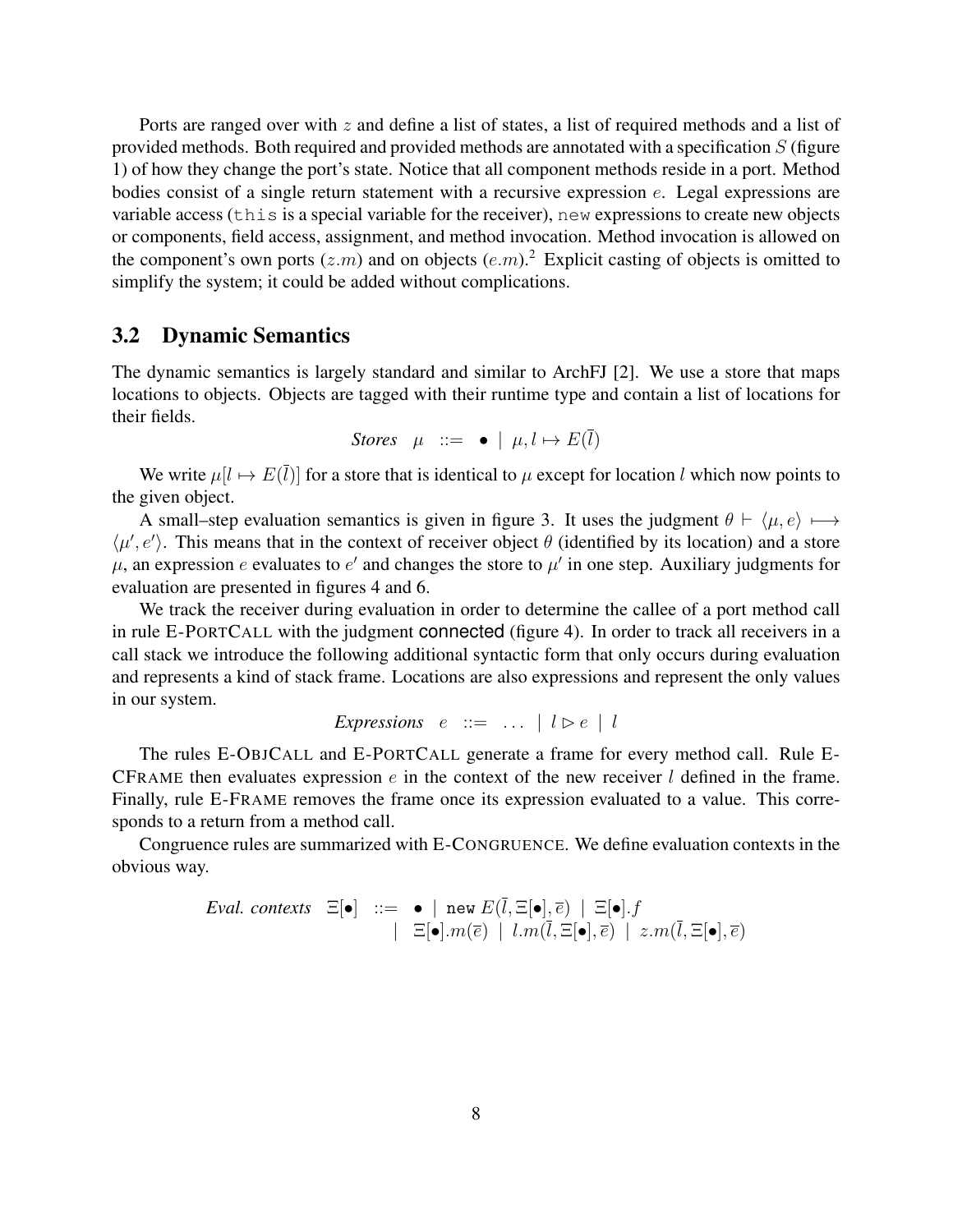$$
\frac{l^* \notin \text{dom } \mu \quad \mu' = \mu[l \mapsto E(\overline{l})]}{\theta \vdash \langle \mu, \text{new } E(\overline{l}) \rangle \longmapsto \langle \mu', l^* \rangle} \text{ E-NEW} \qquad \frac{\mu(l_0) = E_0(\overline{l}) \quad \text{fields}(E_0) = \overline{E} \ f}{\theta \vdash \langle \mu, l_0, f_i \rangle \longmapsto \langle \mu, l_i \rangle} \text{ E-FIELD}
$$
\n
$$
\frac{\mu(l_0) = E_0(\overline{l}) \quad \text{fields}(E_0) = \overline{E} \ f \quad \mu' = \mu[l_0 \mapsto E_0(l_1, \dots, l_{i-1}, l', l_{i+1}, \dots, l_n)]}{\theta \vdash \langle \mu, l_0, f_i = l' \rangle \longmapsto \langle \mu', l' \rangle} \text{ E-ASSIGN}
$$
\n
$$
\frac{\mu(l) = C(\overline{l}) \quad \text{mbody}(m, C) = \overline{x}.e}{\theta \vdash \langle \mu, l.m(\overline{l}) \rangle \longmapsto \langle \mu, l \triangleright [\overline{l}/\overline{x}, l/\text{this}]e \rangle} \text{ E-OBICALL}
$$
\n
$$
\frac{\text{connected}(\mu, \theta, z) = l \quad \mu(l) = D(\overline{l}) \quad \text{mbody}(m, D) = \overline{x}.e}{\theta \vdash \langle \mu, z.m(\overline{v}) \rangle \longmapsto \langle \mu, l \triangleright [\overline{l}/\overline{x}, l/\text{this}]e \rangle} \text{ E-PORTCALL}
$$
\n
$$
\frac{l \vdash \langle \mu, e \rangle \longmapsto \langle \mu', e' \rangle}{\theta \vdash \langle \mu, l' \triangleright l \rangle \longmapsto \langle \mu, l \rangle} \text{ E-FRAME} \qquad \frac{l \vdash \langle \mu, e \rangle \longmapsto \langle \mu', l \triangleright e' \rangle}{\theta \vdash \langle \mu, \overline{e} | e \rangle \longmapsto \langle \mu', \overline{e}' \rangle} \text{ E-CFRAME}
$$
\n
$$
\frac{\theta \vdash \langle \mu, e \rangle \longmapsto \langle \mu', e' \rangle}{\theta \vdash \langle \mu, \overline{e} | e \rangle \longmapsto \langle \mu', \overline{e}' \rangle} \text{ E-CONGRUEN
$$

Figure 3: Small–step evaluation semantics

### <span id="page-12-0"></span>3.3 Typechecking

This section discusses the static typechecking rules for our core language. A program consists of the class table  $CT$ , i.e. the list of all normal and component classes declared, and a main expression. Figure [5](#page-14-0) contains rules for typechecking expressions and declarations. We discuss component subclassing separately in section [7.3.](#page-30-0) The judgment conforms in is the starting point for protocol conformance checking as presented in the following section. Our expression typing judgment  $\Gamma \vdash_E e : C$  includes the type E of the receiver and is otherwise similar to Featherweight Java [\[22\]](#page-34-7). Variable contexts are defined in the standard way as follows.

```
Contexts \Gamma ::= • \Gamma, x : E
```
We explain the expression typing rules in turn.

- T-VAR is the standard rule for variable access that looks up the variable's type in the context.
- T-FIELD types field accesses. The type of the field is looked up in the class's declaration.
- T-NEW creates a new object or component. To simplify our system we assume that any subcomponents that are passed in as parameters to a new component are freshly created with

<sup>&</sup>lt;sup>2</sup>In full ArchJava, components may invoke methods of subcomponents directly. We simulate this idiom with an explicit port connected to the subcomponent. We similarly simulate internal methods of the component by calling methods provided by own ports.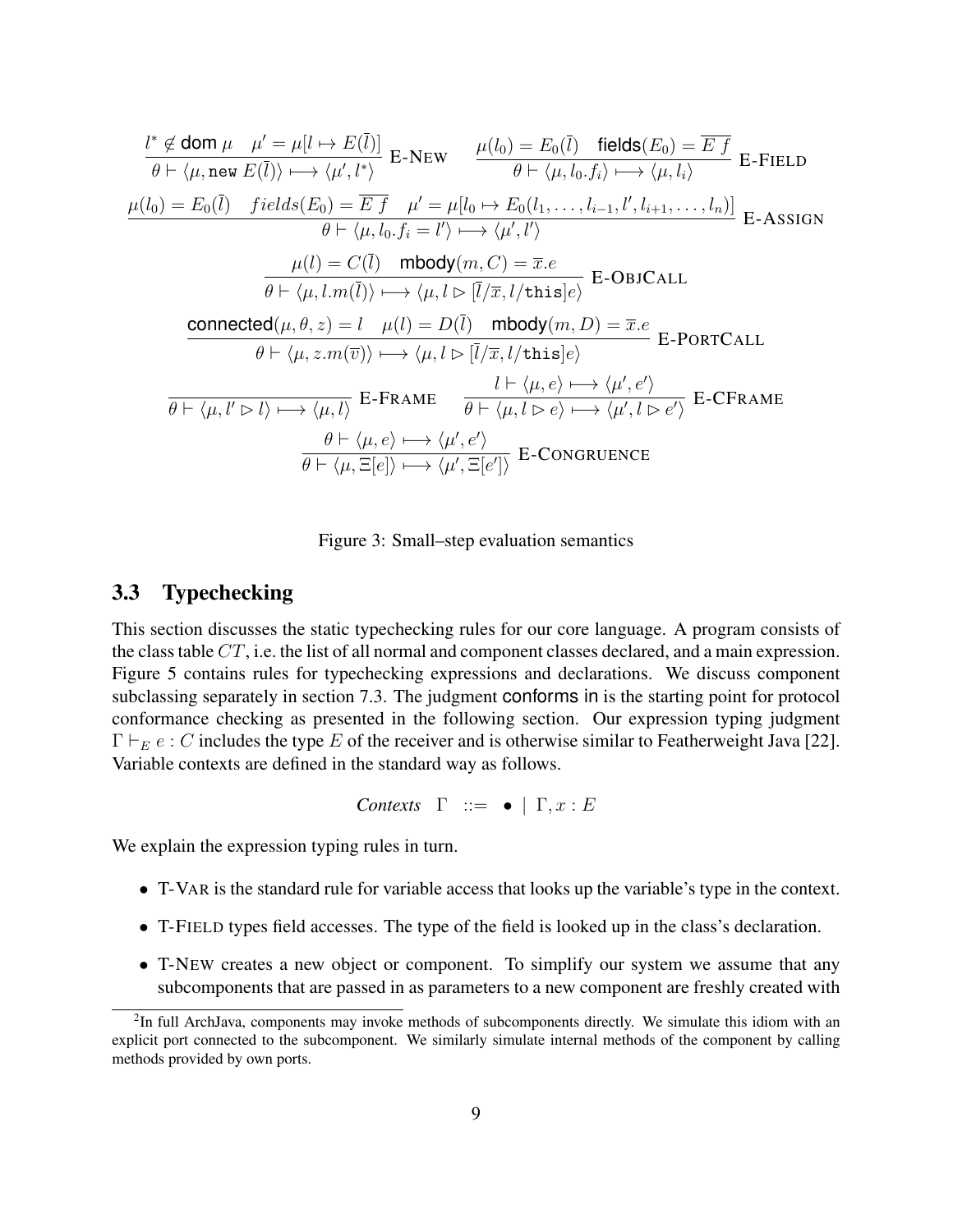### Method body lookup

$$
\begin{aligned}[{\sf component}] \; \texttt{class}\; \texttt{E}\; \texttt{extends}\; \texttt{E}' \; \{\ldots\} &\in CT \quad m \: \textit{not defined in}\; \texttt{E} \quad \textsf{mbody}(m, E') = \overline{x}.e \\ &\textsf{mbody}(m, E) = \overline{x}.e \\ &\texttt{[component]}\; \texttt{class}\; \texttt{E} \; \ldots \{\ldots\; \texttt{C}\; \texttt{m}(\overline{\texttt{C}\; \textbf{x}}) \; \{\; \texttt{return}\; \texttt{e};\; \}\ldots\} \in CT \\ &\textsf{mbody}(m, E) = \overline{x}.e \end{aligned}
$$

### Find connected component

$$
\frac{\mu(l) = D(\overline{l}) \quad \text{connects}(D) = \overline{X} \quad \text{connect this}.z, \text{this}.f_i.z' \in \overline{X} \quad \text{connected}(\mu, l, z) = l_i}{\text{connected}(\mu, l, z) = l_i} \quad\n \frac{\mu(l) = D(\overline{l}) \quad \text{connects}(D) = \overline{X} \quad \text{connect this}.z, \text{this}.z' \in \overline{X} \quad \text{connected}(\mu, l, z) = l} \quad\n \frac{\mu(l_0) = D_0(\overline{l}) \quad (l = l_i) \quad \text{connects}(D_0) = \overline{X} \quad \text{connect this}.f_i.z, \text{this}.z' \in \overline{X} \quad \text{connected}(\mu, l, z) = l_0} \quad\n \frac{\mu(l_0) = D_0(\overline{l}) \quad (l = l_i) \quad \text{connects}(D_0) = \overline{X} \quad \text{connect this}.f_i.z, f_j.z' \in \overline{X} \quad \text{connected}(\mu, l, z) = l_j}
$$

### Connection lookup

<span id="page-13-0"></span>connects(*Object*) = • component class D extends D'  $\{ \overline{\texttt{E f}}; \ \texttt{K} \, \overline{\texttt{P}} \, \overline{\texttt{X}} \, \} \in CT$  connects $(D') = \overline{X'}$  $\mathsf{connects}(D) = \overline{X'}, \overline{X}$ 

Figure 4: Auxiliary judgments for evaluation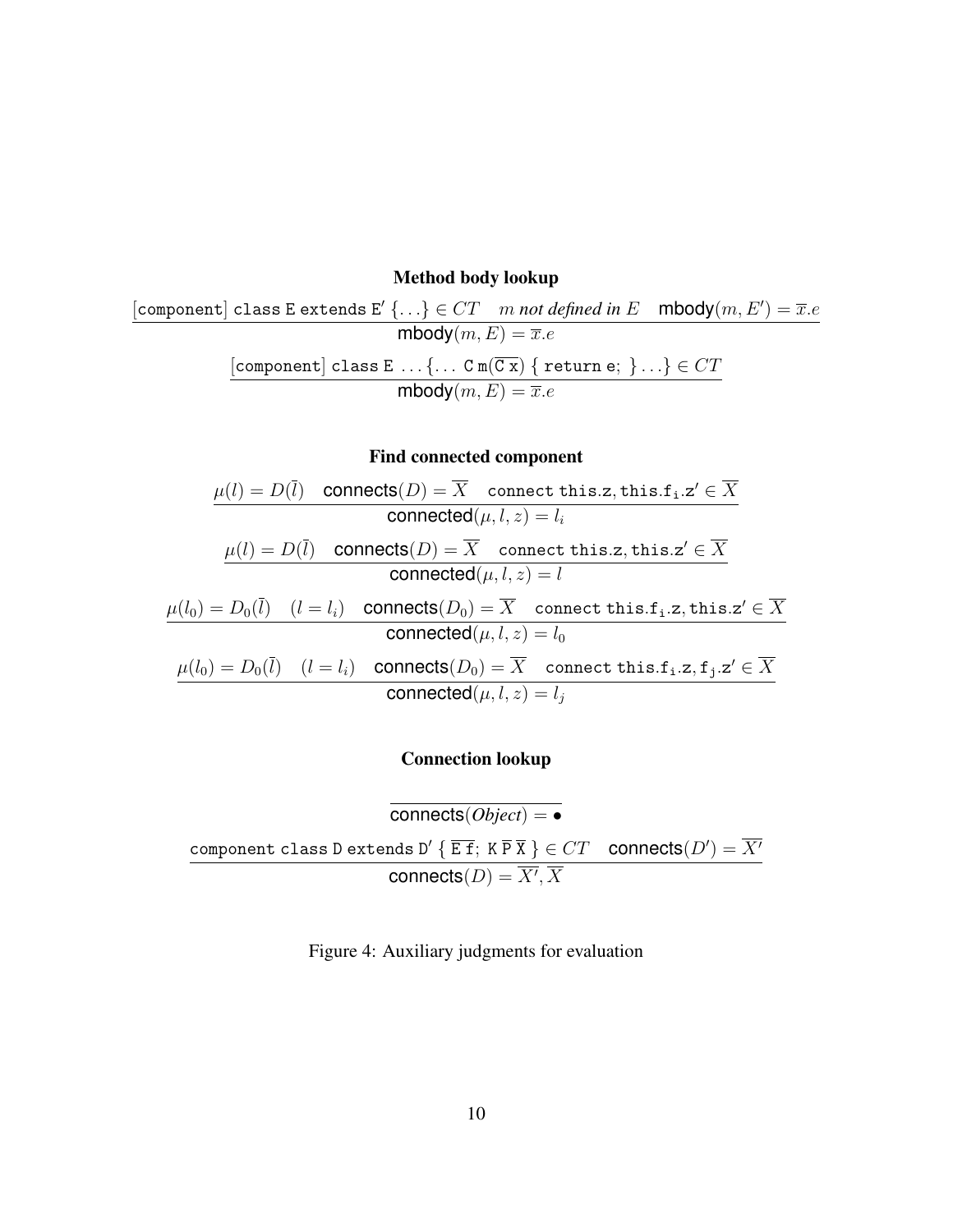$$
\frac{(x \in \text{dom }\Gamma)}{\Gamma +_{E} x : \Gamma(x)} \text{ T-VAR} \qquad \frac{\Gamma +_{E} e_{0} : E_{0} \quad (\text{fields}(E_{0}) = \overline{E f})}{\Gamma +_{E} e_{0} f_{i} : E_{i}} \text{ T-FIELD}
$$
\n
$$
\frac{\Gamma +_{E} \overline{e : E'} \quad \Gamma +_{E} \overline{e : D} \Rightarrow \overline{e = \text{new } D(...) \text{ or } e = l} \quad \text{fields}(E_{0}) = \overline{E f} \quad (\overline{E' <: E)} \quad \text{T-NEW} \quad \Gamma +_{E} e_{0} : E_{0} \quad (\overline{E' <: E}) \quad \text{T-NEW} \quad \Gamma +_{E} e_{0} : E_{0} \quad (\overline{E' <: C}) \quad \text{T-ASKM} \quad \Gamma +_{E} e_{0} : E_{0} \quad (\overline{E' <: C}) \quad \text{T-ASKM} \quad \Gamma +_{E} e_{0} : E_{0} : C \quad \Gamma +_{E} e_{0} : E_{0} : C \quad \Gamma +_{E} e_{0} : C \quad \Gamma +_{E} e_{0} : C \quad \Gamma +_{E} e_{0} : C \quad \Gamma +_{E} e_{0} : C \quad \Gamma +_{E} e_{0} : C \quad \Gamma +_{E} e_{0} : C \quad \Gamma +_{E} e_{0} : C \quad \Gamma +_{E} e_{0} : C \quad \Gamma +_{E} e_{0} : C \quad \Gamma +_{E} e_{0} : C \quad \Gamma +_{E} e_{0} : C \quad \Gamma +_{E} e_{0} : C \quad \Gamma +_{E} e_{0} : C \quad \Gamma +_{E} e_{0} : C \quad \text{T-צ} \quad \text{T-} \quad \text{OblCALL}
$$
\n
$$
\overline{P} \text{ ok in } D_1 \text{ ext } D_2 \quad \overline{X} \text{ ok in } D_1 \quad \text{fields}(D_2) = \overline{E' g} \quad \text{T-} \quad \text{OblCALL}
$$
\n
$$
\overline{P} \text{ ok in } D_1 \text{ ext } D_2 \quad \overline{E f}; K \overline{P X} \text{ dok} \quad \text{T-} \quad \text{OblCALL}
$$
\n
$$
\overline{E \text{ No non-} }
$$

<span id="page-14-0"></span>Figure 5: Expression and declaration typechecking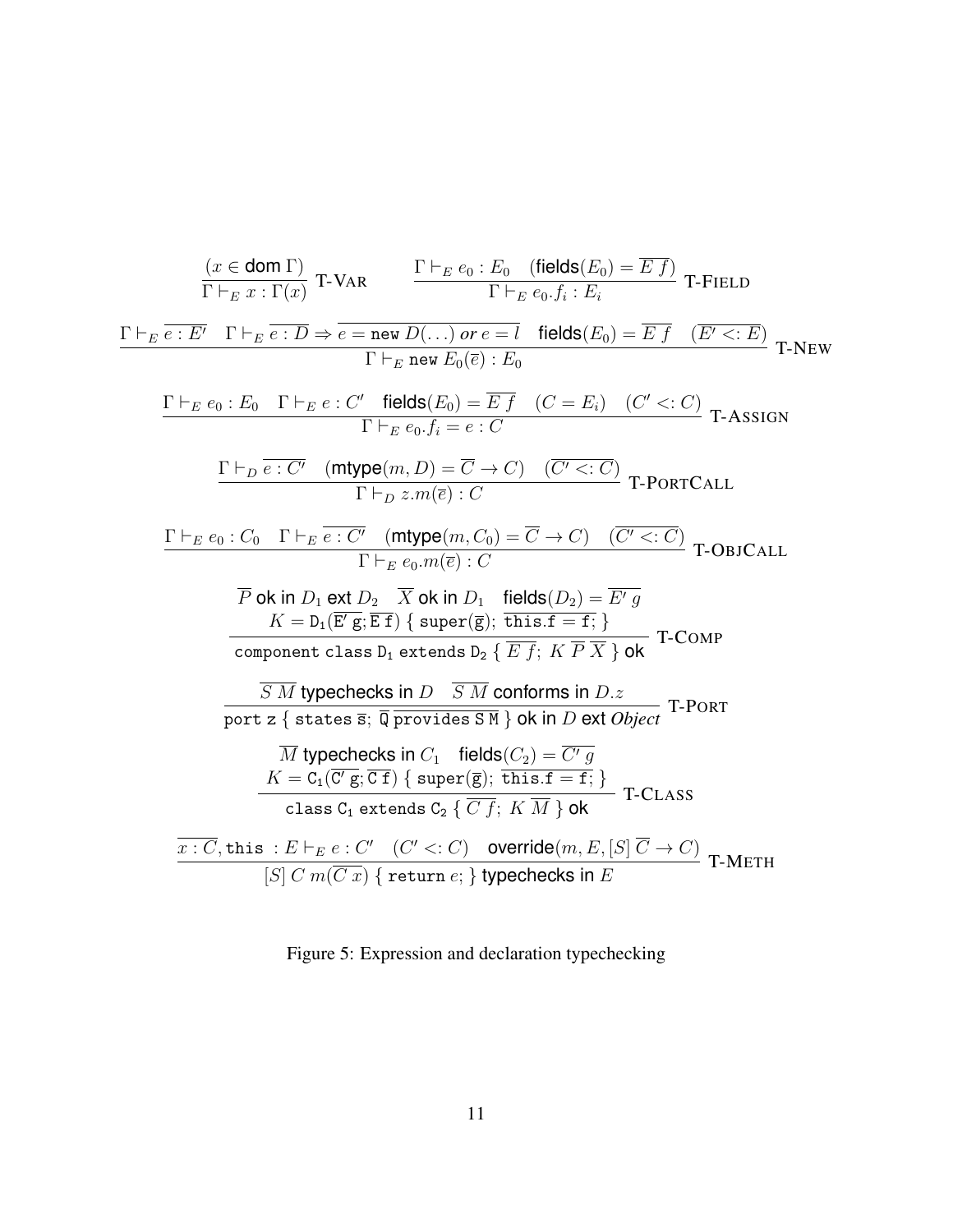a new expression of their own. This is equivalent to field initializers in full ArchJava and ensures that components are not shared by multiple parents in the architecture. Notice that normal classes cannot have fields of component type (rule T-CLASS).

- T-ASSIGN types assignment expressions in the way Java does. Notice that only fields with normal objects can be assigned new values. This ensures that a component composition is not modified after its creation.
- T-PORTCALL typechecks method invocations on ports. This rule therefore only applies to components. After checking the method arguments, we look up the declared type of the method to be invoked, where  $\overline{C}$  are the formal method argument types and C is the declared result type.
- T-OBJCALL typechecks method invocations on regular objects. Notice that we require the receiver to be an object rather than a component. This ensures that components cannot call methods on other components directly but have to go through a port. Otherwise, typechecking proceeds analogously to T-PORTCALL.

The override judgment for T-METH is shown in figure [9.](#page-20-0) The helper judgments fields and mtype are similar to ArchFJ [\[2\]](#page-32-1), as is checking of connections with  $\overline{X}$  ok in D (figure [6\)](#page-16-0).

Figure [6](#page-16-0) contains additional rules to typecheck programs. We check a complete program by checking all normal and component classes as well as the main expression (T-PROGRAM). We allow a call to a provided port method right after construction of a component (T-INITCALL). This is necessary to enter the first component in the main expression. We include a rule to typecheck frames (see preceding section) for completeness (T-FRAME).

Technically we need a standard store typing environment for typing locations that we omit here. Subtyping is defined as the reflexive transitive closure of the extends relation with root type *Object* and also omitted. For details on these issues see the formalization of ArchJava into ArchFJ [\[2\]](#page-32-1). The core language defined here preserves communication integrity as proved for ArchJava [\[2\]](#page-32-1).

## <span id="page-15-0"></span>4 Implementation Checking

This section shows how method implementations can be statically checked for protocol conformance. What we would like to ensure beyond normal typechecking concerns is that all communication across a port observes the protocol specified for that port. In other words, the port has to be in an appropriate state when a method is called, and we can then assume that the port is left in the specified state when the method terminates. This allows us to check the validity of the next method call.

Communication integrity makes it possible to reason about protocol conformance locally. Communication integrity guarantees that control flow in a component always starts at a provided port method. When normal object methods are invoked, calls back into the component are impossible. Conversely, if control flow leaves the component through a required port method, callbacks into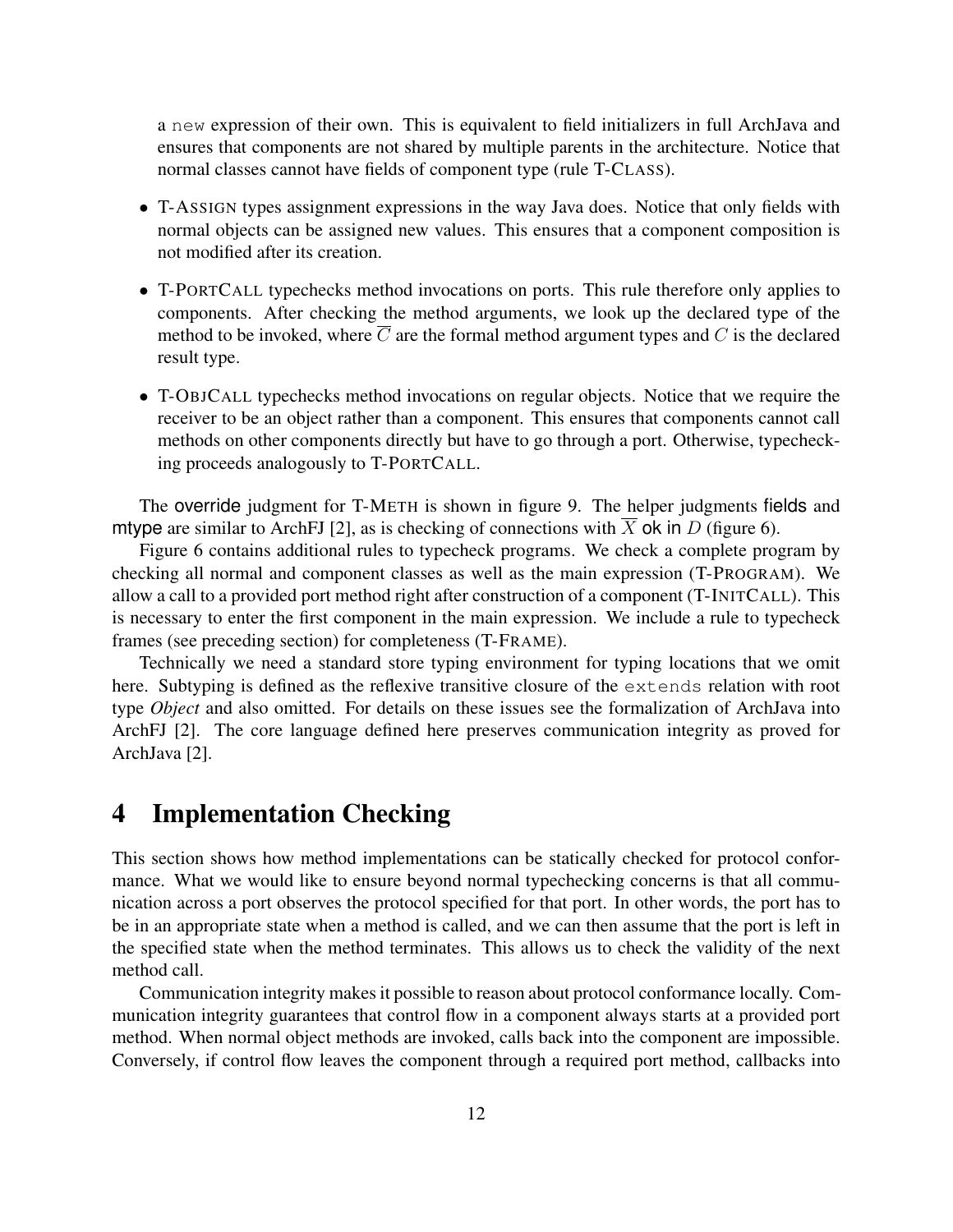Program and additional expression typing

$$
\Gamma \vdash_E e_0 : D \quad e_0 = \text{new } D(\dots) \text{ or } e_0 = l \quad \Gamma \vdash_E \overline{e : C'}
$$
\n
$$
\text{mtype}(m, D) = \overline{C} \to C \quad (\overline{C' < : C})
$$
\n
$$
\frac{m \text{ defined in port } z \quad D.z \vdash \text{spec}(m, D) \cdot \text{start}(D) \to p}{\Gamma \vdash_E e_0.m(\overline{e}) : C} \quad \text{T-INTCALL}
$$
\n
$$
\frac{\Gamma \vdash_E l : E' \quad \Gamma \vdash_E e : E''}{\Gamma \vdash_E l \rhd e : E''} \quad \text{T-FRAME} \quad \frac{\overline{CP} \text{ ok } \quad \overline{CL} \text{ ok } \bullet \vdash e : E}{(\overline{CP} \text{ CL}, e) \text{ ok }} \quad \text{T-PROGRAM}
$$

#### Connection typechecking

 $\mathsf{resolve}(D, w_1, D_1)$  resolve $(D, w_2, D_2)$  $D_1$  *does not otherwise connect*  $z_1$  *all methods required in*  $D_1.z_1$  *are provided in*  $D_2.z_2$  $D_j$  does not otherwise connect  $z_2$  *all methods required in*  $D_2.z_2$  are provided in  $D_1.z_1$ connect  $w_1.z_1, w_1.z_2$  ok in  $D$ T-CONNECT

#### Auxiliary judgments

$$
\begin{array}{rcl}\n\hline\n\text{fields}(Object) & = & \\
\hline\n\text{component} \text{ class } E_1 \text{ extends } E_2 \{ \overline{E} \overline{f}; \, K \overline{P} \overline{X} \} \in CT \quad \text{fields}(E_2) = \overline{E' g} \\
\hline\n\text{fields}(E_1) & = \overline{E' g}, \overline{E \overline{f}} \\
\hline\n\end{array}
$$
\n
$$
\begin{array}{rcl}\n\hline\n\text{component} \text{ class } E \text{ extends } E' \{ \dots \} \in CT \quad m \text{ not defined in } E \quad \text{mtype}(m, E') = \overline{C} \to C \\
\hline\n\text{mtype}(m, E) & = \overline{C} \to C \\
\hline\n\end{array}
$$
\n
$$
\begin{array}{rcl}\n\hline\n\text{component} \text{ class } E \quad \dots \{ \dots \text{ C m}(\overline{C} \overline{x}) \dots \} \in CT \\
\hline\n\text{mtype}(m, E) & = \overline{C} \to C\n\end{array}
$$
\n
$$
\begin{array}{rcl}\n\hline\n\text{fields}(D) & = \overline{E} \overline{f} & E_i \text{ is component class} \\
\hline\n\text{resolve}(D, \text{this}, D) & \text{resolve}(D, \text{this}, f_i, E_i) \\
\hline\n\end{array}
$$
\n
$$
\begin{array}{rcl}\n\hline\n\text{component class } D \text{ extends } D' \{ \dots \overline{P} \dots \} \in CT \\
\hline\n\overline{P} & = \overline{\text{port } z \{ \text{states } s^*, \overline{s} \} \dots \} \quad c = \bigwedge_i z_i.s_i^* \quad [\text{start}(D') = c'] \\
\hline\n\end{array}
$$

<span id="page-16-0"></span>Figure 6: Additional typechecking rules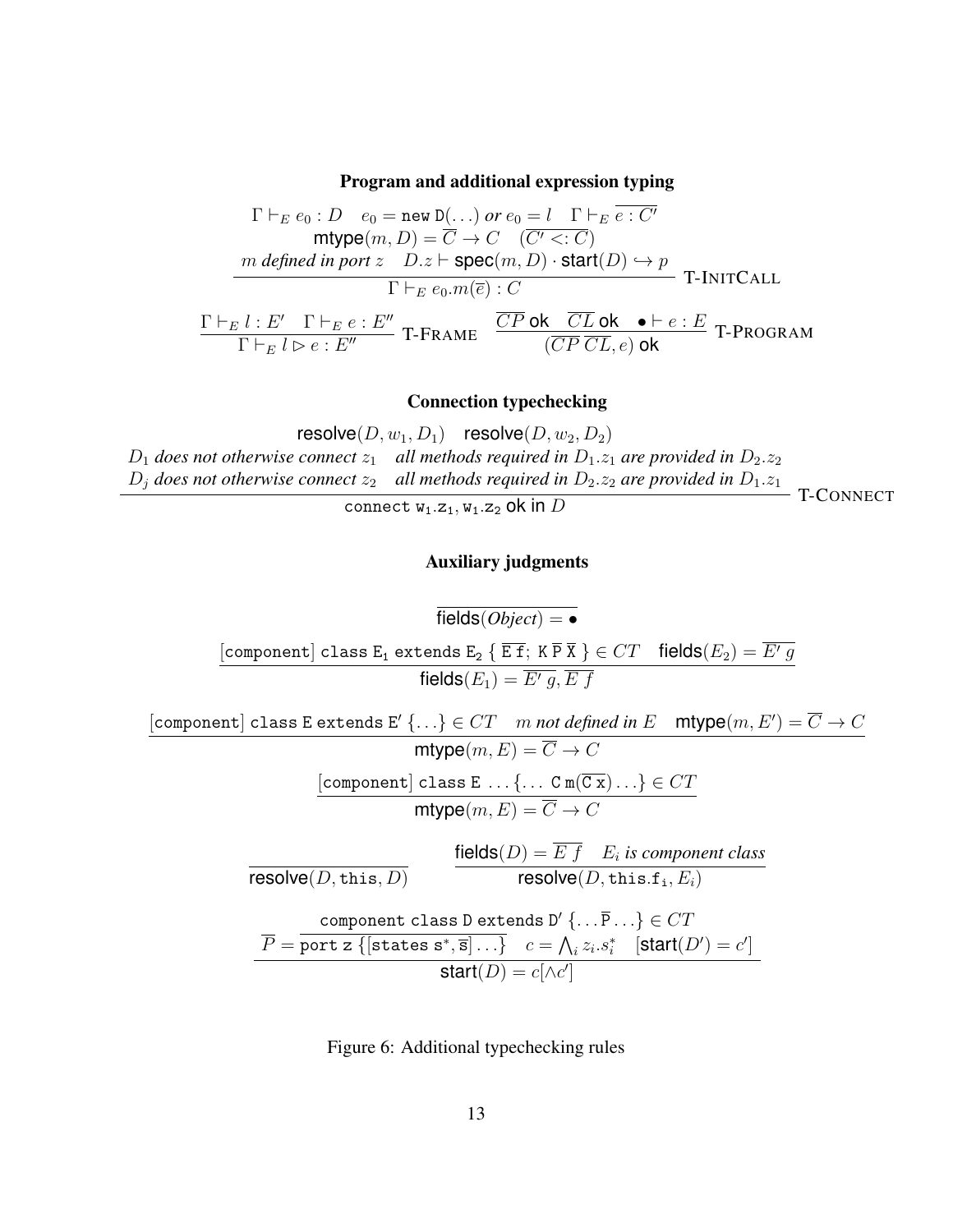$$
\frac{p \vdash_D x + p}{p \vdash_D x + p} \text{ P-VAR}
$$
\n
$$
\frac{p \vdash_D e + p'}{p \vdash_D e.f + p'} \text{ P-FIED}
$$
\n
$$
\frac{p \vdash_B e + p'}{p \vdash_D \text{ new } E(\overline{e}) + p'} \text{ P-NEW}
$$
\n
$$
\frac{p \vdash_D e_1 + p' \vdash_D e_2 + p''}{p \vdash_D e_1.f = e_2 + p''} \text{ P-ASSIGN}
$$
\n
$$
\frac{p \vdash_D e_0 + p' \quad p' \vdash_D e + p'' \quad (e_0 \ne \text{this})}{p \vdash_D e_0.m(\overline{e}) + p''} \text{ P-OBJCAL}
$$
\n
$$
\frac{p \vdash_D e + p' \quad D.z \vdash S \cdot p' \leftrightarrow p'' \quad (\text{spec}(m, D) = S)}{p \vdash_D z.m(\overline{e}) + p''} \text{ P-PCALL}
$$
\n
$$
\frac{T \ M \text{ conforms in } D.z \quad S \ M \text{ conforms in } D.z}{T, S \ M \text{ conforms in } D.z} \text{ P-CASEs}
$$
\n
$$
\frac{\text{right}(B, D.z) \vdash_D e + p' \quad p' \Rightarrow \text{left}(U, D.z)}{B \Rightarrow U \ C \ m(\overline{C}x) \{ \text{ return } e; \} \text{ conforms in } D.z} \text{ P-MENT}
$$

Figure 7: Core protocol checking rules

<span id="page-17-0"></span>the component are possible before the call returns, but only through ports. Intuitively, this is why we can check each provided port method separately in a manner very much like typechecking.

One of the benefits of our approach is that we can reason about state dependencies between components even if they are shared with other components. We are limited to static architectures but in exchange we can handle arbitrary callbacks and recursion between shared components. This is in contrast to invariant verification systems like Fugue [\[13\]](#page-33-2) or Boogie [\[6\]](#page-32-3) where an object can only depend on objects it owns, making it difficult to handle callbacks.

Because the states of ports are treated as explicit tokens our checking algorithm has to track these tokens through the method implementation. We emphasize that this does *not* happen at run time but rather at compile time. In other words, the compiler maintains symbolic information about the states of ports that it uses for checking method invocations. Because of communication integrity this information is sound, i.e. a conservative approximation of the runtime behavior. In our approach, the ArchJava typechecker guarantees communication integrity [\[2\]](#page-32-1).

Figure [5](#page-14-0) illustrates our approach for checking components (rule T-COMP). We check each port definition and separately reason about component composition with port connections. When checking a port definition (rule T-PORT) we distinguish normal typechecking of provided method bodies from checking protocol conformance. This lets us treat protocol conformance checking as an orthogonal add-on to ArchJava typechecking.

In this section, we are only concerned with checking protocol conformance of expressions. Our approach is shown in figure [7.](#page-17-0) Protocol conformance checking proceeds for each specification case separately (rule P-CASES). Notice that a method implementation has to conform to *all* cases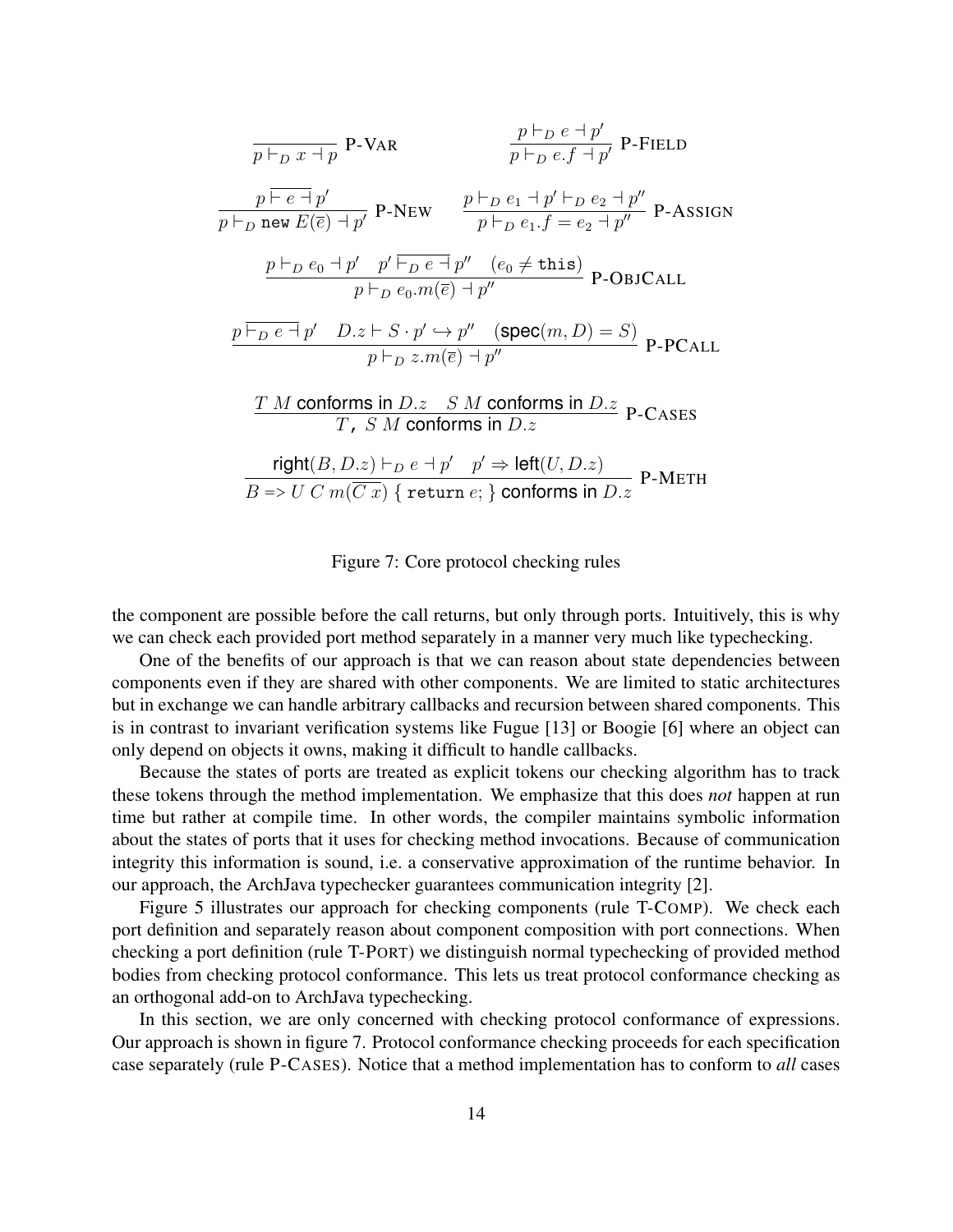$$
\frac{c \Rightarrow \text{left}(B, D.z) \quad (p = \text{right}(U, D.z))}{D.z \vdash B \Rightarrow U \cdot c \leftrightarrow p} \qquad \frac{D.z \vdash T \cdot c \leftrightarrow p \quad D.z \vdash S \cdot c \leftrightarrow p'}{D.z \vdash T, S \cdot c \leftrightarrow p \lor p'}
$$
\n
$$
\frac{D.z \vdash T \cdot c \leftrightarrow p \quad D.z \vdash S \cdot c \leftrightarrow p}{D.z \vdash T, S \cdot c \leftrightarrow p} \qquad \frac{D.z \vdash S \cdot c \leftrightarrow p \quad D.z \vdash T \cdot c \not\leftrightarrow p}{D.z \vdash T, S \cdot c \leftrightarrow p}
$$
\n
$$
\frac{D.z \vdash S \cdot c \leftrightarrow p' \quad D.z \vdash S \cdot p \leftrightarrow p''}{D.z \vdash T, S \cdot c \leftrightarrow p}
$$

Figure 8: Deterministic method call algorithm

<span id="page-18-0"></span>defined within a method specification S. Conformance checking for a method case  $B \Rightarrow U$  then proceeds by assuming the port states immediately following method entry as indicated by B, tracking effects of port method calls within the method body  $e$  (as discussed below) and verifying that the states reached immediately prior to method exit imply what is specified in  $U$  (rule P-METH).

For reasoning about protocol conformance of (well-typed) expressions we use the judgment  $p \vdash_D e + p'$ . In this judgment, p is a predicate that describes the states of ports defined for component *D before* considering expression  $e$ . The predicate  $p'$  indicates the states of *D*'s ports *after* evaluating e. Predicates are disjunctions of port state conjunctions defined as follows.

*Predictes* 
$$
p ::= c \mid c \lor p
$$
  
Conjuncts  $c ::= z.s \mid z.s \land c$ 

The protocol conformance rules track state changes in the order of evaluation. We discuss each rule in turn.

- P-VAR defines that variable access has no effect on states.
- P-FIELD determines the state changes during evaluation of the object expression whose field is accessed. The field access itself does not change states.
- P-NEW tracks state changes during object and component construction. The new expression itself does not change any states. The notation  $p \nvert \nvert_D e \nvert p'$  is a shorthand for  $p \nvert_D e_1$  $p_1 \vdash_D e_2 \vdash p_2 \vdash_D \ldots \vdash p_{n-1} \vdash_D e_n \vdash p'$ . This tracks state changes during the evaluation of arguments  $e_1, \ldots, e_n$  with initial state p in order and yields the final state  $p'$ .
- P-ASSIGN threads state changes through the left-hand side and the right-hand side of an assignment.
- P-OBJCALL tracks state changes through the evaluation of receiver and arguments of a method call on a normal object.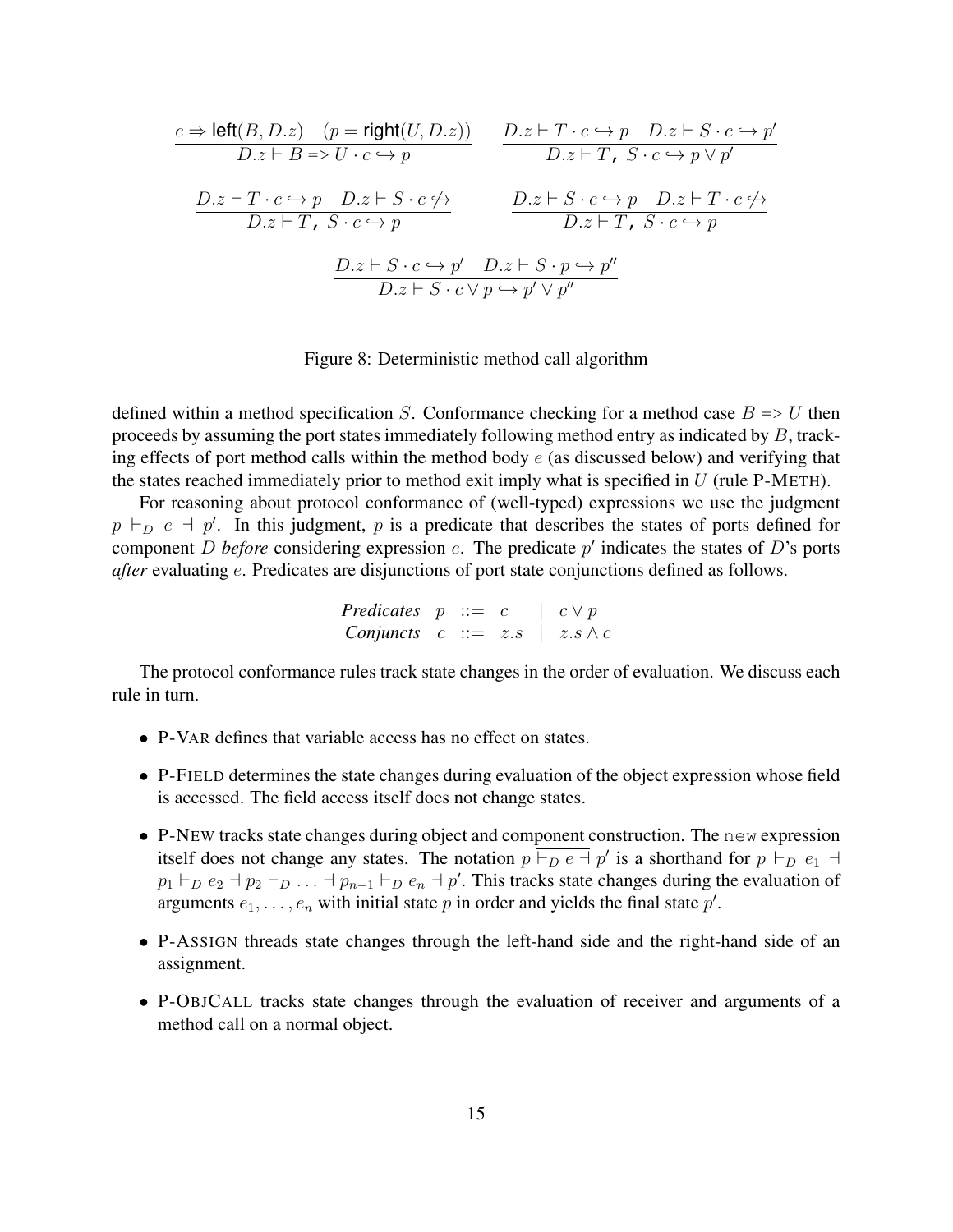• P-PCALL is the core rule of our checking system. We are checking the state changes that result from a call to a port method with  $z.m(\bar{e})$ . In the spirit of P-NEW, we first consider the method arguments one by one. We then determine the effect of executing  $z \, m$  given the state predicate  $p'$ . The helper function spec looks up the method specification S.  $S \cdot p'$ implements a deterministic algorithm to determine the states of the component's ports after the execution of z.m assuming its specification S (see below). If  $S \cdot p'$  does not yield a predicate  $p''$ , the method call is invalid, and the compiler will issue an error. Otherwise,  $p''$ is the final result of our reasoning about a port method call.

Our judgment to determine the effect of a method call for a given state predicate is  $D.z \vdash$  $S \cdot p \hookrightarrow p'.$  D.z is the port on which the method call occurs. S is the specification we consider (see figure [1\)](#page-7-0). p is the state predicate we assume. Then  $p'$  is the resulting state predicate after executing a method with specification S.

The rules for determining method call effects are given in figure [8.](#page-18-0) They apply each conjunct  $c$ within p to S and require a valid result for *all* conjuncts. For each c we have to find a method case  $B \Rightarrow U$  that has a matching pre-condition and can then yield the corresponding post-condition. We developed this algorithm in earlier work [\[8\]](#page-33-4) to type function application for union and intersection types [\[14\]](#page-33-6).

The rules in figures [7](#page-17-0) and [8](#page-18-0) rely on auxiliary judgments that are presented in figure [9.](#page-20-0)

## 5 Component Composition

So far, we can check that a component implementation respects the protocol defined for that component. This is not sufficient, however, because even if a component is implemented correctly, it could be connected to a component that has an incompatible interface. For example, consider the composition in listing [2.](#page-38-0) If A calls m1(), its port P remains in state  $a$  (left side of double arrow), but B's port Q transitions from p to q. Now B is ready to return from m1() (right side of double arrow), but A is not ready to receive the return. On the other hand, B can also call m3(), but A is not ready to receive the call because for this it needs to be in  $b$ . Neither of these errors are exhibited by the fixed version of B.

Our component composition checking approach finds these kinds of errors, and provides assurance that a system composition which passes the check will not exhibit any such errors at run time. We first derive finite-state models for ports, components and their connections from the given component specifications. Then we model check the resulting system, verifying that no matter how each component is internally implemented, as long as it obeys its local specification than all components in the system will be used in safe ways. Doing this accurately requires matching call and return edges, as in summary-based inter-procedural analysis[\[28\]](#page-34-8). The following sub-sections describe our approach in detail.

### 5.1 Modeling Ports, Components and Connections

A component  $C\langle P, c \rangle$  is built from a set of ports P and a set of connections c. The set  $P =$  $(P^1, \ldots, P^n)$  where each  $P^i$  is an orthogonal fragment of C and is defined as a structure  $P^i$  =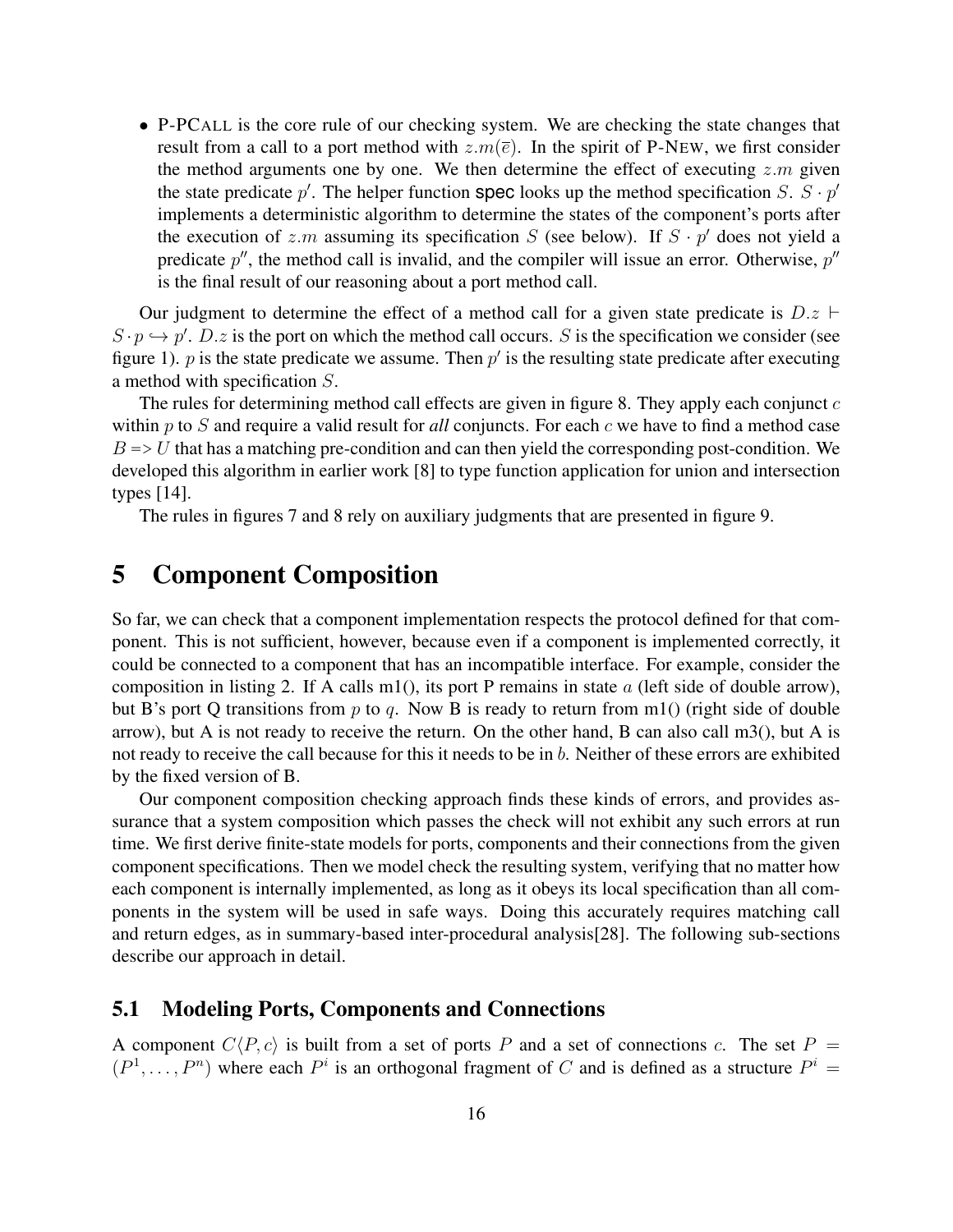component class D extends  $D'$  {...}  $spec(m, D') = S$  D *does not define* m  $\mathsf{spec}(m,D) = S$ component class D ...{...port z  $\{\ldots S C m(\overline{Cx}) \ldots\} \ldots\} \in CT$  $\mathsf{spec}(m,D) = S$  $\overline{\mathsf{left}(s_1 \to s_2, D.z) = z.s_1}$   $\qquad \qquad \overline{\mathsf{right}(s_1 \to s_2, D.z) = z.$ 

| $left(t, D.z\right) = p$                                    |    |  |  |  |  |
|-------------------------------------------------------------|----|--|--|--|--|
| $left(t \wedge c, D.z\right) = p \wedge c$                  |    |  |  |  |  |
| $\mathsf{left}(B, D.z) = p_1$ $\mathsf{left}(U, D.z) = p_2$ | ri |  |  |  |  |
| left( $B \vee U, D.z$ ) = $p_1 \vee p_2$                    |    |  |  |  |  |

$$
right(s_1 \rightarrow s_2, D.z) = z.s_2
$$
\n
$$
right(t, D.z) = p
$$
\n
$$
right(t \land c, D.z) = p \land c
$$
\n
$$
right(B, D.z) = p_1 \quad right(U, D.z) = p_2
$$
\n
$$
right(B \lor U, D.z) = p_1 \lor p_2
$$

<span id="page-20-0"></span>
$$
\cfrac{\lbrack \text{component}\rbrack\text{class E extends Object } \{ \ldots \} \in CT }{\text{override}(m,E,[S]\ \overline{C} \to C_0)}\\[10pt] \lbrack \text{component}\rbrack\text{class E extends E'}\ \{ \ldots \} \in CT \\ \text{mtype}(m,E') = \overline{C'} \to C'_0 \ \text{implies} \ \overline{C = C'}, C_0 = C'_0 \ [ \text{,spec}(m,E') = S ] \\ \text{override}(m,E,[S]\ \overline{C} \to C_0 )\\[10pt]
$$

Figure 9: Auxiliary functions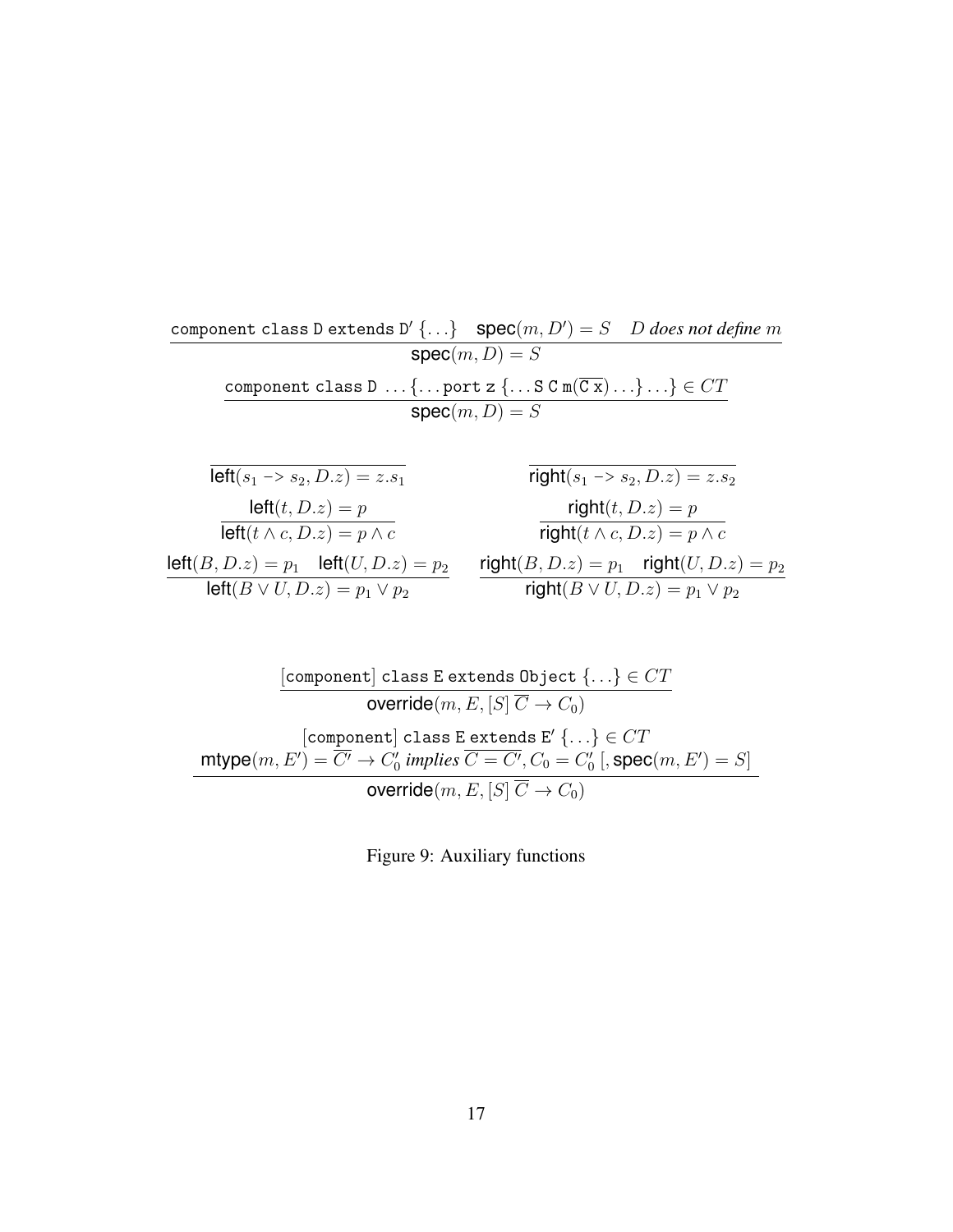$(S^i, \alpha^i, F^i, s_0^i, p)$ . With  $S = S^1 \times \ldots \times S^n$  we define a port as follows:

- $S<sup>i</sup>$  is the finite, non-empty set of states of that port.
- $\alpha^i$  is the set of actions, i.e. the alphabet of  $P^i$ .
- $F^i \subseteq \{((s^1, \ldots, s^i, \ldots, s^n), a, (s^1, \ldots, t^i, \ldots, s^n))\} \subseteq S \times \alpha^i \times S$  defines the transition relation for port  $P^i$  that can possibly depend on other ports of the component. Notice that a port can only change its own state.
- $s_0^i \in S^i$  is the distinguished start state.
- Finally,  $p \in \{$  private, public  $\}$  specifies if the port is private or public.

The set  $c = (c^1, \dots, c^n)$ , where each  $c^i = (\mathcal{C}_A^i \cdot \mathcal{P}_A^i, \mathcal{C}_B^i \cdot \mathcal{P}_B^i)$  is a connection between two components. Here  $\mathcal{C}_{A,B}^i \in \{C, C_{subp}^1, \ldots, C_{subp}^n\}$ , where  $C_{subp}^1, \ldots, C_{subp}^n$  are subcomponent instances. Similarly  $\mathcal{P}_{A,B}^i \in \{P, P_{subp}^1, \ldots, P_{subp}^2\}$ , where  $P_{subp}^1, \ldots, P_{subp}^m$  are public ports of subcomponent instances. While composing components we only look at the public ports of subcomponents ignoring their private ports and subcomponents, thereby making our analysis modular. We define  $C_{subp}$  to represent only the public part of a subcomponent. Formally, for a subcomponent instance  $C_{sub} = \langle P, c \rangle$ ,  $P_{subp} = \{x \mid x \in P \land x.p = \text{public}\}\$  and  $C_{subp} = \langle P_{subp}, \emptyset \rangle$ . Note that for a subcomponent instance the set  $c$  is empty since only connections of subcomponents declared in the top-level component are considered and these are part of the top-level component.

Deriving the  $P<sup>i</sup>$  from a given component specification is straightforward. The states are taken from the provided list. The set of actions contains two actions for each method  $m$  defined in a port: an action m.c for a *call* to m and an action m.r for a *return* from m. The transition relation follows from the method specifications. There is one tuple in the relation for each boundary transition B. Method entry and exit are handled with separate transitions. The start state is the first state in the state list. Deriving the  $c<sup>i</sup>$  is also straightforward since it is specified in the component definition.

We derive a model of the component,  $C\langle P, c \rangle = (S, \alpha^C, F, s_0, c)$ , as follows.

- $S = S^1 \times \ldots \times S^n$  is the *state space* of the component.
- $\alpha^C = \alpha^1 \cup \ldots \cup \alpha^n$  (assuming the  $\alpha^i$  are pairwise disjoint) is the *alphabet* of the component.
- $F = F^1 \cup \ldots \cup F^n \subseteq S \times \alpha^C \times S$  is the *transition relation* for C.
- $s_0 = (s_0^1, \dots, s_0^n)$  is the component's *start state*.
- $c = (c^1, \dots, c^n)$  are the components connections.

Thus we model a component as a finite state machine whose transitions are labeled with the actions that trigger them. For example, the state space of the Web Server component in listing [1](#page-37-0) is  $S = \{id(le), bu(sy)\}\times \{ra(w), in(italized)\}\times \{wa(iting), wo(rking)\}\$  with start state  $s_0 =$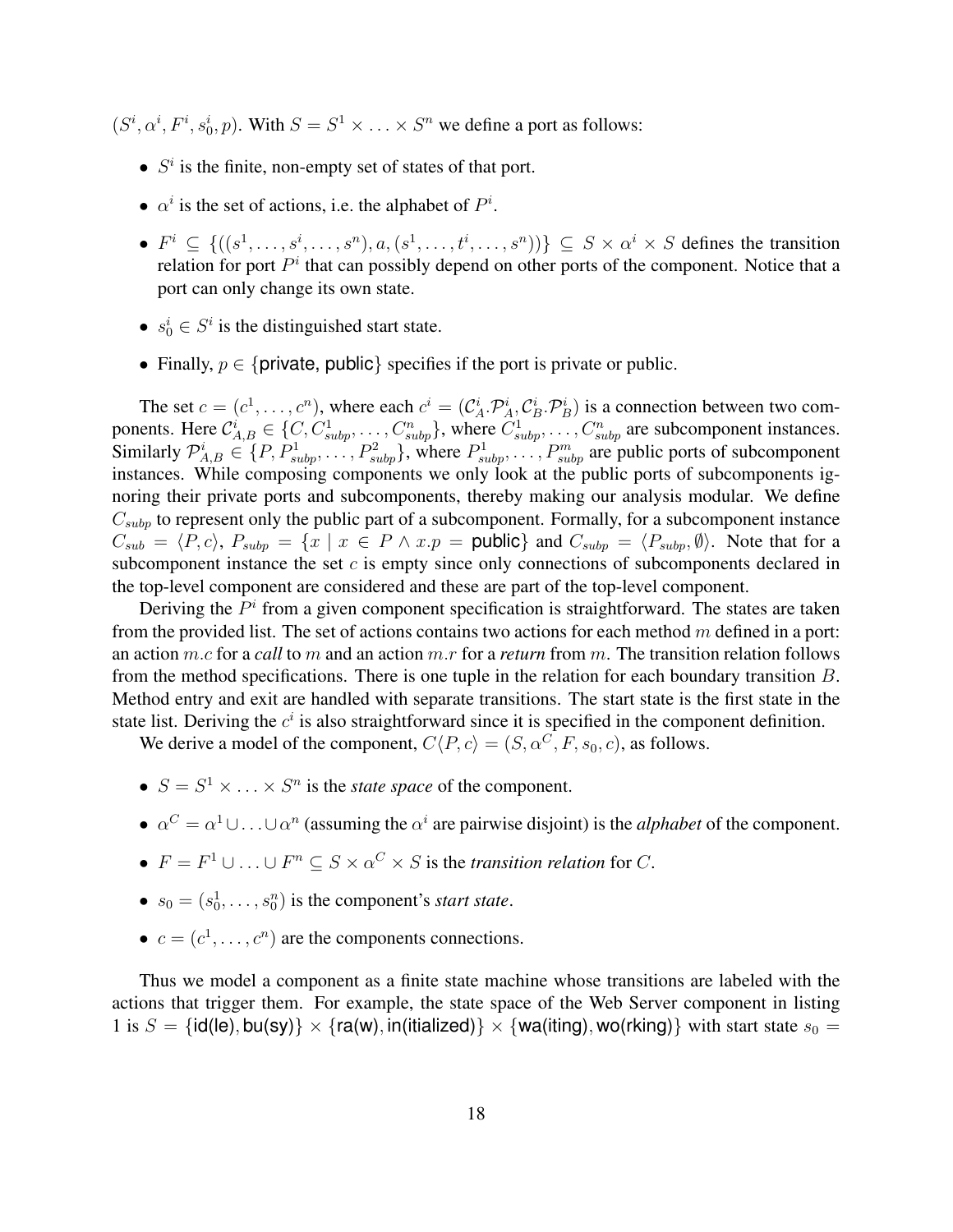(id, ra, wa). The Http port understands the alphabet  $\alpha^0 = \{get.c, get.r\}$ , where  $O^0 = \{get.c\}$ . The port's transition relation is as follows.

$$
F^{0} = \{ (id, ra, wa), get.c, (bu, ra, wa)), ( (bu, ra, wa), get.r, (id, ra, wa) ) \}
$$

The other ports can be similarly modeled, yielding a complete component model. Recall that ports not mentioned in a specification are interpreted to have arbitrary but unchanged state from call to return. This can be expressed with a suitable set of transitions.

The component's connections set is as follows.

 $c = \{$  ((WebServer.Handle, cypher.CypherHandle), (cypher.Forward, access.DocumentTree) (WebServer.Control, access.FileAccessControl)) }

where CypherHandle, Foward and FileAccessControl, DocumentTree are ports defined in components Cypher and FileAccess respectively.

### 5.2 Checking component compatibility

To model check the composition of components we do not look at method implementations at all; instead, we use the behavioral specifications on component ports to represent component behavior. We rely on implementation checking (from section [4\)](#page-15-0) to verify that method implementations respect these specifications.

Our model checking algorithm looks for situations where a method currently being executed believes it can make a call based on the current component's state, but the receiving component is not in the right state to receive the call. An analogous situation can happen when returning to a component that is not in the state expected during returns.

In ArchJava, as in most languages, control flow proceeds according to a call stack in which method calls and returns are matched. For precision, we want to model the call stack to ensure that we do not report false errors corresponding to calling one method and returning from another. The call stack makes the state space infinite, so modeling it directly is impractical. However, we borrow techniques from summary-based interprocedural analysis [\[28\]](#page-34-8) to avoid infeasible interprocedural paths while ensuring that the analysis terminates.

The checker takes as input the component  $C\langle P, c \rangle = (S, \alpha^C, F, s_0, c)$  we are currently checking. We check this component by composing it with its subcomponents and an environment component that exercises the possible action sequences on C' s public ports. The environment component  $C_{env}$  is the inverse of the public interface of C, and its ports are connected to the public ports of  $C$ . It models the least restrictive environment that observes the protocol assumptions made by  $C$ .

Each element (state) of the worklist  $S_w$  we consider is defined as  $(S_{atCall}, S_{curr}, C_{curr}, m_{curr})$ , where  $S_{atCall}$  is the state of all components when method  $m_{curr}$  is called,  $S_{curr}$  is the current state of all components,  $C_{curr}$  the current component and  $m_{curr}$  the current method. The need for storing the *atCall* state is explained later in the section. By state of all components we mean the combined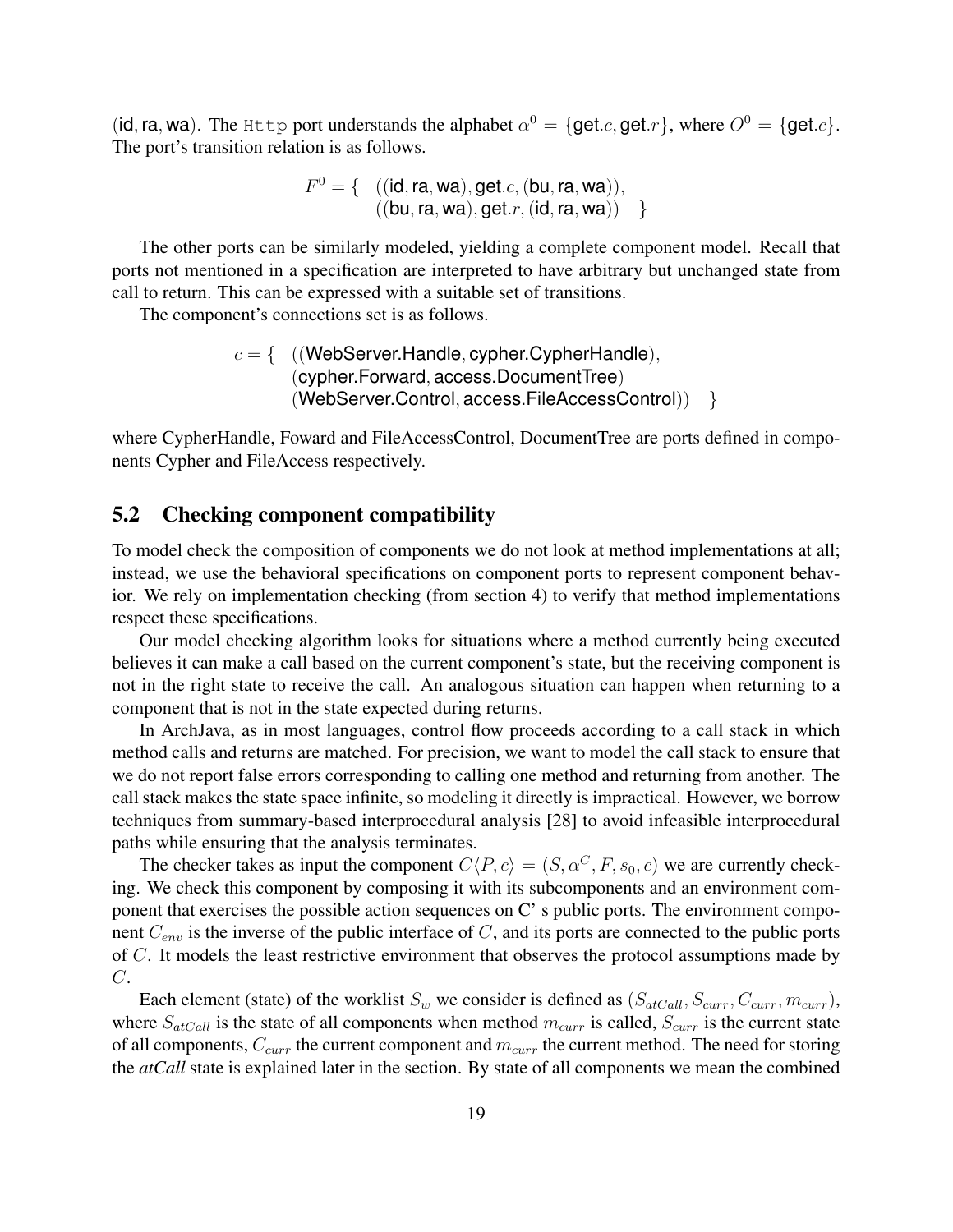- 1. Given  $F_p^i$  is the transition relation for port  $\mathcal{P}^i$  in component  $\mathcal{C}^i$
- 2. Given  $F_p^j$  is the transition relation for port  $\mathcal{P}^j$  in component  $\mathcal{C}^j$
- 3.  $S'^i = \{s' | (s, a, s') \in F_p^i\}$
- 4.  $S'^j = \{s' | (s, a, s') \in F_p^j\}$
- <span id="page-23-0"></span>5.  $S'_c = S_c \oplus \{(\mathcal{C}^i \mapsto \mathcal{S}^{\prime i}), (\mathcal{C}^j \mapsto \mathcal{S}^{\prime j})\}$  ( $\oplus$  overwrites the values mapped to by  $\mathcal{C}^{i,j}$  with  $\mathcal{S}^{i,j}$  in  $S_c$ )

#### Figure 10: Computing state transitions

state of  $C_{env}$  and C and all its subcomponents. Both  $S_{atCall}$  and  $S_{curr} \in \{C_{env} \mapsto S^e, C \mapsto S^e\}$  $S^C, C_{sub}^1 \mapsto S_{sub}^1, \ldots, C_{sub}^2 \mapsto S_{sub}^n$ , where  $S^e \in S$  is the state of  $C_{env}, S^C \in S$  the state of  $C$  and similarly  $S_{sub}^1, \ldots, S_{sub}^n$  are the states of each of its subcomponents.

We start by visiting the initial state  $s_0^w = (s, s, C_{env}, m_d)$ . s is computed in the obvious way from the initial states of  $C_{env}$  and  $C$  and its subcomponents. Notice that both the  $S_{atCall}$  and  $S_{curr}$ states are the same as soon as a method is called. Here,  $m_d$  is a dummy method that is used to represent the main method of the environment component. For every connection  $(C^i \tmathcal{P}^i, C^j \tmathcal{P}^j)$ , component  $\mathcal{C}^i$  can either call a *requires* method (*provided* by  $\mathcal{C}^j$ ) or return from a *provides* method (*required* by  $C^j$ ) resulting in a state transition. The transition is of the form  $(S_w, a, S'_w)$ , where a is either m.c or m.r and  $S'_w$  is the new state derived using algorithms [5](#page-27-0) and [6.](#page-27-1)

For every connection  $(C^i \t{.} \mathcal{P}^i, C^j \t{.} \mathcal{P}^j)$ , the checker considers the *requires* methods for  $\mathcal{P}^i$  and *provides* methods for  $\mathcal{P}^j$ . If it finds that  $\mathcal{C}^i$  is in the right state to call a *requires* method but  $\mathcal{C}^j$ is not in the appropriate state to receive the call, a *call* error is raised. On the other hand, if  $C<sup>j</sup>$  is ready to return but  $\mathcal{C}^i$  is not ready to receive the return, a *return* error is raised. Similar checks are performed for the *requires* methods of  $\mathcal{P}^j$  and *provides* methods of  $\mathcal{P}^i$ . We use summary-based interprocedural analysis techniques to match call-return labels, making sure that from method  $m$ we only return to those methods  $m'$  that could possibly have called m. This is the reason why every state contains the controlling component and method. If we didn't store the method as part of the state, the checker would flag the fixed composition in listing [2](#page-38-0) as erroneous. This is because after calling A.m1() followed by B.m2() the combined system state is  $(A \rightarrow b, B \rightarrow r)$  and with knowledge of this state alone, A could return from either  $m2()$  or  $m3()$ , but B is not in a state to receive the return from m3(). For a full description of the algorithm see Algorithm [1.](#page-25-0)

We store  $S_{atCall}$  with every state for correctly determining candidate caller methods while checking a return (Algorithm [2\)](#page-26-0). For instance consider the following scenario in which we are analyzing method m, and  $S_1, S_2, S_3$  are three possible states which could result on a call to m (*atCall* states). Each of these could further create new states due to call-return transitions made by the body of  $m$  as follows:

- $S_1 \rightsquigarrow^* S_4$
- $S_2 \rightsquigarrow^* S_5$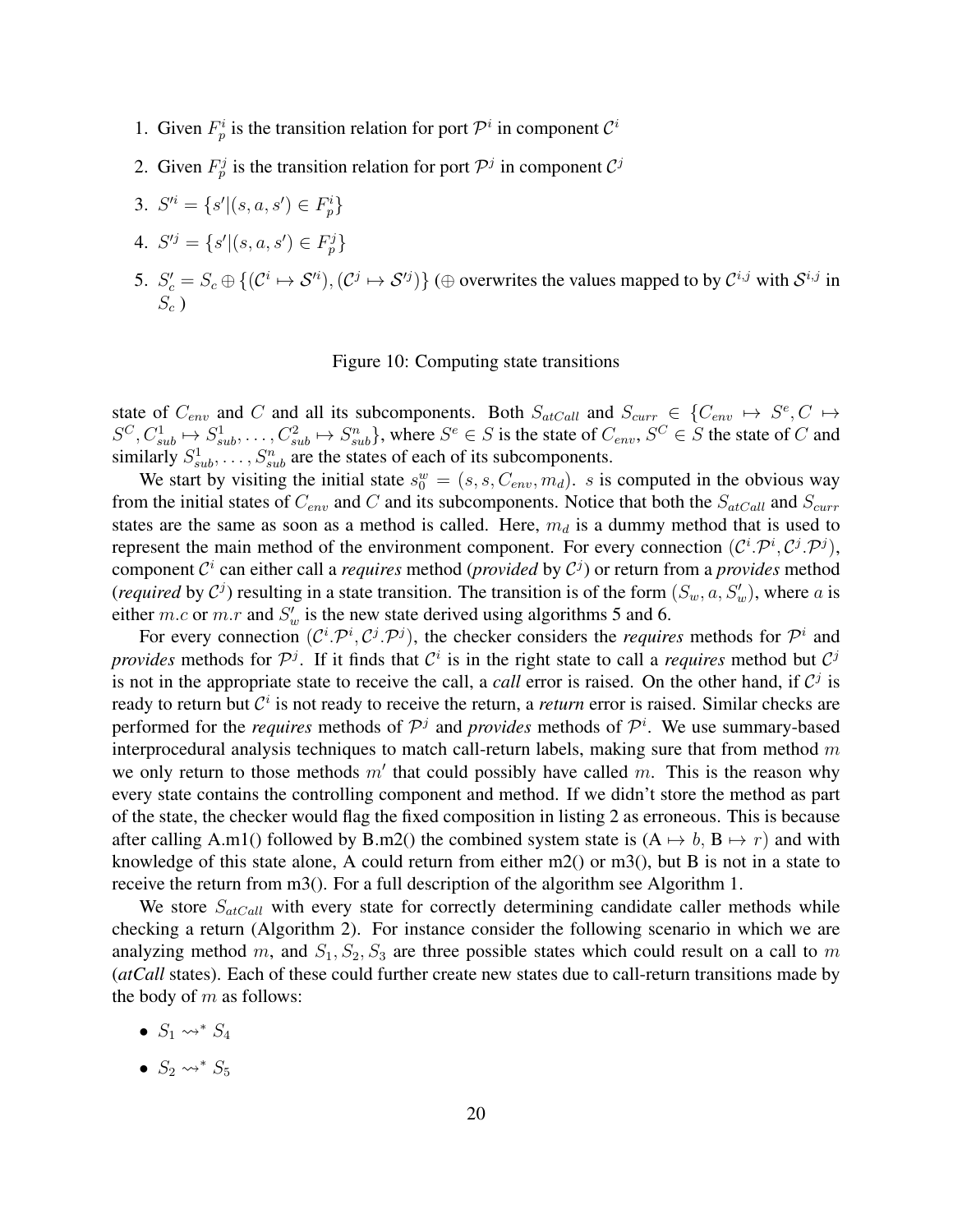

<span id="page-24-0"></span>Figure 11: Partial HillClimber Architecture

$$
\bullet \ \ S_3 \leadsto^* S_6
$$

By storing the *atCall* state we are able to compute the exact list of methods that could lead to  $S_4$ ,  $S_5$ ,  $S_6$  (Algorithm [3\)](#page-26-1).

We visit a new state only if the transition has not been seen previously. Given that our state space is finite and every state combination is visited once we can conclude that our checking algorithm terminates. We point out that it suffices to run the algorithm once for each component *type* to verify that protocol violations cannot occur in the system.

## 6 Case Study: HillClimber

The HillClimber application is part of AIspace  $3$ , a collection of Java applications used for teaching students artificial intelligence. HillClimber demonstrates stochastic local search algorithms for constraint satisfaction problems (CSP). It was reengineered to ArchJava by Abi-Antoun and Coelho [\[1\]](#page-32-4) and consists of about 16,000 lines of code including 9 main components and over 75 classes. Figure [11](#page-24-0) partially describes the architecture of HillClimber showing the components and connections relevant for this case study. As can be seen from the figure, the subcomponents are fully connected and most of the ports are bi-directional (contain both *requires* and *provides* methods). Although HillClimber is an educational tool, such connections are illustrative of typical application software where components can arbitrarily call back into each other. Hence, through this case study we emphasize the need to reason about callbacks.

The main components in HillClimber interact with each other as follows: the application *window* (HillWindow) uses a *canvas* (HillCanvas) to display *nodes* (HillNode) and *edges* (HillEdge) of a *graph* (HillGraph) in order to demonstrate the algorithms provided by the *engine* (HillEngine)

<sup>3</sup>http://www.aispace.org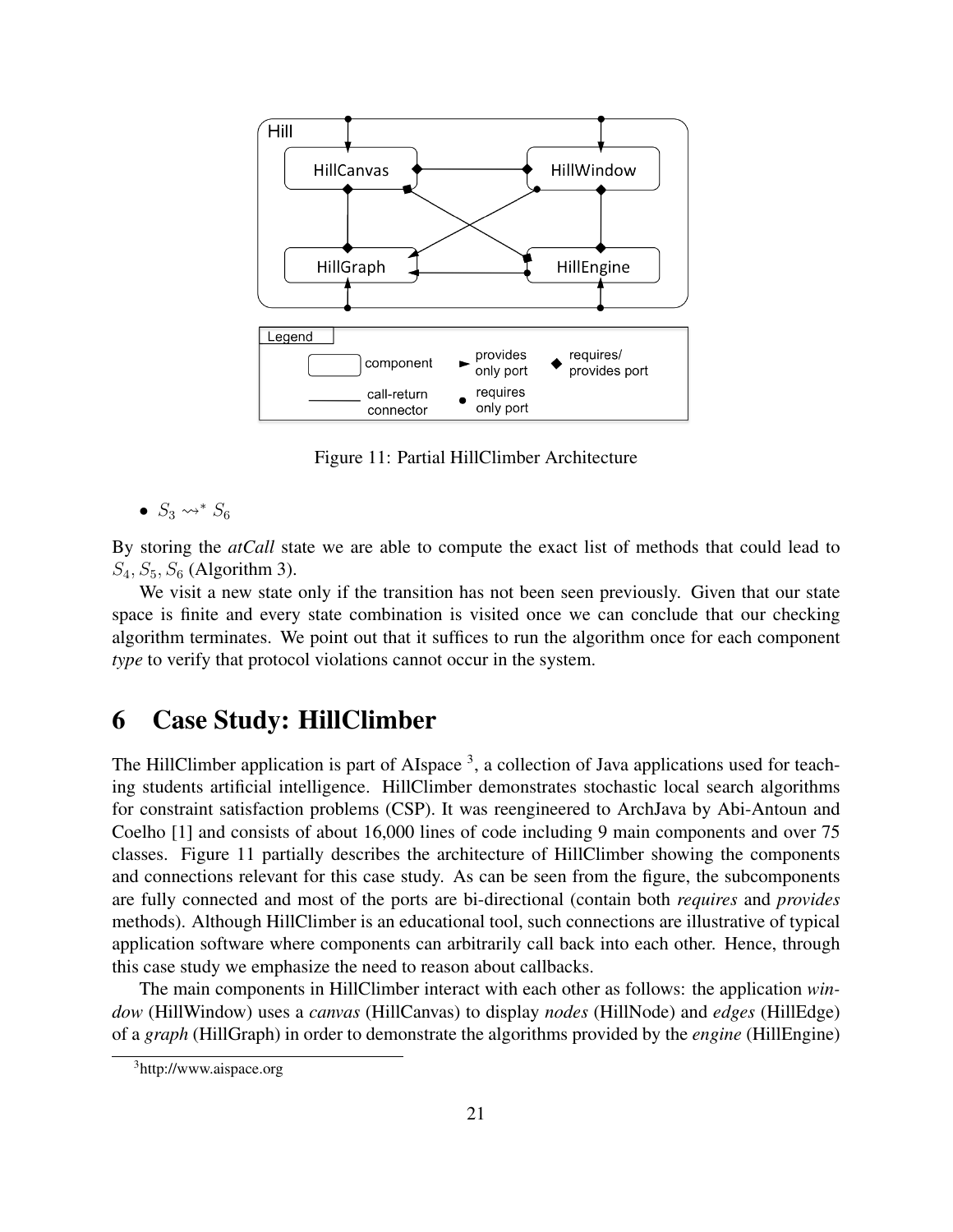Algorithm 1 Check Component Compatibility

<span id="page-25-0"></span>

|     | 1. <b>input:</b> Component $C(P, c)$                                             |
|-----|----------------------------------------------------------------------------------|
|     | 2. Compute initial state $s_0^w$ and add to worklist                             |
| 3.  | while worklist is not empty do                                                   |
| 4.  | $S_w = (S_{atCall}, S_{curr}, C_{curr}, m_{curr})$ = worklist.remove()           |
| 5.  | for each connection $(C_{curr}.P_1, C_2.P_2) \in C$ do                           |
| 6.  | for each <i>requires</i> method $m_r \in P_1$ do                                 |
| 7.  | for each spec $T_r \in m_r$ do                                                   |
| 8.  | get corresponding <i>provides</i> method $m_p \in P_2$                           |
| 9.  | <b>if</b> is Call Enabled( $S_w, T_r$ ) <b>then</b>                              |
| 10. | for each spec $T_p \in m_p$ do                                                   |
| 11. | <b>if</b> is Call Enabled( $S_w, T_p$ ) <b>then</b>                              |
| 12. | $S'_w = CallTransition(S_w, T_r, T_p, C_2, m_p)$                                 |
| 13. | if $(S'_w)$ has not previously been seen then                                    |
| 14. | worklist.add $(S'_w)$                                                            |
| 15. | else                                                                             |
| 16. | Il because it is possible that we missed checking                                |
| 17. | <i>ll returns from</i> $m_p$                                                     |
| 18. | <b>for each</b> $S \in \{S'_w \cup reachableFrom(S'_w)\}\$ <b>do</b>             |
| 19. | $checkReturn(C_{curr}, m_p, m_r, S)$                                             |
| 20. | end for each                                                                     |
| 21. | end if                                                                           |
| 22. | end if                                                                           |
| 23. | end for each                                                                     |
| 24. | <b>if</b> $\forall (T_p \bullet T_p \in m_p) \neg isCallEnabeled(S_w, T_p)$ then |
| 25. | signal ERROR                                                                     |
| 26. | end if                                                                           |
| 27. | end if                                                                           |
| 28. | end for each                                                                     |
| 29. | end for each                                                                     |
| 30. | get corresponding <i>requires</i> method $m_r \in P_2$ for $m_{curr}$            |
| 31. | $checkReturn(C_{curr}, m_{curr}, m_r, S_w)$                                      |
| 32. | end for each                                                                     |
|     | 33. end while                                                                    |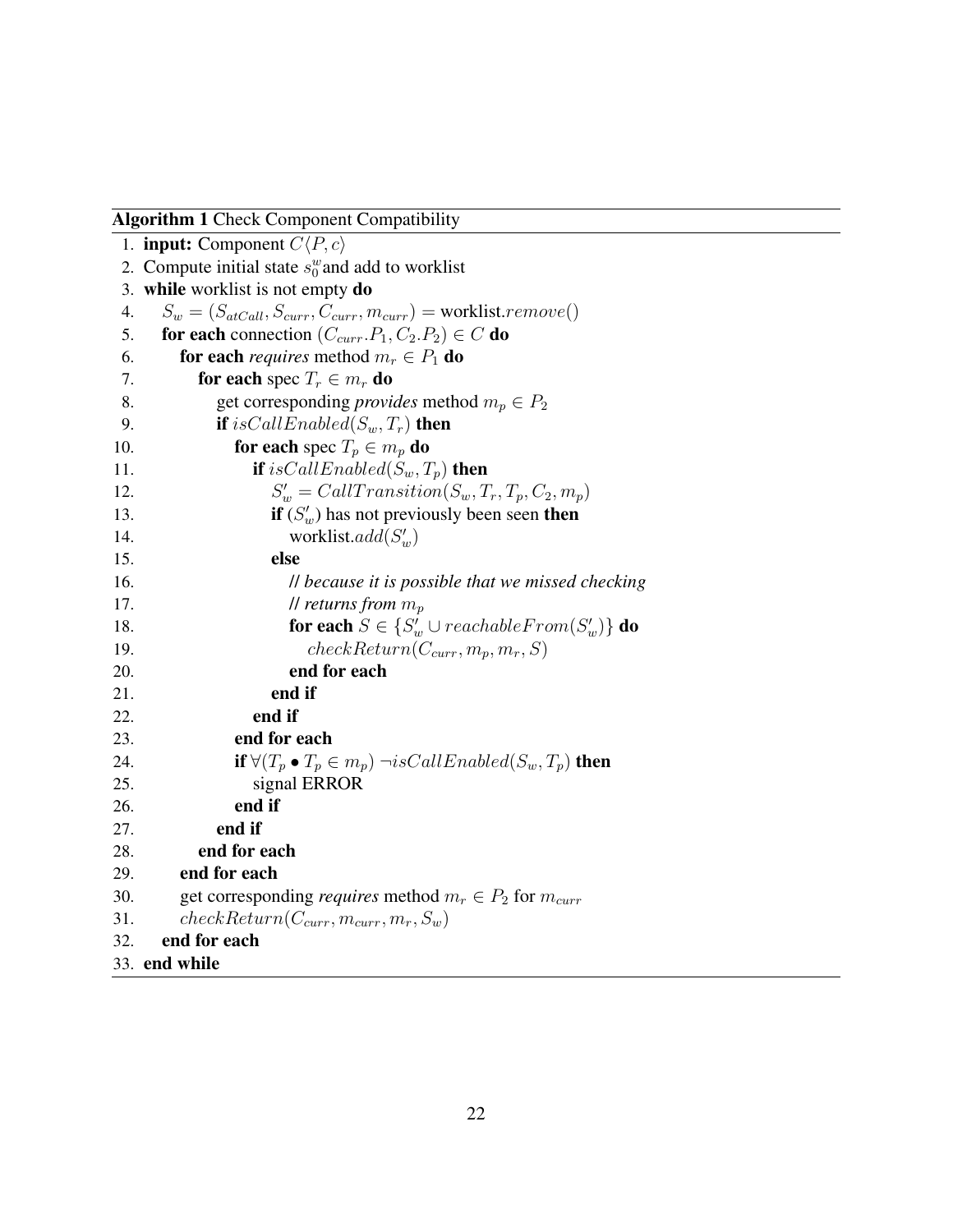Algorithm 2 checkReturn

<span id="page-26-0"></span>

|     | 1. <b>input:</b> $C_{curr}, m_p, m_r, S$                                                                             |
|-----|----------------------------------------------------------------------------------------------------------------------|
|     | 2. for each spec $T_p \in m_p$ do                                                                                    |
| 3.  | for each case $B_p \in T_p$ do                                                                                       |
| 4.  | <b>if</b> is Return Enabled(S, $B_p$ ) <b>then</b>                                                                   |
| 5.  | <b>for each</b> caller method $m_{\text{caller}} \in \text{getCallers}(S)$ <b>do</b>                                 |
| 6.  | for each $B_r \in m_r$ do                                                                                            |
| 7.  | <b>if</b> is Return Enabled(S, $B_r$ ) <b>then</b>                                                                   |
| 8.  | compute $C_{\text{caller}}$ from $m_{\text{caller}}$                                                                 |
| 9.  | $S'_{w} = return Transition(S, B_{r}, B_{p}, C_{\text{caller}}, m_{\text{caller}})$                                  |
| 10. | if $S'_{w}$ has not previously been seen then                                                                        |
| 11. | worklist.add $(S'_w)$                                                                                                |
| 12. | end if                                                                                                               |
| 13. | end if                                                                                                               |
| 14. | end for each                                                                                                         |
| 15. | <b>if</b> is Return Enabled(S, $B_p$ ) $\land \forall (B_r \bullet B_r \in m_r) \neg is ReturnEnabeled(S, B_r)$ then |
| 16. | signal ERROR                                                                                                         |
| 17. | end if                                                                                                               |
| 18. | end for each                                                                                                         |
| 19. | end if                                                                                                               |
| 20. | end for each                                                                                                         |
|     | 21. end for each                                                                                                     |
|     |                                                                                                                      |

### Algorithm 3 getCallers

```
1. input: S = (S_{atCall}, S_{curr}, C, m_p)
```
- 2.  $calers =$  list of caller methods
- 3. for each state  $S' = (S'_{atCall}, S'_{curr}, C', m') \in currentReachableStates$  do
- 4. **for each** corresponding *requires* method  $m_r$  of  $m_p$  that  $m'$  can call **do** 5. for each spec  $T_r$  of  $m_r$  and each spec  $T_p$  of m do
- 
- 6. **if** isCallEnabled(S',  $T_r$ )  $\wedge$  isCallEnabled(S',  $T_p$ ) **then**
- 7.  $S'' = call Transition(S', T_r, T_p, C', m_p)$

```
8. if S''.S_{curr} = S.S_{atCall} then
```
- 9. add  $m'$  to *callers*
- 10. end if
- 11. end if
- 12. end for each
- 13. end for each
- 14. end for each

```
15. return callers
```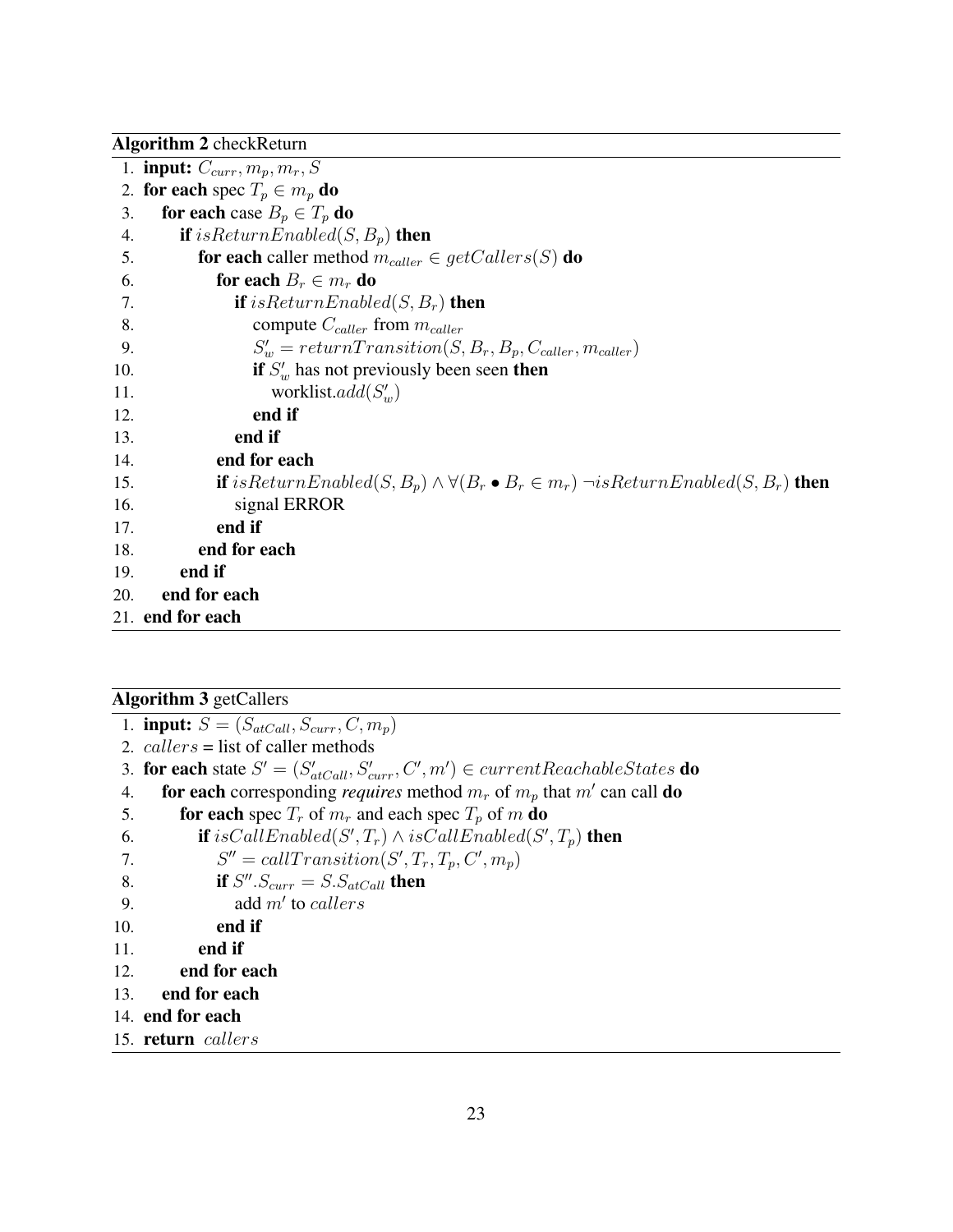Algorithm 4 reachableFrom

- 1. **input:**  $S_w = (S_{atCall}, S_{curr}, C, m)$
- 2.  $states =$  list of all reachable states
- 3. for each state  $S' = (S'_{atCall}, S'_{curr}, C', m') \in currentReachableStates$  do
- 4. if  $S'.atCall = S.S_{curr}$  then
- 5. add S to states
- 6. end if
- 7. end for each
- 8. return states

#### Algorithm 5 callTransition

- <span id="page-27-0"></span>1. **input:**  $S_w = (S_{atCall}, S_{curr}, C_{caller}, m), T_r, T_p, C_{called}, m_p)$
- 2. compute  $S'_{atCall}$  from  $S_{curr}$  using  $T_r$  and  $T_p$  as given in Figure [10](#page-23-0)
- 3.  $S'_{curr} = S'_{atCall}$
- 4.  $S'_w = (S'_{atCall}, S'_{curr}, C_{callee}, m_p)$
- 5. return  $S'_w$

#### Algorithm 6 returnTransition

- <span id="page-27-1"></span>1. **input:**  $S_w = (S_{atCall}, S_{curr}, C_{return}, m_p), B_r, B_p, C_{ caller}, m_{ caller}$
- 2.  $S'_{atCall} = S_{atCall}$
- 3. compute  $S'_{curr}$  from  $S_{curr}$  using  $B_r$  and  $B_p$  as given in Figure [10](#page-23-0)
- 4.  $S'_{w} = (S'_{atCall}, S'_{curr}, C_{caller}, m_{caller})$
- 5. return  $S'_w$

#### Algorithm 7 isCallEnabled

- 1. input:  $S, T$
- 2. if state  $S.S_{curr}$  matches T for a valid call (left side of big arrow) then
- 3. return true
- 4. else
- 5. return false
- 6. end if

#### Algorithm 8 isReturnEnabled

- 1. input:  $S, \overline{B}$
- 2. if state  $S.S_{curr}$  matches B for a valid return then
- 3. return true
- 4. else
- 5. return false
- 6. end if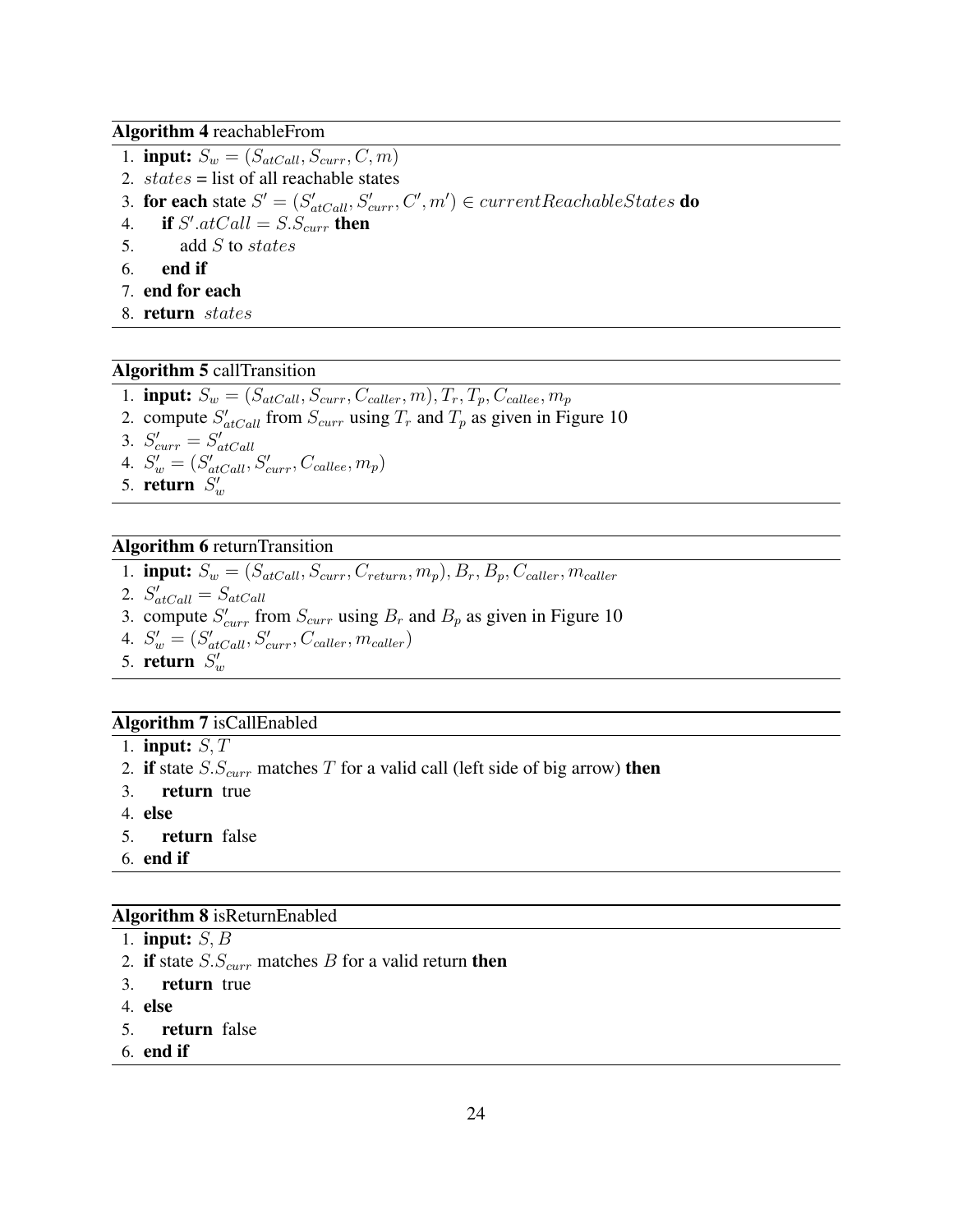[\[1\]](#page-32-4). Instances of these components and their connections, except for HillNode and HillEdge, are created and initialized in the top-level component Hill.

For this case study, we annotated the ports of HillEngine, HillWindow, HillGraph, HillCanvas and the top-level component Hill that are shown in figure [11.](#page-24-0) The average number of methods in a connection between subcomponents was about 30, ranging from 10 in the HillWindow-HilGraph to 34 in the HillCanvas-HillGraph connections.

The HillEngine provides two modes of solving a CSP using an algorithm: *autosolve*, where it continues to run till all constraints are satisfied and *batchrun*, where it performs a set of attempts each with a fixed number of steps. The protocol for performing an autosolve is as follows: first the HillEngine must be *initialized*, then the HillWindow must be *autoEnabled*, at which point the HillEngine is ready to start the algorithm (the protocol for a batch run is similar). The HillEngine *provides* a startAutoSolve method on its engineCanvasPort. The HillCanvas component implements a user interface listener and calls startAutoSolve() on receiving the appropriate event. Keeping this in mind the ports of HillEngine were annotated as described in listing [3.](#page-39-0)

Our analysis helped debug a subtle problem in our protocol specification due to the bidirectional nature of the connections. The component composition checker flagged an error due to the following possible scenario: after initialization HillEngine calls HillWindow.enableAuto(), which invokes HillCanvas.setMode(), which then invokes

HillEngine.startAutoSolve(). This scenario would violate the HillEngine's specification for startAutoSolve() since the engineWindowPort is not in the autoEnabled state until enableAuto() returns.

The problem is in the specification of setMode() in the port of the HillWindow (see listing [4\)](#page-39-1). We fixed this error by changing the specification to ensure that HillWindow cannot call setMode() until enableAuto() has finished and we are in the autoEnabled state:

#### */\*:spec windowButtonsDisabled & hillWindow.initialized & hillWindow.autoEnabled* ⇒ *windowButtonsDisabled \*/*

Once this specification problem was fixed, the composition check confirmed that the configuration was safe. We also verified the implementation of the component methods against their specifications; the number of methods that did not conform to their specification was less than 10%. Our experience demonstrates that subtle bugs can arise in specifications due to callbacks, and thus it is important for tools to support reasoning about them.

Our unoptimized prototype analysis checks the code for the components in Figure 6 as well as their composition in about 45 seconds <sup>4</sup>. Although HillClimber is only of moderate size, the modular nature of our algorithms means that verification time will scale linearly to larger applications provided that no one component is substantially more complex than those in HillClimber.

<sup>&</sup>lt;sup>4</sup>user time measured on a 2.4 Ghz CPU with 2 GB RAM, time does not include ArchJava typechecking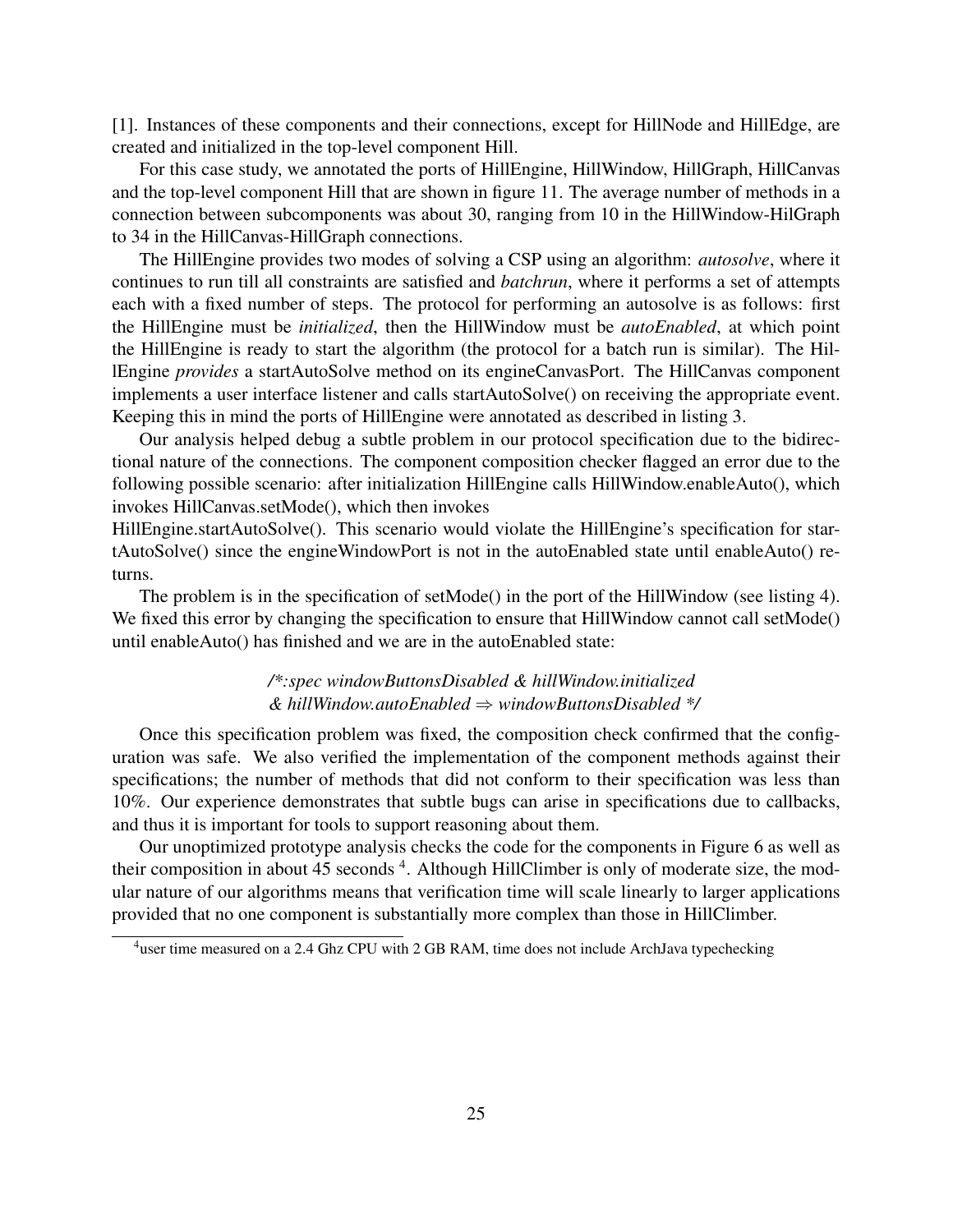$$
\frac{p \vdash_D e_1 + p' \vdash_D e_2 + p''}{p \vdash_D e_1; e_2 + p''} \text{ P-Seq}
$$
\n
$$
\frac{p \vdash_D e_1 + p' \vdash_D e_2 + p'' \quad (\circ = +, -, ...)}{p \vdash_D e_1 \circ e_2 + p''} \text{ P-ARITH}
$$
\n
$$
\frac{p \vdash_D e_1 + p' \vdash_D e_2 + p'' \quad (\otimes = \& \& , | \cdot |, ...)}{p \vdash_D e_1 \otimes e_2 + p' \vee p''} \text{ P-BOOL}
$$
\n
$$
\frac{p \vdash_D e \vdash p' \quad D.m \cdot p' \hookrightarrow p''}{p \vdash_D \text{ this.m}(\overline{e}) + p''} \text{ P-INTERNALCAL}
$$

Figure 12: Additional protocol checking rules

## <span id="page-29-0"></span>7 Extensions

This section discusses how the approach developed so far can be generalized to a more realistic language like ArchJava. We begin by extending implementation checking to support typical statement–based methods. Then we discuss how helper methods within a component can be handled. Finally, we consider support for subclassing of components.

### 7.1 Intraprocedural Analysis

In order to support typical statement sequences in methods we can extend our protocol checking rules to statement sequences, arithmetic, and boolean operations in the obvious way (figure [12\)](#page-29-0). Notice how we take short–circuiting evaluation of boolean predicates into account (rule P-BOOL).

We can devise a dataflow analysis [\[27\]](#page-34-9) to track state information through control structures like loops and conditional branches. We use a standard forward may–analysis with our checking rules from figures [7](#page-17-0) and [12](#page-29-0) as the transfer function for individual statements. That analysis will automatically reason about control structures correctly: for instance, state information from the end of a loop will be fed back into the first loop statement.

The lattice we use is essentially a set of tuples that represents the disjunctions of conjuncts in the predicates p defined in section [4.](#page-15-0) Each conjunct c can mention a port z at most once (otherwise the predicate would be unsatisfiable). Thus a conjunct can be represented with a tuple containing the state of each port. A predicate can then be represented as a set containing the possible tuples.

### 7.2 Interprocedural Analysis

ArchJava component types can include methods that are not associated with a port. These "helper" methods can be called from port methods, and they can call port methods themselves. There are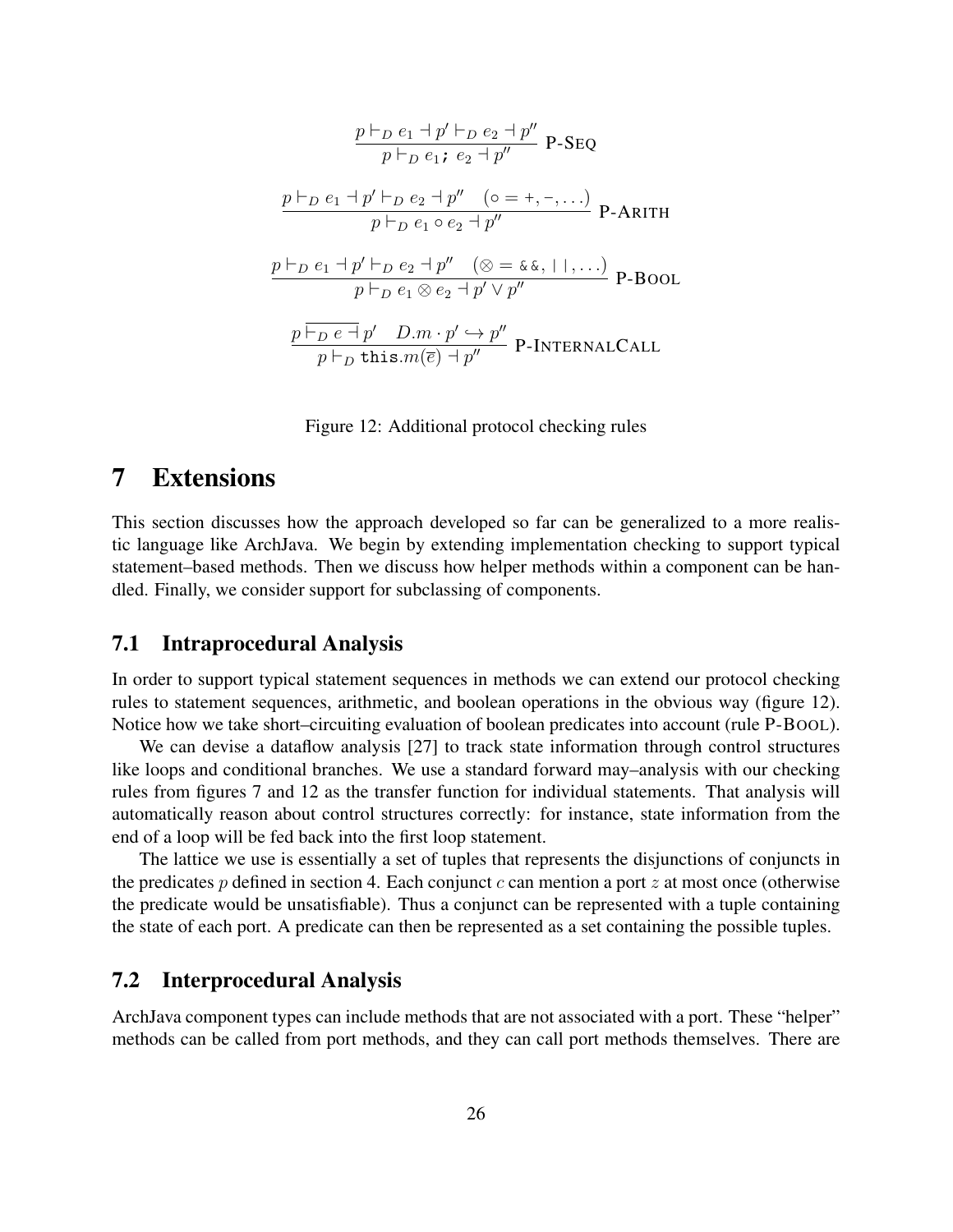two basic options for handling these methods. They can be (a) explicitly annotated just like port methods or (b) analyzed together with the methods that call them.

In order to reduce the burden for the programmer we propose to do the latter and employ a summary–based interprocedural analysis [\[28\]](#page-34-8). This means, roughly speaking, that at every call site to an internal method we take the current state information and use it to analyze the called method. We remember the analysis result in case the method is called again in the same context. We can then continue analyzing the caller. There are standard procedures for handling recursive calls and the like that are similar to handling loops in an intraprocedural analysis.

We can be smarter and remember the analysis result for each conjunct in a state predicate separately. At the next call site we can just look up their state transitions and compute results for new conjuncts (rule P-INTERNALCALL in figure [12\)](#page-29-0). Determining the state predicate after a call based on this *summary* information is analogous to figure [8.](#page-18-0) This has been implemented as part of our implementation checking.

### <span id="page-30-0"></span>7.3 Component Subclassing

Component subclasses in full ArchJava can define additional ports and provided methods [\[2\]](#page-32-1). They can also override existing methods. A viable approach is to check overriding methods against the inherited protocol [\[13\]](#page-33-2). The override judgment (figure [9,](#page-20-0) used by T-METH in figure [5\)](#page-14-0) enforces this by requiring the specification of an overriding method to be *identical* to the inherited one. Earlier work shows how subclasses can *refine* method specifications instead [\[8\]](#page-33-4).

Additional provided methods in existing ports can be specified with the states already defined for that port. Additional ports can define their own states and specify provided methods with these states. Component subclasses cannot define additional required methods [\[2\]](#page-32-1). These restrictions are captured by the following rule that complements T-PORT (figure [5\)](#page-14-0) for component subclasses.

> $\overline{S\ M}$  typechecks in  $D$   $\overline{S\ M}$  conforms in  $D.z$  $z$  known in  $D'$  iff no states defined for  $z$  in  $D$ port z  $\{$  [states  $\overline{s}$ ; ] provides  $S M$  } ok in D ext D' T-EXT

## 8 Related Work

The introduction discussed related work on architectural protocols and enforcing communication integrity; here we describe other protocol verification research.

A number of type systems were proposed that augment general-purpose programming languages, in particular C and object-oriented languages, with protocols based on typestates [\[30,](#page-34-3) [13,](#page-33-2) [8\]](#page-33-4). We can verify method cases and non–determinism as proposed in recent work on expressive object protocols [\[8\]](#page-33-4). Alternative approaches for defining protocols include "interface automata" [\[11\]](#page-33-7). Their notion of composition is roughly similar to ours but implementation verification is not considered. Lam *et al.* verify set-based typestate protocols of data structures with reported scalability limits due to usage of theorem provers [\[23\]](#page-34-10). Verification is modular but their work tracks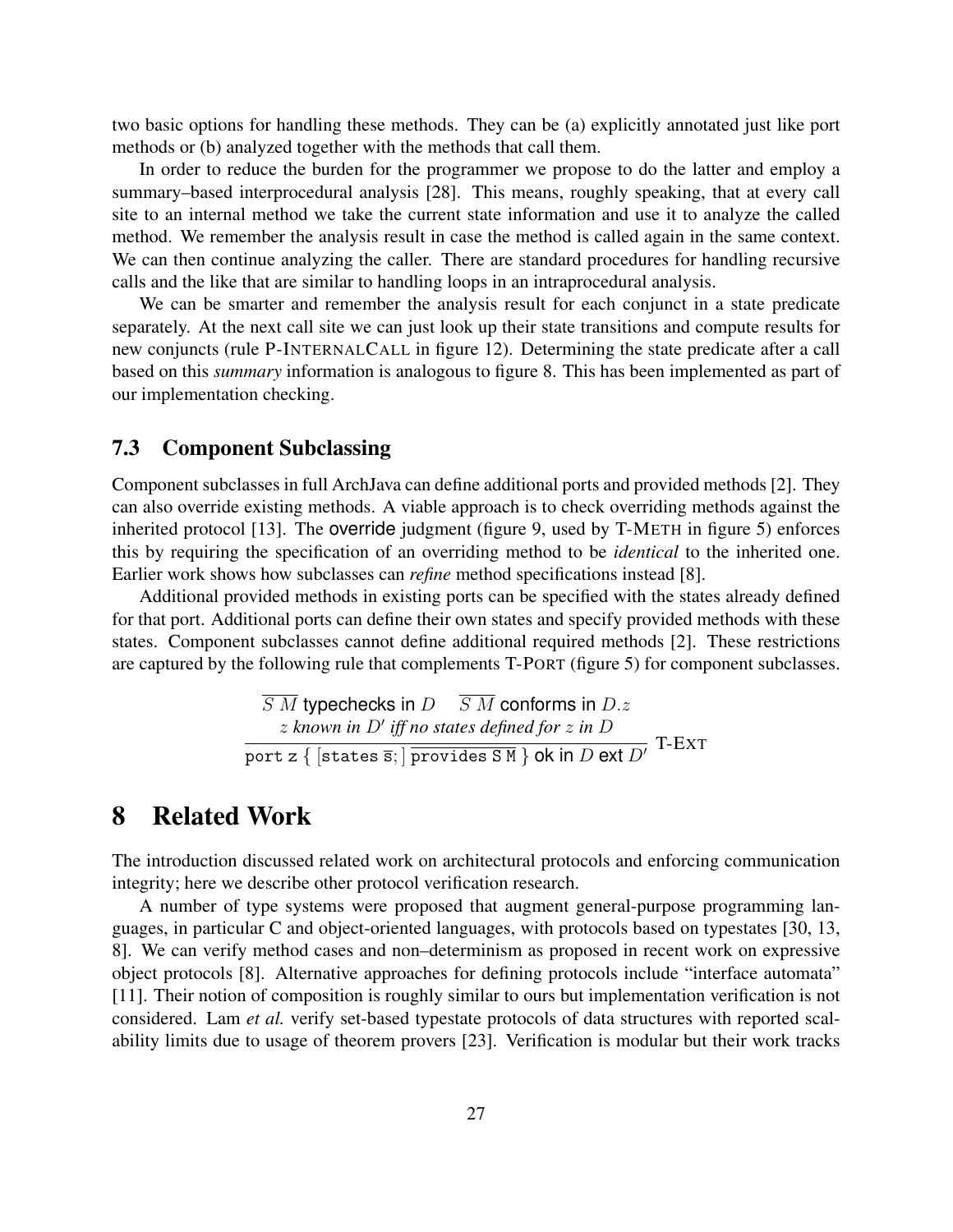states of data that components operate on while we focus on states of the architectural components themselves.

Existing type systems can statically enforce protocols for linear objects (objects with one reference) [\[13\]](#page-33-2). While various mechanisms for reducing that linearity restriction in settings with dynamic object creation where proposed, we can reason about arbitrary connections in a fixed component hierarchy. Connections are technically aliases of components that can be accessed independently. We can reason about callbacks across connections even in the presence of aliasing. In previous work, we have reasoned about aliased objects using access permissions [\[7\]](#page-33-8).

Several lines of research use model checking techniques for modular reasoning about models of software [\[18,](#page-33-9) [17,](#page-33-10) [16\]](#page-33-11). Assume–guarantee reasoning is a way to apply model checking to components separately [\[18\]](#page-33-9) but it usually cannot handle callbacks and recursion. We build on Giannakopoulou's formalisms [\[17\]](#page-33-10), support callbacks and recursive calls, and increase precision by relying on implementation checking. This and other work has also addressed protocol and environment inference which is orthogonal to our approach. Finally, Fisler and Krishnamurthi can reason compositionally about state machines that collaboratively extend a base system [\[16\]](#page-33-11).

Model checking has also been used for checking temporal properties of implementations [\[19,](#page-33-1) [20\]](#page-34-11). Whole–program analyses scale poorly to large code bases. Blast [\[20\]](#page-34-11) for example inlines function calls. The developer has to provide code stubs for library functions that serve as a form of abstraction. The Magic tool provides a way to modularly apply model checking to C programs [\[9\]](#page-33-3) based on user–provided state machines for program and library functions. However, Magic also has problems with scalability because it inlines these state machines at call sites. The assume– guarantee approach taken by Giannakopoulou *et al.* includes modular verification with the Java PathFinder [\[19\]](#page-33-1) model checker. It uses assumptions and properties derived in the design phase to check implementations [\[17\]](#page-33-10) in a scalable way. None of these approaches can handle callbacks or recursive calls which are supported by our approach. Our implementation checking proceeds similarly to a typechecker and therefore does not exhibit the state explosion problems typical for software model checkers.

Finally, dataflow analyses have been used to reason about protocols [\[5,](#page-32-5) [15\]](#page-33-0). Like model checkers, these approaches can handle aliasing in component clients. In order to be conservative they typically use a form of global alias analysis [\[5,](#page-32-5) [10,](#page-33-12) [15\]](#page-33-0). Like many of the type systems discussed above, dataflow analyses typically focus on verifying clients of components with protocols. SLAM for example has been used to verify correct usage of library protocols in device drivers [\[5\]](#page-32-5). Our approach does not need a global alias analyses, making it more scalable. Moreover, we can reason about both sides of an interface and handle callbacks across the interface.

## 9 Conclusions

This paper presents a novel approach for specifying architectural protocols based on typestates and modular techniques for checking component types for protocol conformance. Checking proceeds in two separate steps. A static dataflow analysis checks component method implementations for compliance with the protocols specified for that component. A test based on model checking of labeled transition systems verifies that a component and its immediate subcomponents can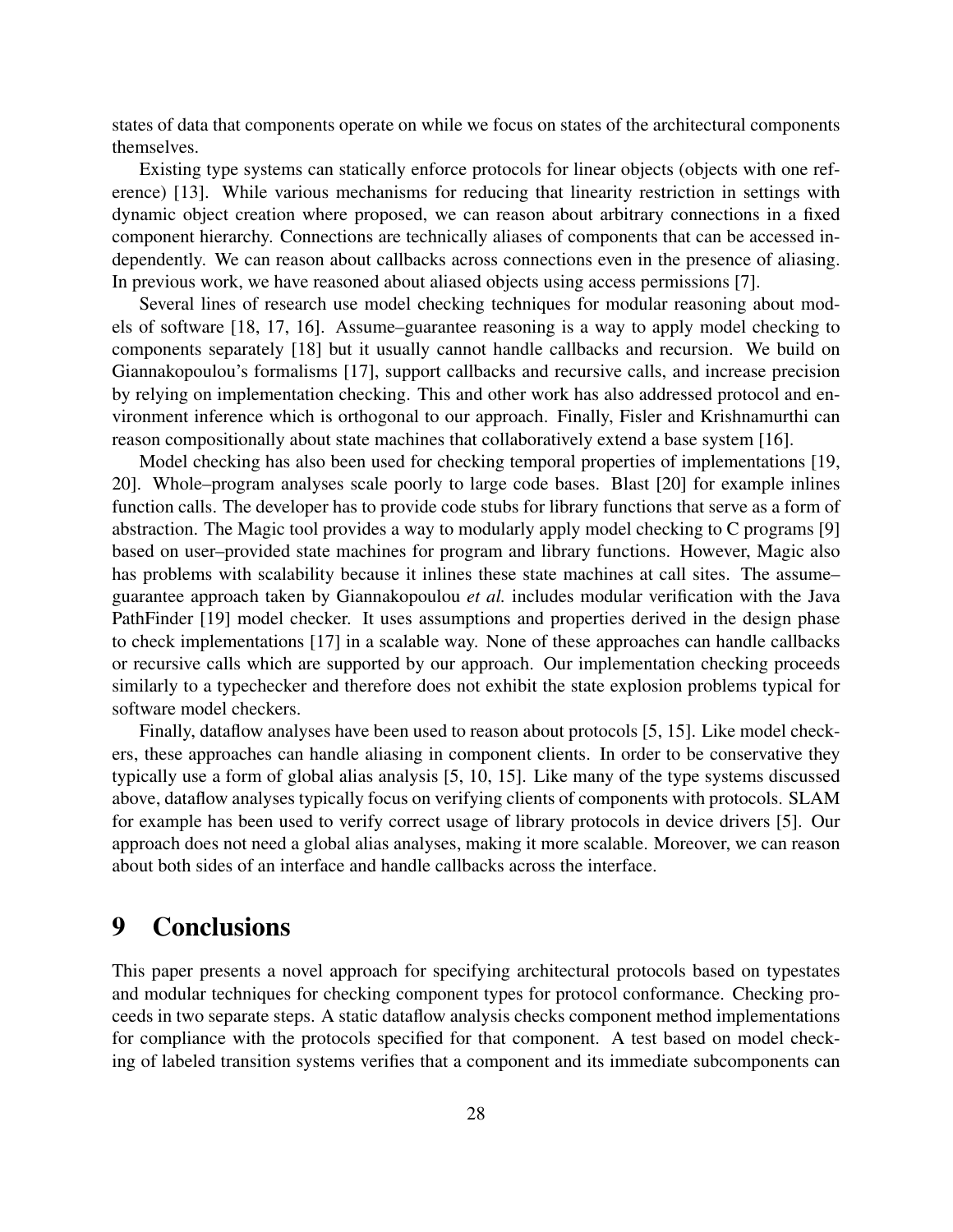be composed without the possibility of protocol violations. These checks can hierarchically and modularly check the whole system for protocol conformance.

This is the first approach (that we are aware of) that can statically reason about typestates in the presence of true aliasing. It can handle notoriously complicated programming idioms such as callbacks and recursive dependencies both in specifications and their verification. Our approach is based on ArchJava, a programming language that includes architectural primitives like components and ports as first-class constructs. ArchJava's type system gives structural guarantees that make our protocol checks feasible. Our approach is not limited to ArchJava, though. It can work with any language that guarantees communication integrity, i.e. that components communicate with other ports *only* through their explicitly declared ports.

Our approach currently does not support dynamic architectures, i.e. architectures that change over time. ArchJava supports dynamic architectures with port references that can be passed around and port types that can have an arbitrary number of instances. We believe that a port aliasing control regime together with restrictions on the protocol dependencies between port types can enable sound protocol checking of dynamic architectures.

Acknowledgments. We thank Ciera Jaspan and Nels Beckman for their helpful feedback on this paper.

## References

- <span id="page-32-4"></span>[1] Marwan Abi-Antoun and Wesley Coelho. A case study in incremental architecture-based reengineering of a legacy application. *Software Architecture, Working IEEE/IFIP Conference on*, 0:159–168, 2005.
- <span id="page-32-1"></span>[2] Jonathan Aldrich, Craig Chambers, and David Notkin. Architectural reasoning in ArchJava. In *European Conference on Object–Oriented Programming*. Springer, June 2002.
- <span id="page-32-0"></span>[3] Robert Allen and David Garlan. A formal basis for architectural connection. *ACM Transactions on Software Engineering and Methodology*, 6(3):213–249, July 1997.
- <span id="page-32-2"></span>[4] Robert J. Allen, David Garlan, and James Ivers. Formal modeling and analysis of the HLA component integration standard. In *ACM Symposium on the Foundations of Software Engineering*, pages 70–79, November 1998.
- <span id="page-32-5"></span>[5] Thomas Ball and Sriram K. Rajamani. Automatically validating temporal safety properties of interfaces. In *Proceedings of the Eighth SPIN Workshop*, pages 101–122, May 2001.
- <span id="page-32-3"></span>[6] Mike Barnett, Robert DeLine, Manuel Fähndrich, K. Rustan M. Leino, and Wolfram Schulte. Verification of object-oriented programs with invariants. *Journal of Object Technology*, 3(6):27–56, June 2004.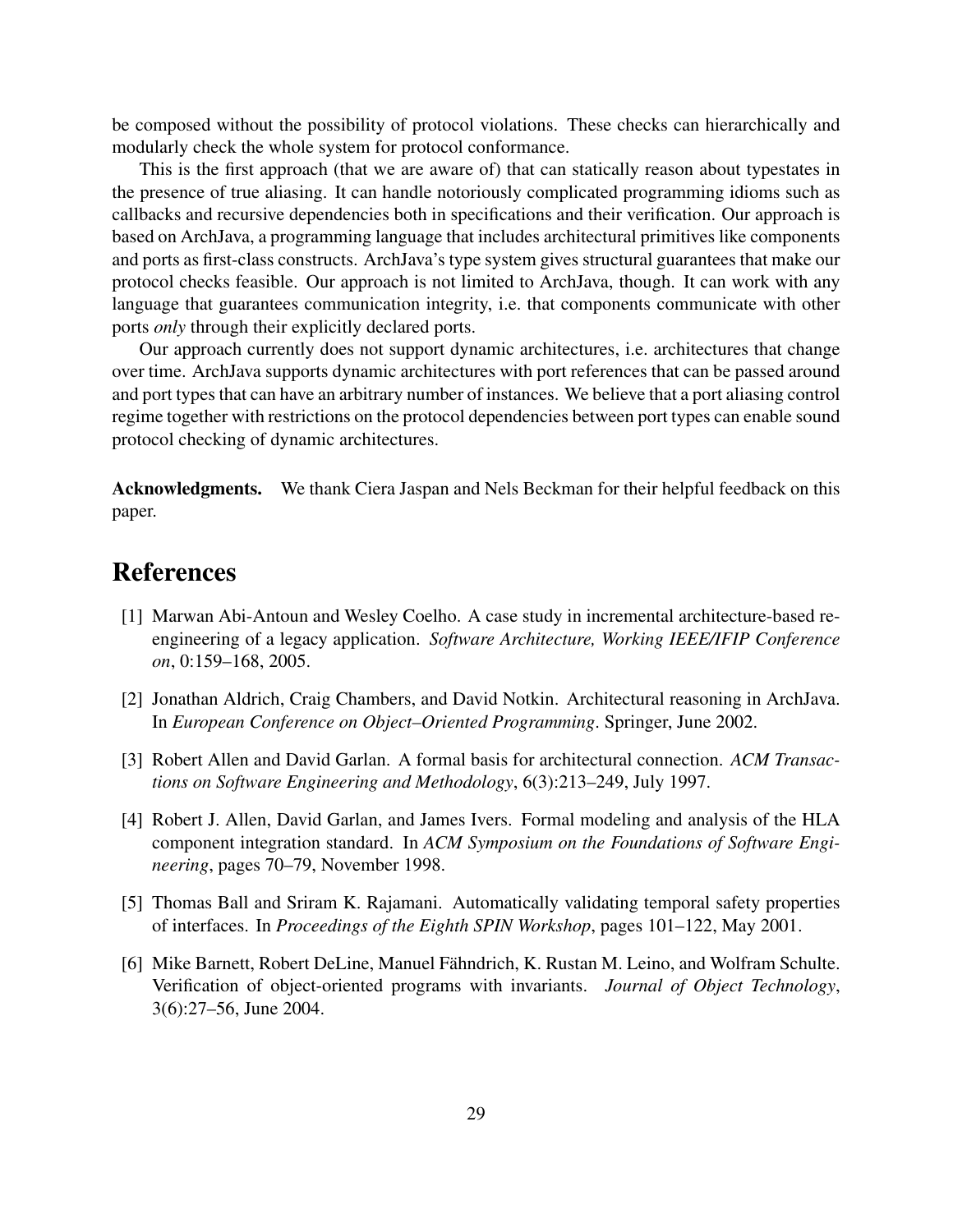- <span id="page-33-8"></span>[7] K. Bierhoff and J. Aldrich. Modular typestate checking of aliased objects. In *Proceedings of the 22nd annual ACM SIGPLAN conference on Object-oriented programming systems and applications*, page 320. ACM, 2007.
- <span id="page-33-4"></span>[8] Kevin Bierhoff and Jonathan Aldrich. Lightweight object specification with typestates. In *ACM Symposium on the Foundations of Software Engineering*, pages 217–226, September 2005.
- <span id="page-33-3"></span>[9] Sagar Chaki, Edmund Clarke, Alex Groce, Somesh Jha, and Helmut Veith. Modular verification of software components in C. In *International Conference on Software Engineering*, pages 385–395, May 2003.
- <span id="page-33-12"></span>[10] Manuvir Das, Sorin Lerner, and Mark Seigle. ESP: path-sensitive program verification in polynomial time. In *ACM Conference on Programming Language Design and Implementation*, pages 57–68, 2002.
- <span id="page-33-7"></span>[11] Luca de Alfaro and Thomas A. Henzinger. Interface automata. In *ACM Symposium on the Foundations of Software Engineering*, pages 109–120, September 2001.
- <span id="page-33-5"></span>[12] Robert DeLine and Manuel Fähndrich. Enforcing high-level protocols in low-level software. In *ACM Conference on Programming Language Design and Implementation*, pages 59–69, 2001.
- <span id="page-33-2"></span>[13] Robert DeLine and Manuel Fähndrich. Typestates for objects. In *European Conference on Object-Oriented Programming*. Springer, 2004.
- <span id="page-33-6"></span>[14] Joshua Dunfield and Frank Pfenning. Tridirectional typechecking. In *ACM Symposium on Principles of Programming Languages*, pages 281–292, 2004.
- <span id="page-33-0"></span>[15] Stephen Fink, Eran Yahav, Nurit Dor, G. Ramalingam, and Emmanuel Geay. Effective typestate verification in the presence of aliasing. In *International Symposium on Software Testing and Analysis*, pages 133–144, July 2006.
- <span id="page-33-11"></span>[16] Kathi Fisler and Shriram Krishnamurthi. Modular verification of collaboration-based software designs. In *ACM Symposium on the Foundations of Software Engineering*, pages 152– 163, September 2001.
- <span id="page-33-10"></span>[17] Dimitra Giannakopoulou, Corina S. Păsăreanu, and Jamieson M. Cobleigh. Assumeguarantee verification of source code with design-level assumptions. In *International Conference on Software Engineering*, pages 211–220, May 2004.
- <span id="page-33-9"></span>[18] Orna Grumberg and David E. Long. Model checking and modular verification. *ACM Transactions on Programming Languages and Systems*, 16(3):843–871, May 1994.
- <span id="page-33-1"></span>[19] Klaus Havelund and Thomas Pressburger. Model checking Java programs using Java PathFinder. *International Journal on Software Tools for Technology Transfer*, 2(4), April 2000.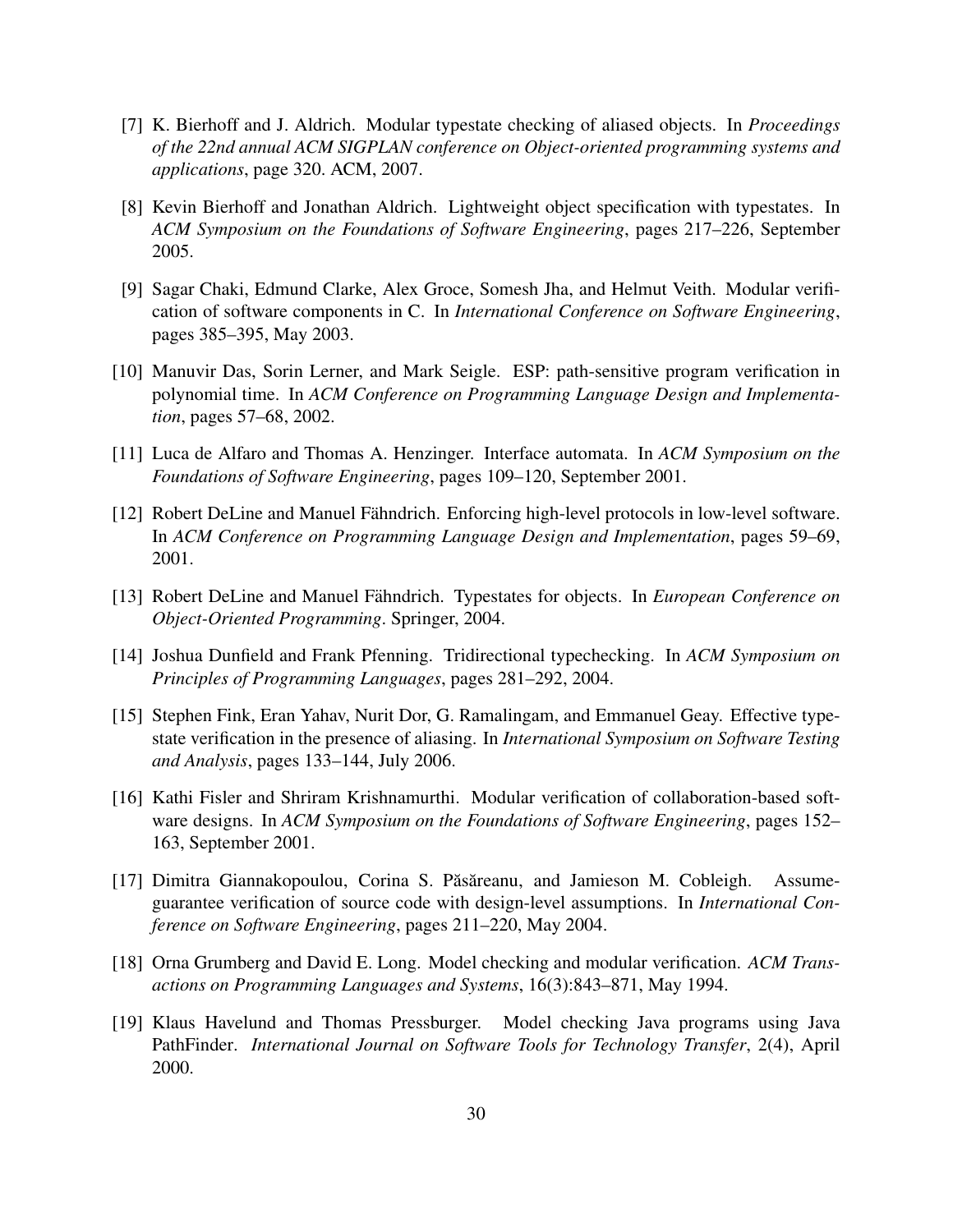- <span id="page-34-11"></span>[20] Thomas A. Henzinger, Ranjit Jhala, Rupak Majumdar, and Gregoire Sutre. Lazy abstraction. In *ACM Symposium on Principles of Programming Languages*, pages 58–70, 2002.
- <span id="page-34-5"></span>[21] Tony Hoare. *Communicating Sequential Processes*. Prentice Hall International, 1985.
- <span id="page-34-7"></span>[22] Atshushi Igarashi, Benjamin Pierce, and Philip Wadler. Featherweight Java: A minimal core calculus for Java and GJ. In *ACM Conference on Object-Oriented Programming, Systems, Languages & Applications*, pages 132–146, 1999.
- <span id="page-34-10"></span>[23] Patrick Lam, Viktor Kuncak, and Martin Rinard. Generalized typestate checking for data structure consistency. In *International Conference on Verification, Model Checking and Abstract Interpretation*, pages 430–447, 2005.
- <span id="page-34-4"></span>[24] Benjamin Livshits and Thomas Zimmermann. DynaMine: Finding common error patterns by mining software revision histories. In *ACM Symposium on the Foundations of Software Engineering*, pages 296–305, 2005.
- <span id="page-34-1"></span>[25] David C. Luckham and James Vera. An event-based architecture definition language. *IEEE Transactions on Software Engineering*, 21(9):717–734, September 1995.
- <span id="page-34-2"></span>[26] Jeff Magee, Jeff Kramer, and Dimitra Giannakopoulou. Behaviour analysis of software architectures. In *Working IFIP Conference on Software Architecture*, pages 35–50, February 1999.
- <span id="page-34-9"></span>[27] Flemming Nielson, Hanne Riis Nielson, and Chris Hankin. *Principles of Program Analysis*. Springer, 2nd edition, 2005.
- <span id="page-34-8"></span>[28] Micha Sharir and Amir Pnueli. Two approaches to interprocedural data flow analysis. In Steven S. Muchnick and Neil D. Jones, editors, *Program Flow Analysis. Theory and Applications*, pages 189–233. Prentice Hall, 1981.
- <span id="page-34-0"></span>[29] Mary Shaw and David Garlan. *Software Architecture: Perspectives on an Emerging Discipline*. Prentice Hall, 1996.
- <span id="page-34-3"></span>[30] Robert E. Strom and S. Yemini. Typestate: A programming language concept for enhancing software reliability. *IEEE Transactions on Software Engineering*, 12:157–171, 1986.

## <span id="page-34-6"></span>A Method Specification Desugaring

Surface specifications are defined as follows and translated according to figure [13.](#page-36-0)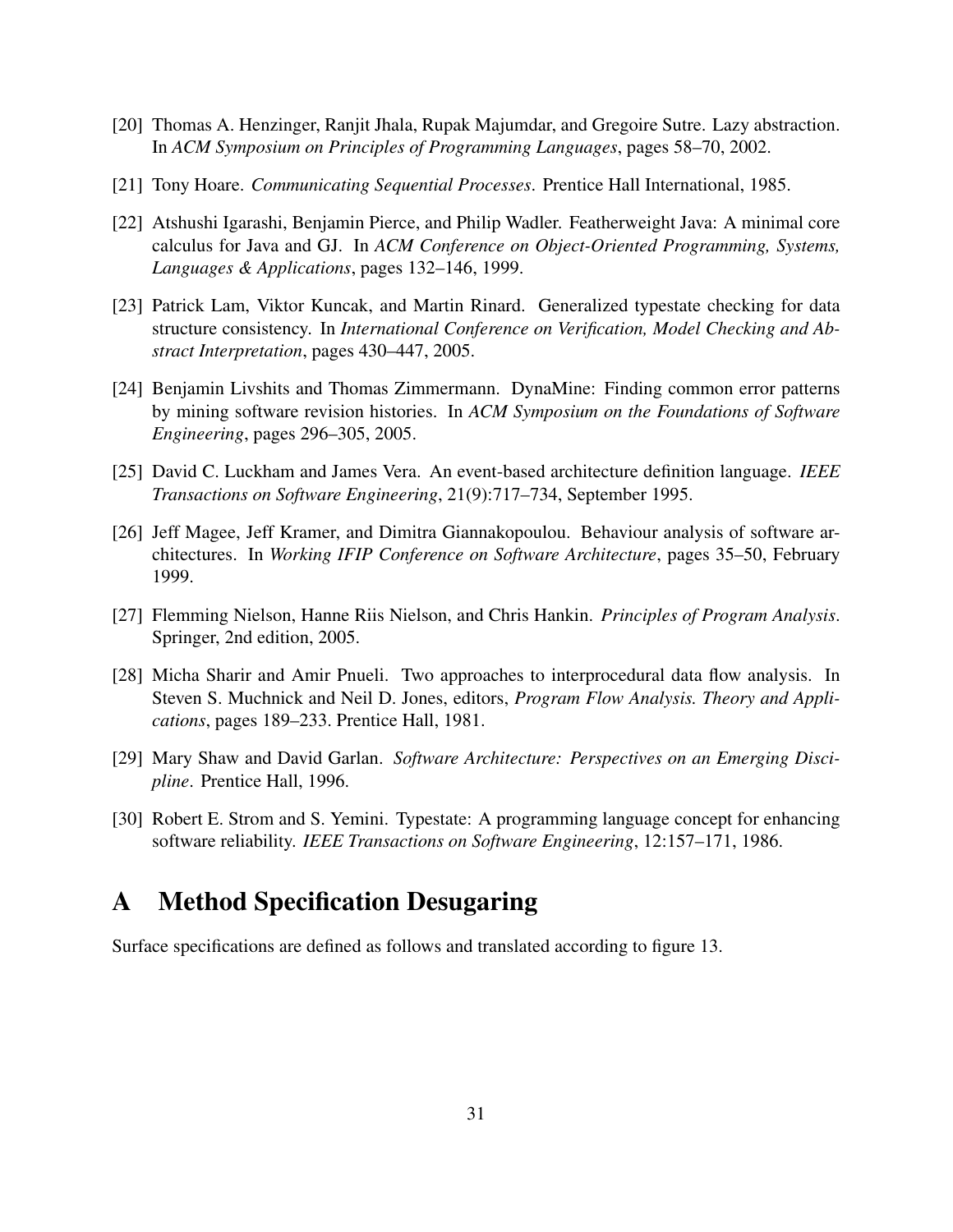| Method spec $S ::= T$               |  | $T$ , S                  | base case<br>intersection<br>Unchanged preserve any state |
|-------------------------------------|--|--------------------------|-----------------------------------------------------------|
| Method case $T ::= B \Rightarrow U$ |  | $\boldsymbol{s}$         | state transition<br><i>preserve specific state</i>        |
| Method boundary $B ::= t$           |  | $ t \mathrel{\&} c$      | no side condition<br>with side condition                  |
| Postcondition $U ::= B$             |  | $B+U$                    | base case<br>union                                        |
| Transition $t ::= s$                |  | $ s_1 \rightarrow s_2$   | hidden execution<br>boundry transition                    |
| Conditions $c ::= z.s$              |  | $z.s$ & $\boldsymbol{c}$ | state on port<br>condition conjunct                       |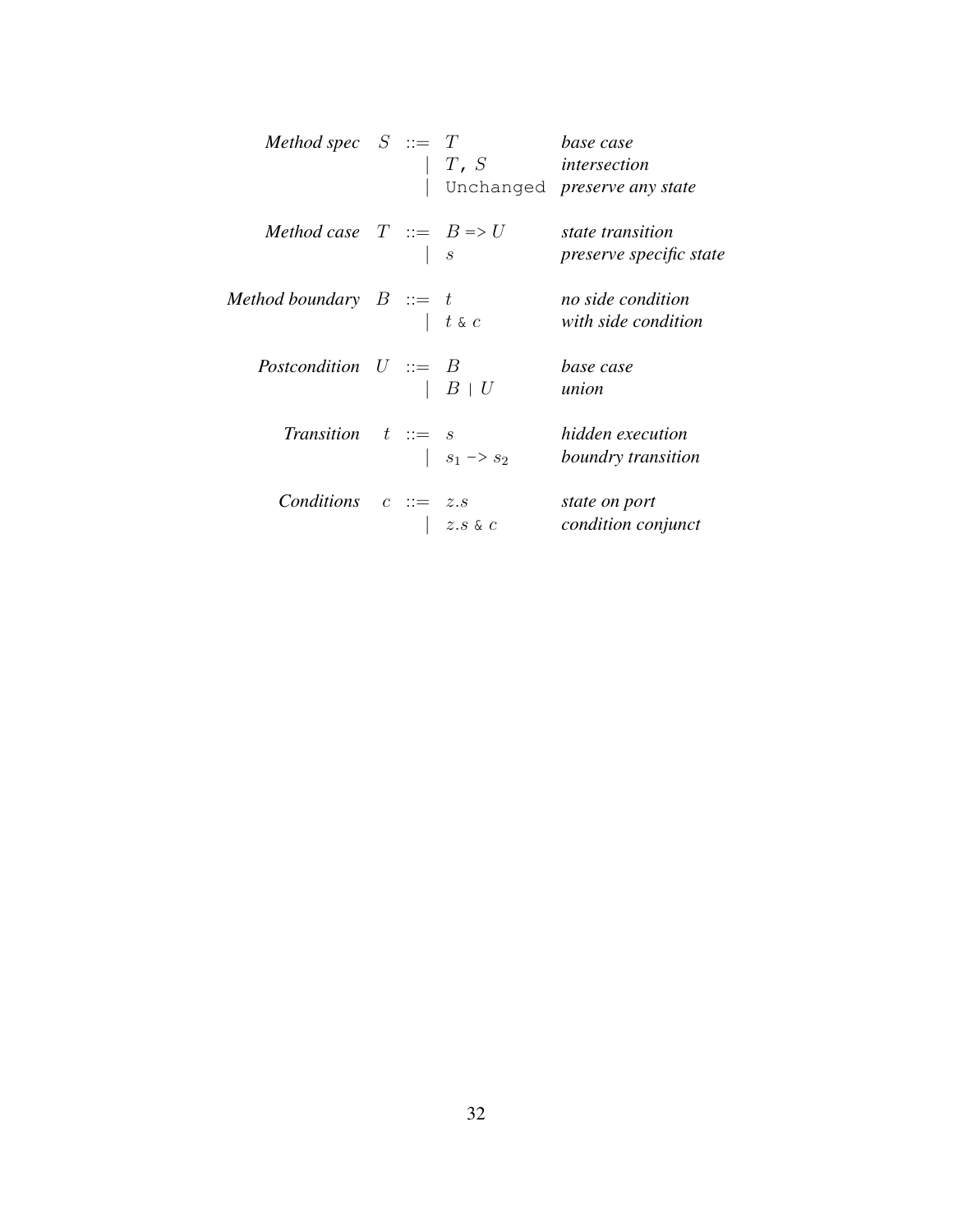surface spec 
$$
\rightsquigarrow
$$
 internal spec  
\n
$$
\frac{T \rightsquigarrow T' \qquad S \rightsquigarrow S'}{T, S \rightsquigarrow T', S'} \qquad \frac{s = s \rightsquigarrow T'}{s \rightsquigarrow T'}
$$
\n
$$
\frac{s_1, \dots, s_n \rightsquigarrow S' \qquad (s_1, \dots, s_n \text{ is the set of port states})}{\text{Unchanged } \rightsquigarrow S'}
$$
\n
$$
\frac{B \rightsquigarrow s_1 \rightarrow s_2[\land c] \qquad s_2 \triangleright U \rightsquigarrow U'}{B \Rightarrow U \rightsquigarrow s_1 \rightarrow s_2[\land c] \Rightarrow U'}
$$

**Domain Expansion** *surface domain*  $\rightsquigarrow$  *internal domain* 

$$
\frac{(s_f \text{ fresh})}{s_1 \to s_2 \leadsto s_1 \to s_2} \quad \frac{(s_f \text{ fresh})}{s \leadsto s \to s_f}
$$
\n
$$
\frac{c \leadsto c'}{s \text{ s.t. } c \leadsto s \text{ s.t. } c'} \quad \frac{t \leadsto t'}{t \text{ s.t. } c \leadsto t' \land c'}
$$

**Range Expansion**  $s_e \rhd surface range \rightarrow internal range$ 

<span id="page-36-0"></span>
$$
\begin{array}{cc}\n\overline{s_e \rhd s_1 \rhd s_2 \rhd s_1 \rhd s_2} & \overline{s_e \rhd s \rhd s_e \rhd s} \\
\underline{s_e \rhd t \rhd t'} & c \rhd t' & c \rhd t' \\
\hline\n\overline{s_e \rhd t \rhd t \rhd t'} & \overline{s_e \rhd B \rhd B \rhd t'} & \overline{s_e \rhd B \rhd t' \rhd t'}}\n\end{array}
$$

Figure 13: Expansion Rules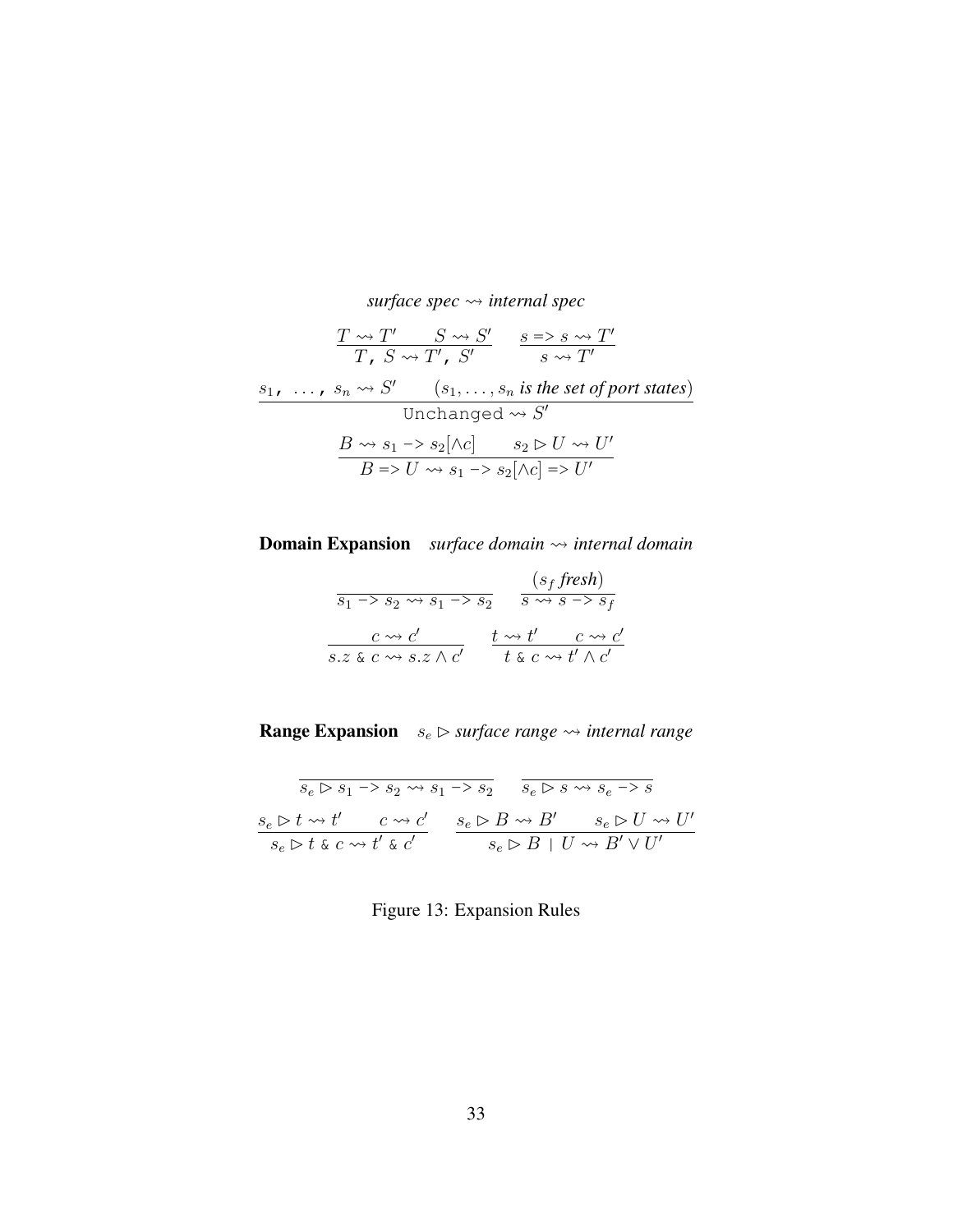```
1 public component class WebServer {
2 /∗:states idle, busy ∗/
3 public port Http {
4 /∗:spec idle −> busy & Control.raw & Handle.waiting
 5 => busy −> idle & Control.raw & Handle.waiting ∗/
 6 \qquad provides String get(String get) {
             String result;
 8 Control.prepare(get);
             try \{_{10} result = Handle.request(get);
\left\{\n \begin{array}{ccc}\n 11 & & \\
 11 & & \\
 11 & & \\
 11 & & \\
 11 & & \\
 11 & & \\
 11 & & \\
 11 & & \\
 11 & & \\
 11 & & \\
 11 & & \\
 11 & & \\
 11 & & \\
 11 & & \\
 11 & & \\
 11 & & \\
 11 & & \\
 11 & & \\
 11 & & \\
 11 & & \\
 11 & &_{12} catch(IOException e) \{ \dots \}\lim_{13} finally \{14 Control.teardown();
15 }
<sup>16</sup> return result;
17 }
18 }
19 /∗:states raw, initialized ∗/
20 public port Control {
21 /∗:spec raw & Handle.waiting
22 => initialized & Handle.waiting ∗/
23 requires void prepare(Object context);
24
25 /∗:spec initialized & Handle.waiting
26 => raw & Handle.waiting ∗/
27 requires void teardown();
28 }
29 /∗:states waiting, working ∗/
30 public port Handle \{31 /∗:spec waiting−>working & Control.initialized
32 => waiting & Control.initialized ∗/
33 requires String request(String doc) throws IOException;
34 }
35 private final Cypher cypher = new Cypher();
36 private final FileAccess access = new FileAccess();
37 connect Handle, cypher.CypherHandle;
38 connect cypher.Forward, access.DocumentTree;
39 connect Control, access.FileAccessControl;
40 }
```
Listing 1: Simple web server example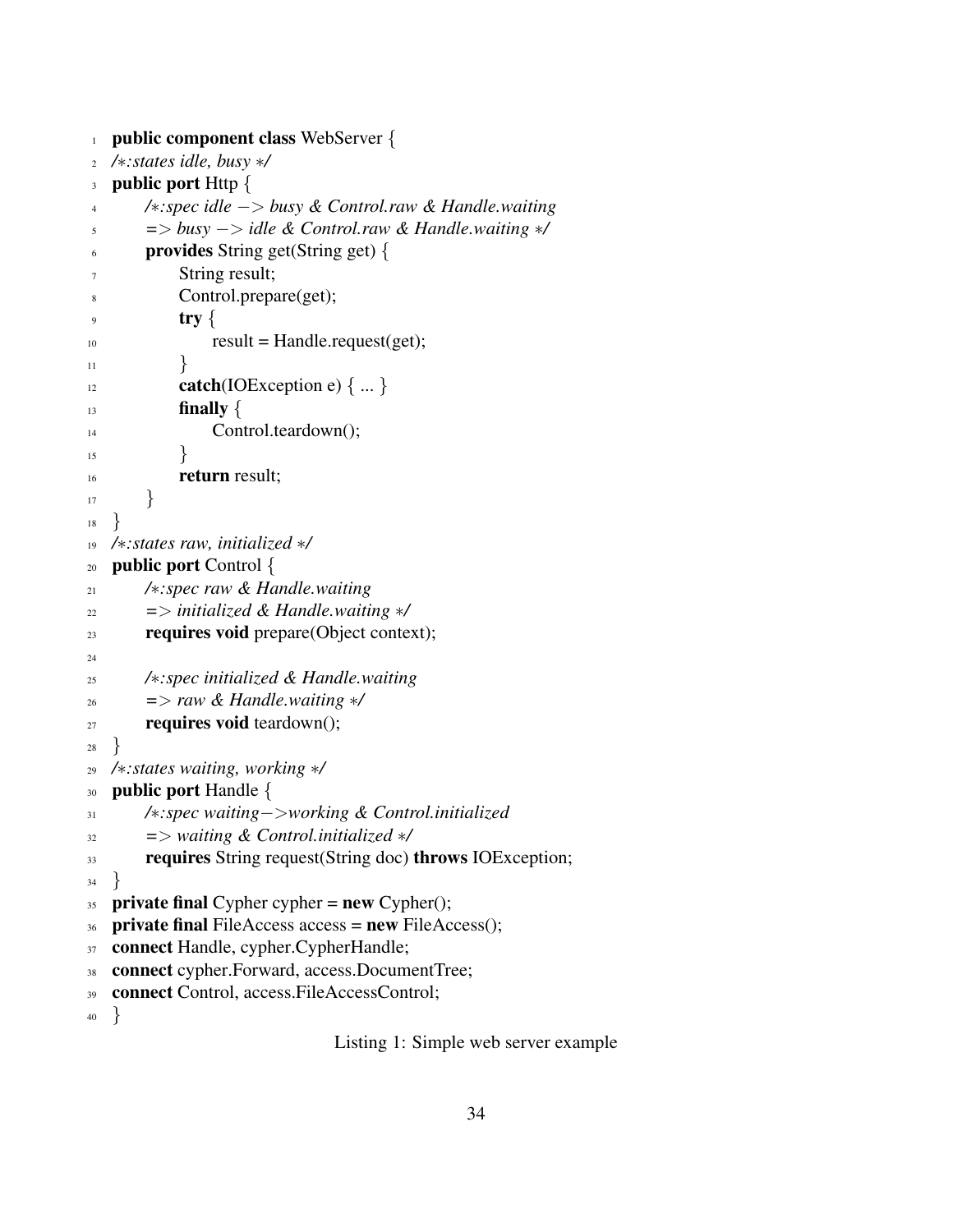```
41 public component class A {
42 /∗:states a,b∗/
43 public port P {
44 /∗:spec a−>a=>b−>a ∗/
45 requires void m1();
46 /∗:spec a−>b=>b−>b ∗/
47 provides void m2();
48 /∗:spec b−>b=>b−>b ∗/
49 provides void m3();
50 }
51 final private B b = new B();
52 connect P, b.Q;
53 }
54
55 public component class B /∗buggy ∗/ {
56 /∗:states p,q∗/
57 public port Q {
58 /∗:spec p−>q=>q−>p ∗/
59 provides void m1();
60 /∗:spec q−>q=>q−>q ∗/
_{61} requires void m2();
62 /∗:spec q−>q=>q−>q ∗/
63 requires void m3();
64 }
65 }
66
67 public component class B /∗fixed ∗/ {
68 /∗:states p,q,r,s,t∗/
69 public port Q \{70 /∗:spec p−>q=>t−>p ∗/
71 provides void m1();
72 /∗:spec q−>r=>r−>r ∗/
r_{3} requires void m2();
74 /∗:spec r−>s=>s−>t ∗/
75 requires void m3();
76 }
77 }
```
Listing 2: Component Composition example